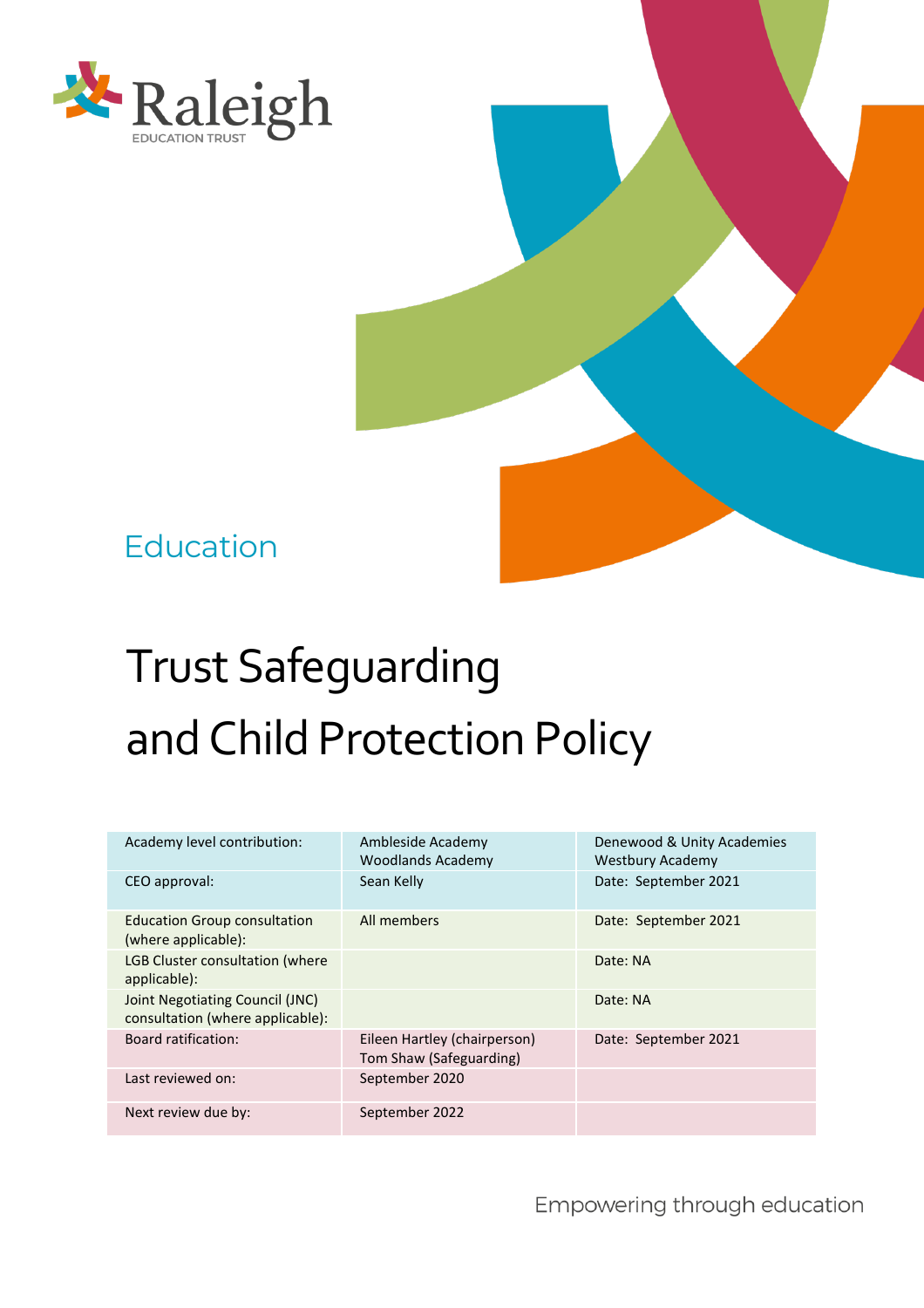#### Contents

| 1.<br>2. |                                                                                                           |  |
|----------|-----------------------------------------------------------------------------------------------------------|--|
| 3.       |                                                                                                           |  |
|          |                                                                                                           |  |
| 4.       |                                                                                                           |  |
| 5.       |                                                                                                           |  |
| 6.       |                                                                                                           |  |
| 7.       |                                                                                                           |  |
| 8.       |                                                                                                           |  |
| 9.       |                                                                                                           |  |
| 10.      |                                                                                                           |  |
| 11.      | If you have concerns about a child (as opposed to believing a child is suffering or likely to suffer from |  |
| 12.      |                                                                                                           |  |
| 13.      |                                                                                                           |  |
| 14.      |                                                                                                           |  |
| 15.      |                                                                                                           |  |
| 16.      |                                                                                                           |  |
| 17.      |                                                                                                           |  |
| 18.      |                                                                                                           |  |
| 19.      |                                                                                                           |  |
| 20.      |                                                                                                           |  |
| 21.      |                                                                                                           |  |
| 22.      |                                                                                                           |  |
| 23.      |                                                                                                           |  |
| 24.      |                                                                                                           |  |
| 25.      |                                                                                                           |  |
| 26.      |                                                                                                           |  |
| 27.      |                                                                                                           |  |
| 28.      |                                                                                                           |  |
| 29.      |                                                                                                           |  |
| 30.      |                                                                                                           |  |
| 31.      |                                                                                                           |  |
| 32.      |                                                                                                           |  |
| 33.      |                                                                                                           |  |
| 34.      |                                                                                                           |  |
| 35.      |                                                                                                           |  |
| 36.      |                                                                                                           |  |
| 37.      |                                                                                                           |  |

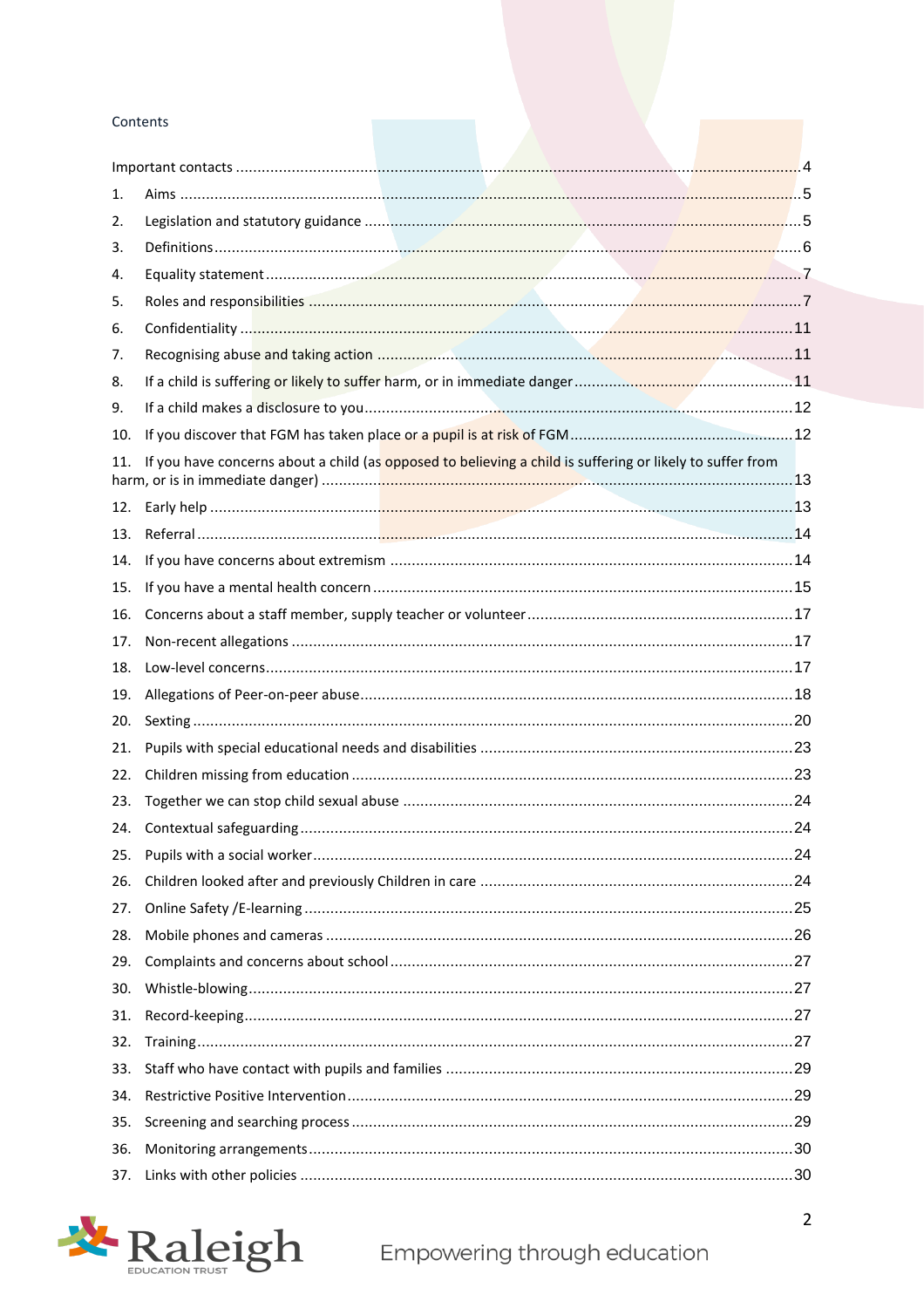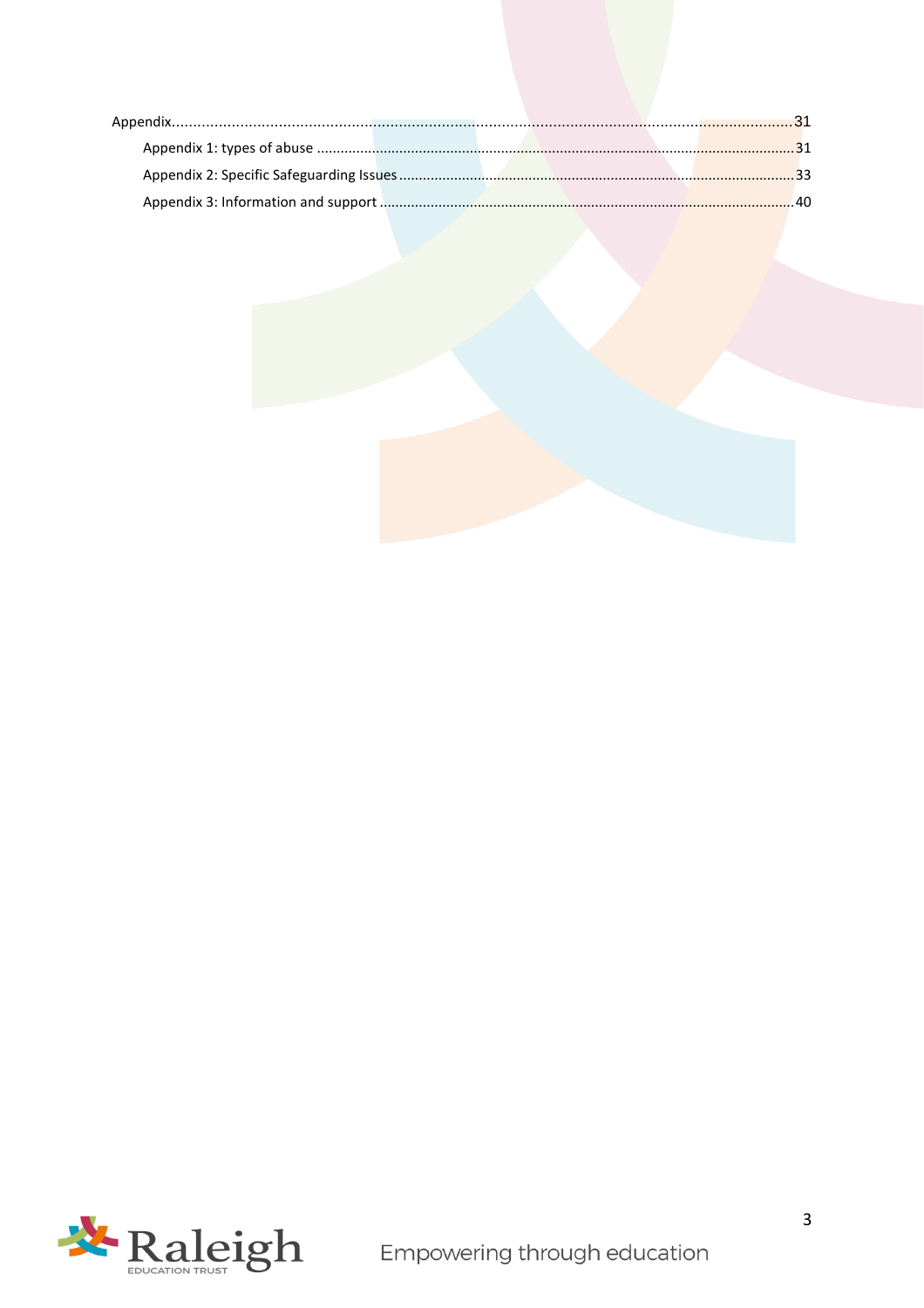## <span id="page-3-0"></span>**Important contacts**

| ROLE/ORGANISATION                                   | <b>NAME</b>                                                                                                                                                                                                                                                                                  | <b>CONTACT DETAILS</b> |  |
|-----------------------------------------------------|----------------------------------------------------------------------------------------------------------------------------------------------------------------------------------------------------------------------------------------------------------------------------------------------|------------------------|--|
| Ambleside Primary<br>Academy DSL(s)                 | Jane Bromley - Academy Principal<br>Vicky Jackson - Designated teacher for children<br>looked after<br>Diana Boulton - DSL<br>Amy Johnson - DSL<br>Rachel Walters - DSL                                                                                                                      | 0115 900 3610          |  |
| Denewood & Unity<br>Academy DSL(s)                  | Krissy Higginson - Acting Head of School<br>Luke Sisson -Senior DSL<br>Michelle Gull - Deputy DSL & Designated teacher<br>for children looked after<br>Sarah Williams - Deputy DSL<br><b>Extended DSL Team:</b><br><b>Charlotte Goonan</b><br>Jane Balfe<br>Lillie Yange<br>Anthony Beaumont | 0115 915 1271          |  |
| Westbury Academy DSL(s)                             | Lee Morgan Academy Principal<br>Bev Murray -DSL<br>John Richardson - DSL<br>Dan Siddons - Deputy DSL<br>Tom Eddy - Deputy DSL                                                                                                                                                                | 0115 915 5858          |  |
| <b>Woodlands Academy</b><br>DSL(s)                  | Andrew Morgan Academy Principal<br>Andy While - DSL & Designated teacher for<br>children looked after<br>Polly Smith - DSL<br>Jo Doidge - DSL<br>Al Rea - Deputy DSL<br>Paul Wyles - Deputy DSL                                                                                              | 0115 915 5734          |  |
| <b>Raleigh Education Trust</b><br>Safeguarding Lead | <b>Bev Murray</b>                                                                                                                                                                                                                                                                            | 07850716495            |  |
| Local authority<br>designated officer (LADO)        | 0115 876 2302                                                                                                                                                                                                                                                                                |                        |  |
| <b>Board of Trustees</b><br>Chairperson             | Eileen Hartley                                                                                                                                                                                                                                                                               | 0115 855 0100          |  |
| <b>Safeguarding Trustee</b>                         | <b>Tom Shaw</b>                                                                                                                                                                                                                                                                              | 0115 855 0100          |  |
| Channel helpline<br>Nottingham City Social<br>Care  | 020 7340 7264<br>0115 876 4800 or email: candfdirect@nottinghamcity.gov.uk                                                                                                                                                                                                                   |                        |  |

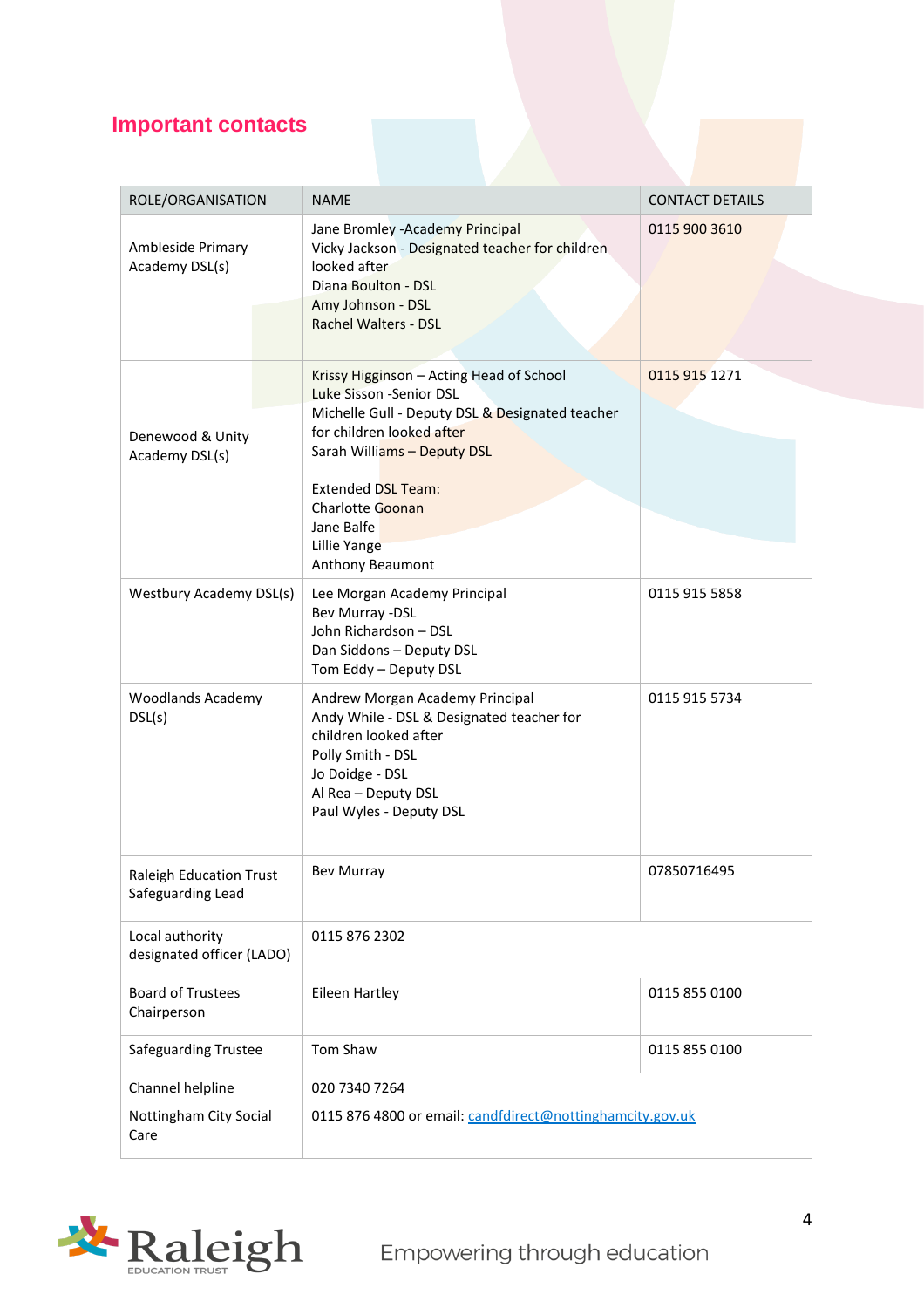## <span id="page-4-0"></span>**1. Aims**

- 1.1 The Raleigh Education Trust (the "Trust") is committed to safeguarding and promoting the welfare of children and young people and we expect all staff and volunteers to share this commitment. Creating a culture of safety and vigilance for our pupils is of paramount importance, we aim to:
	- (a) create and maintain a safe environment
	- (b) manage situations should child welfare concerns arise
	- (c) create an atmosphere of trust in which pupils feel confident to confide any concern
	- (d) help young people to understand the difference between acceptable and non acceptable behaviour
	- (e) teach pupils to stay safe from harm
- 1.2 Pupils are taught about safeguarding, including E-safety as part of a broad and balanced curriculum. All staff within the Trust take welfare concerns seriously and encourage children and young people to talk about anything that worries them.

## <span id="page-4-1"></span>**2. Legislation and statutory guidance**

- 2.1 This policy is based on the Department for Education's statutory guidance Keeping Children Safe in [Education \(2021\)](https://assets.publishing.service.gov.uk/government/uploads/system/uploads/attachment_data/file/1007260/Keeping_children_safe_in_education_2021.pdf) and [Working Together to Safeguard Children \(2018\),](https://www.gov.uk/government/publications/working-together-to-safeguard-children--2) and the [Governance Handbook.](https://www.gov.uk/government/publications/governance-handbook) We comply with this guidance and the arrangements agreed and published by our 3 local safeguarding partners.
- 2.2 This policy is also based on the following legislation:
	- (a) Part 3 of the schedule to the [Education \(Independent School Standards\) Regulations 2014,](http://www.legislation.gov.uk/uksi/2014/3283/schedule/part/3/made) which places a duty on academies and independent schools to safeguard and promote the welfare of pupils at the school
	- (b) [The Children Act 1989](http://www.legislation.gov.uk/ukpga/1989/41) (and [2004 amendment\)](http://www.legislation.gov.uk/ukpga/2004/31/contents), which provides a framework for the care and protection of children
	- (c) Section 5B(11) of the Female Genital Mutilation Act 2003, as inserted by section 74 of the [Serious](http://www.legislation.gov.uk/ukpga/2015/9/part/5/crossheading/female-genital-mutilation)  [Crime Act 2015,](http://www.legislation.gov.uk/ukpga/2015/9/part/5/crossheading/female-genital-mutilation) which places a statutory duty on teachers to report to the police where they discover that female genital mutilation (FGM) appears to have been carried out on a girl under 18
	- (d) [Statutory guidance on FGM,](https://www.gov.uk/government/publications/multi-agency-statutory-guidance-on-female-genital-mutilation) which sets out responsibilities with regards to safeguarding and supporting girls affected by FGM
	- (e) [The Rehabilitation of Offenders Act 1974,](http://www.legislation.gov.uk/ukpga/1974/53) which outlines when people with criminal convictions can work with children

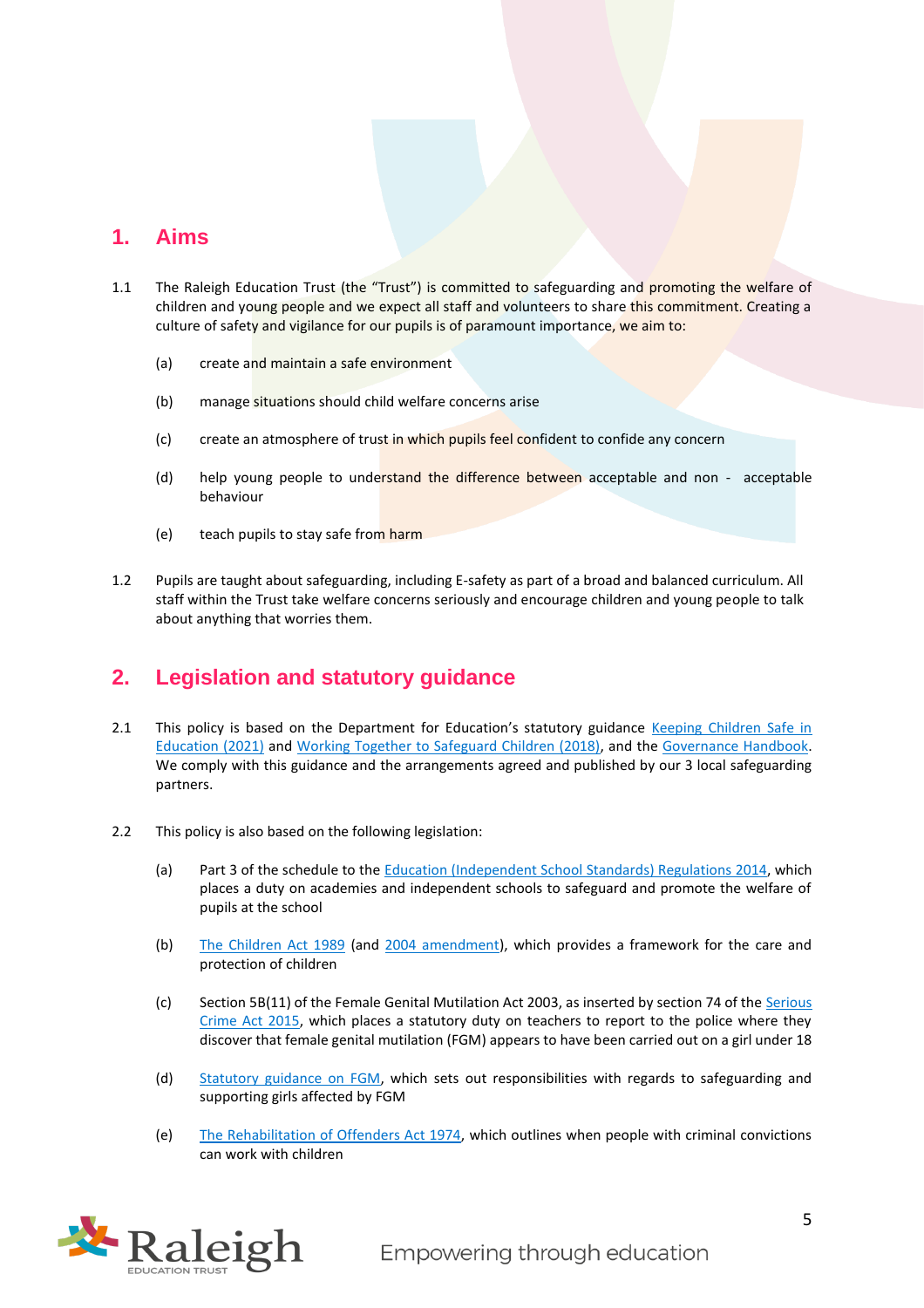- (f) Schedule 4 of the [Safeguarding Vulnerable Groups Act 2006](http://www.legislation.gov.uk/ukpga/2006/47/schedule/4), which defines what 'regulated activity' is in relation to children
- (g) [Statutory guidance on the Prevent duty](https://www.gov.uk/government/publications/prevent-duty-guidance), which explains schools' duties under the Counter-Terrorism and Security Act 2015 with respect to protecting people from the risk of radicalisation and extremism
- (h) The [Childcare \(Disqualification\) and Childcare \(Early Years Provision Free of Charge\) \(Extended](http://www.legislation.gov.uk/uksi/2018/794/contents/made)  [Entitlement\) \(Amendment\) Regulations 2018](http://www.legislation.gov.uk/uksi/2018/794/contents/made) (referred to in this policy as the "2018 Childcare Disqualification Regulations") and [Childcare Act 2006,](http://www.legislation.gov.uk/ukpga/2006/21/contents) which set out who is disqualified from working with children
- 2.3 Ambleside Primary Academy and Woodlands Academy only:
	- (a) This policy also meets requirements relating to safeguarding and welfare in the statutory framework [for the Early Years Foundation Stage](https://www.gov.uk/government/publications/early-years-foundation-stage-framework--2)
- 2.4 This policy also complies with the Nottingham City Safeguarding Children Partnership:
	- (a) [https://www.nottinghamcity.gov.uk/information-for-residents/children-and](https://www.nottinghamcity.gov.uk/information-for-residents/children-and-families/nottingham-city-safeguarding-children-board/)[families/nottingham-city-safeguarding-children-board/](https://www.nottinghamcity.gov.uk/information-for-residents/children-and-families/nottingham-city-safeguarding-children-board/)

## <span id="page-5-0"></span>**3. Definitions**

- 3.1 **Safeguarding and promoting the welfare of children** means:
	- (a) Protecting children from maltreatment
	- (b) Preventing impairment of children's mental and physical health or development
	- (c) Ensuring that children grow up in circumstances consistent with the provision of safe and effective care
	- (d) Taking action to enable all children to have the best outcomes
- 3.2 **Child protection** is part of this definition and refers to activities undertaken to prevent children from suffering, or being likely to suffer, harm or significant harm.
- 3.3 **Abuse** is a form of maltreatment of a child and may involve inflicting harm or failing to act to prevent harm. Appendix 1 explains the different types of abuse.
- 3.4 **Neglect** is a form of abuse and is the persistent failure to meet a child's basic physical and/or psychological needs, likely to result in the serious impairment of the child's health or development. Appendix 1 defines neglect in more detail.
- 3.5 **Sexting** (also known as youth produced sexual imagery) is where children share nude or semi-nude images, videos or live streams.
- 3.6 **Children** include everyone under the age of 18.

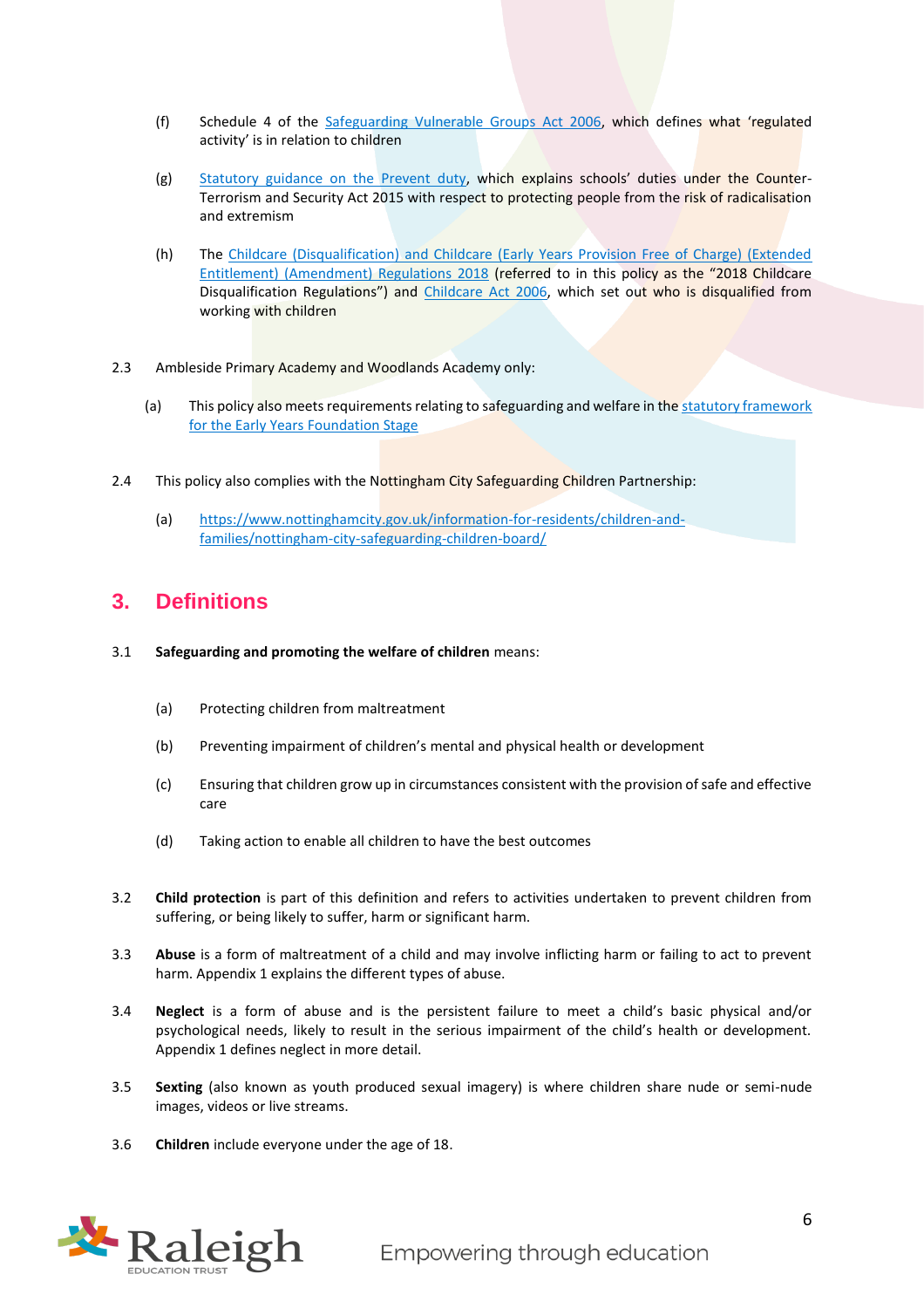- 3.7 The following 3 **safeguarding partners** are identified in Keeping Children Safe in Education (and defined in the Children Act 2004, as amended by chapter 2 of the Children and Social Work Act 2017). They will make arrangements to work together to safeguard and promote the welfare of local children, including identifying and responding to their needs:
	- (a) The local authority (LA)
	- (b) A clinical commissioning group for an area within the LA
	- (c) The chief officer of police for a police area in the LA area

## <span id="page-6-0"></span>**4. Equality statement**

- 4.1 Some children have an increased risk of abuse, and additional barriers can exist for some children with respect to recognising or disclosing concerns. We are committed to anti-discriminatory practice and recognise children's diverse circumstances. We ensure that all children have the same protection, regardless of any barriers they may face.
- 4.2 We give special consideration to children who:
	- (a) Have special educational needs (SEN) or disabilities (see section 10)
	- (b) Are young carers
	- (c) May experience discrimination due to their race, ethnicity, religion, gender identification or sexuality
	- (d) Have English as an additional language
	- (e) Are known to be living in difficult situations for example, temporary accommodation or where there are issues such as substance abuse or domestic violence
	- (f) Are at risk of FGM, sexual exploitation, forced marriage, or radicalisation
	- (g) Are asylum seekers
	- (h) Are at risk due to either their own or a family member's mental health needs
	- (i) Are looked after or previously looked after (see section 15)

## <span id="page-6-1"></span>**5. Roles and responsibilities**

- 5.1 Safeguarding and child protection is **everyone's** responsibility. This policy applies to all staff, volunteers and governors in the school and is consistent with the procedures of the 3 safeguarding partners. Our policy and procedures also apply to extended school and off-site activities.
- **5.2 All staff**

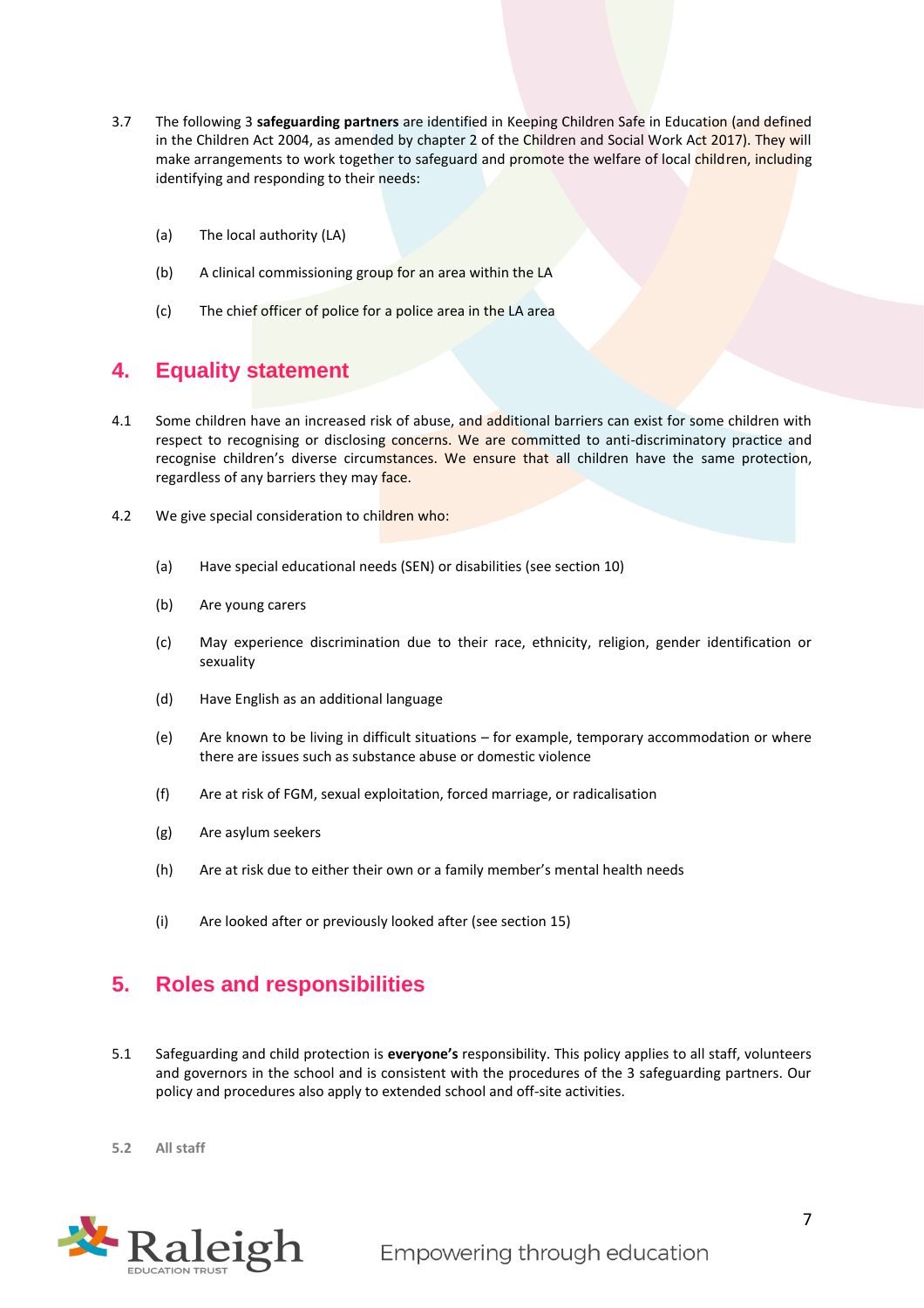- 5.3 All staff will read and understand part 1 and Annex A of the Department for Education's statutory safeguarding guidance, [Keeping Children Safe in Education Sept 2021](https://assets.publishing.service.gov.uk/government/uploads/system/uploads/attachment_data/file/1007260/Keeping_children_safe_in_education_2021.pdf) & Working Together to Safeguard Children July 2018 (amended Dec 2020) and review this guidance at least annually.
- 5.4 All staff will be aware of:
	- (a) Systems and procedures that support safeguarding, including this policy, each academy's behaviour policy, staff code of conduct, the identity/role of the designated safeguarding lead (DSL) and DSL teams, and the necessary safeguarding response to children who go missing from education (CME).
	- (b) The early help process and their individual and team role, including identifying emerging problems, liaising with the DSL, and sharing information with other professionals to support early identification and assessment.
	- (c) The process for making referrals to the local authority children's social care and for statutory assessments that may follow a referral, including the role they might be expected to play.
	- (d) What to do if they identify a safeguarding issue or a child tells them they are being abused or neglected, including specific issues such as FGM, and how to maintain an appropriate level of confidentiality while liaising with relevant professionals.
	- (e) The signs of different types of abuse and neglect, as well as specific safeguarding issues, such as child sexual exploitation (CSE), indicators of being at risk from or involved with serious violent crime, FGM and radicalisation.
- **5.5 The designated safeguarding lead (DSL) at each academy**
- 5.6 The DSL is a member of the senior leadership team and takes lead responsibility for child protection and wider safeguarding. Please see 'Important contacts' (page 1) for each academy's Safeguarding Team.
- 5.7 The DSL will be given the time, funding, training, resources and support to:
	- (a) Be the first point of contact for staff concerning child welfare and child protection matters (if DSL is not available staff must contact a senior leader)
	- (b) Be aware of pupils who have a social worker
	- (c) Help promote educational outcomes by sharing the information about the welfare, safeguarding and child protection issues with teachers and school leadership staff.
	- (d) Provide advice and support to other staff on child welfare and child protection matters, including delivering staff annual training and termly updates
	- (e) Take part in strategy discussions and inter-agency meetings and/or support other staff to do so
	- (f) Contribute to the assessment of children
	- (g) Refer suspected cases, as appropriate, to the relevant body (local authority children's social care, Channel programme, Disclosure and Barring Service, and/or police), and support staff who make such referrals directly

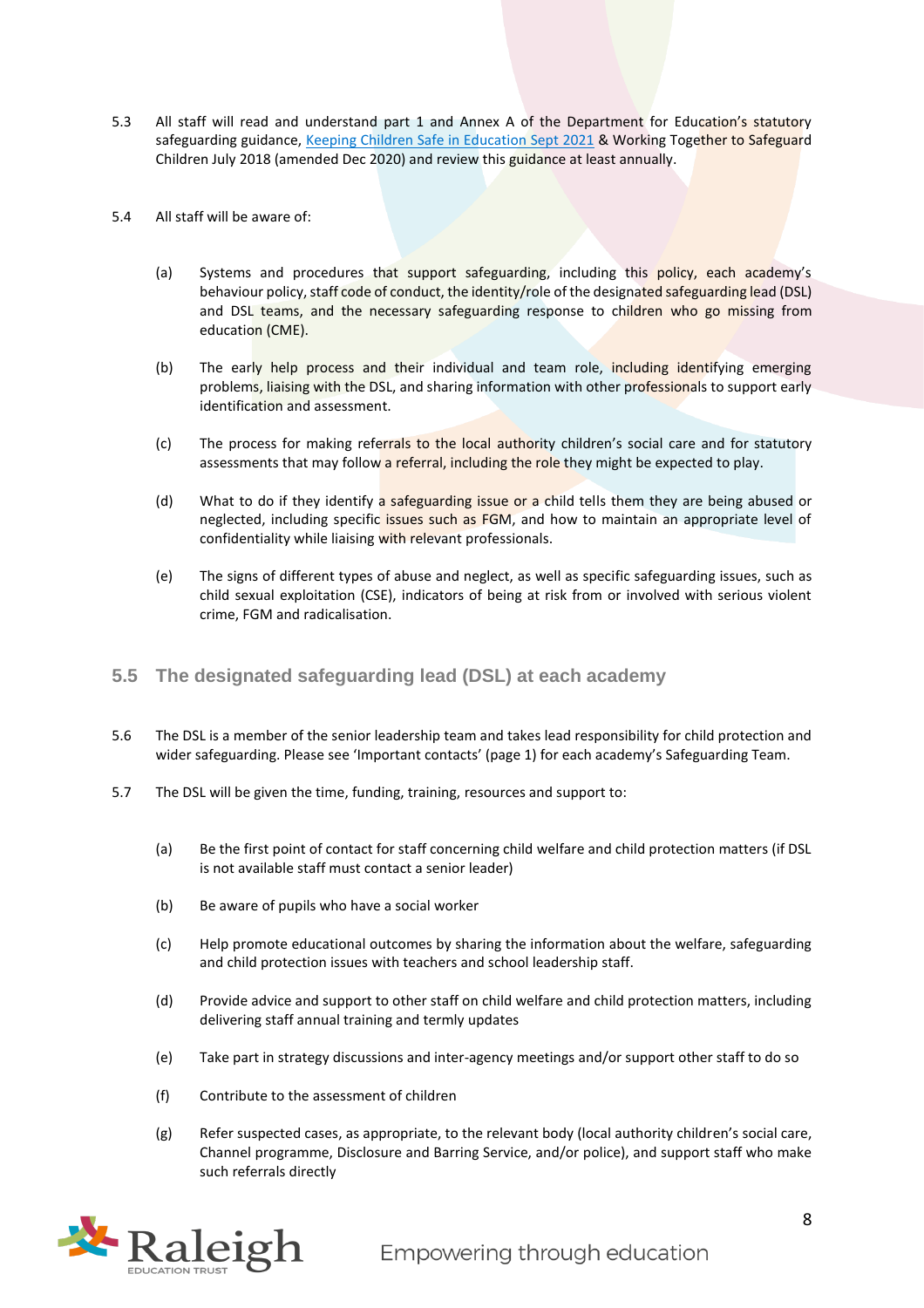- (h) Complete safeguarding induction e.g. agency staff, including obtaining safer recruitment information for the SCR, if appropriate
- (i) Record, monitor and track all referrals
- (j) Carry out regular quality assurance on all records and referrals (Dip Test)
- (k) Ensure that child protection information is transferred to the pupil's new school
- (l) Ensuring risk assessments put in place for pupils are recorded on our safeguarding electronic system
- (m) To liaise with the link Safeguarding Trustee as necessary.
- 5.8 The DSL will also keep the Principal (if they are not the DSL) informed of any issues, and liaise with local authority case managers and designated officers for child protection concerns as appropriate. DSL may also seek advice/guidance from the Trust Safeguarding Lead.
- **5.9 Board of Trustees/ Local Governor Board**
- 5.10 All Trustees and Governors have an enhanced DBS which is recorded on the single central record (SCR) and 128 management checks are carried out and recorded. The Chair of Trustees has an enhanced DBS which is countersigned by the Secretary of State.
- 5.11 Trustees and Governors have a key responsibility for monitoring safeguarding and child protection across the Trust.
- 5.12 Responsibilities include:
	- (a) To ensure a child protection /safeguarding policy in place.
	- (b) To ensure procedures in place for dealing with allegations against a member of staff not just within the Trust setting but also staff's conduct outside our setting which is known as the 'harm' test. This is concerning a person's conduct outside the Trust and need not include a child, for example, domestic abuse of a partner.
	- (c) To ensure appropriate staff training is in place.
	- (d) To ensure there is a member of the Trustees who is responsible for and has been trained for safeguarding, child protection and safer recruitment.
	- (e) To ensure policies and procedures in the academies are reviewed annually, or earlier where necessary.

**5.13 Trust Safeguarding Lead: Bev Murray** 

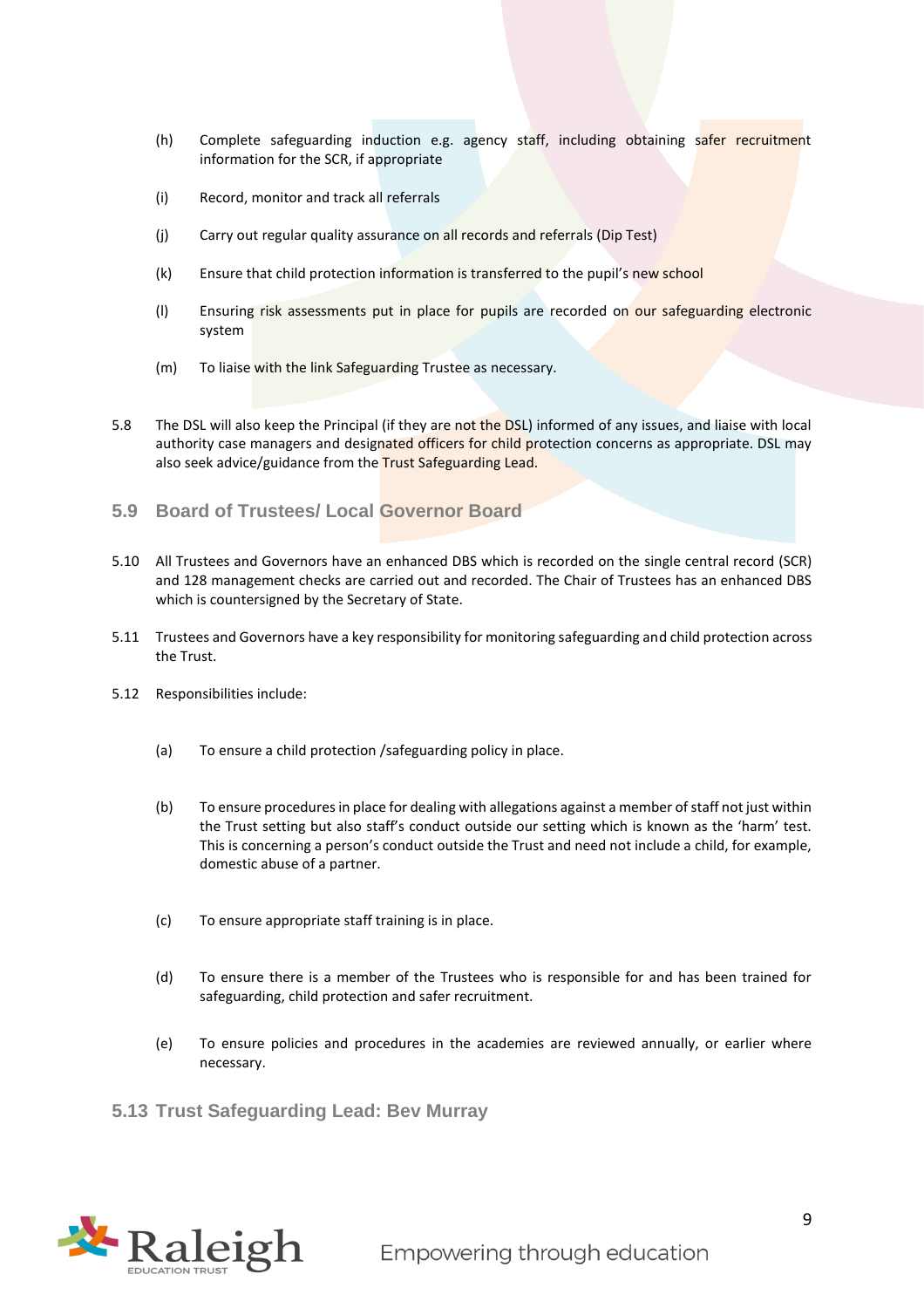- 5.14 The Trust Safeguarding Lead will offer support and challenge, concerning all safeguarding matters. Through regular quality assurance, they will ensure all processes and procedures operate to a high standard across all the academies within the Trust. They are responsible for:
	- (a) To support and advise on a safeguarding training programme in partnership with the academies.
	- (b) To work collaboratively with colleagues offering support and guidance
	- (c) To ensure the Safeguarding policy is updated in line with guidance and statutory policies.
	- (d) To quality assures all records and referrals to external agencies.
	- (e) To complete annual safeguarding audits are completed and shared with the appropriate stakeholders, including the Safeguarding Trustee.
	- (f) To support the Academy Principals with allegations against staff and attending any relevant meetings
	- (g) To chair the Trust Safeguarding Network meeting
	- (h) To ensure all relevant safeguarding updates and best practices are shared within the Trust via the Safeguarding Network Meetings.
	- (i) To be aware of any pupils who are at a critical stage of their CP plan
	- (j) To provide advice to stakeholders concerning welfare, safeguarding and child protection issues.
	- (k) To meet with the Safeguarding Trustee annually
	- (l) To provide regular updates to the Central Executive team
	- (m) To oversee the Single Central Record across the academy sites
	- (n) To work alongside the Trust Data Protection Officer with regards to Subject Access Requests with a safeguarding nature.
- **5.15 The Principal**
- 5.16 The Principal is responsible for the implementation of this policy, including:
	- (a) Ensuring that staff (including temporary staff) and volunteers are informed of our systems that support safeguarding, including this policy, as part of their induction
	- (b) Communicating this policy to parent/carers when their child joins the school and via the school website
	- (c) Ensuring that the DSL has appropriate time, funding, training and resources and that there is always adequate cover if the DSL is absent
	- (d) Ensuring that all staff undertake appropriate safeguarding and child protection training and update this regularly
	- (e) Acting as the 'case manager' in the event of an allegation of abuse made against another member of staff or volunteer, where appropriate (see appendix 3)

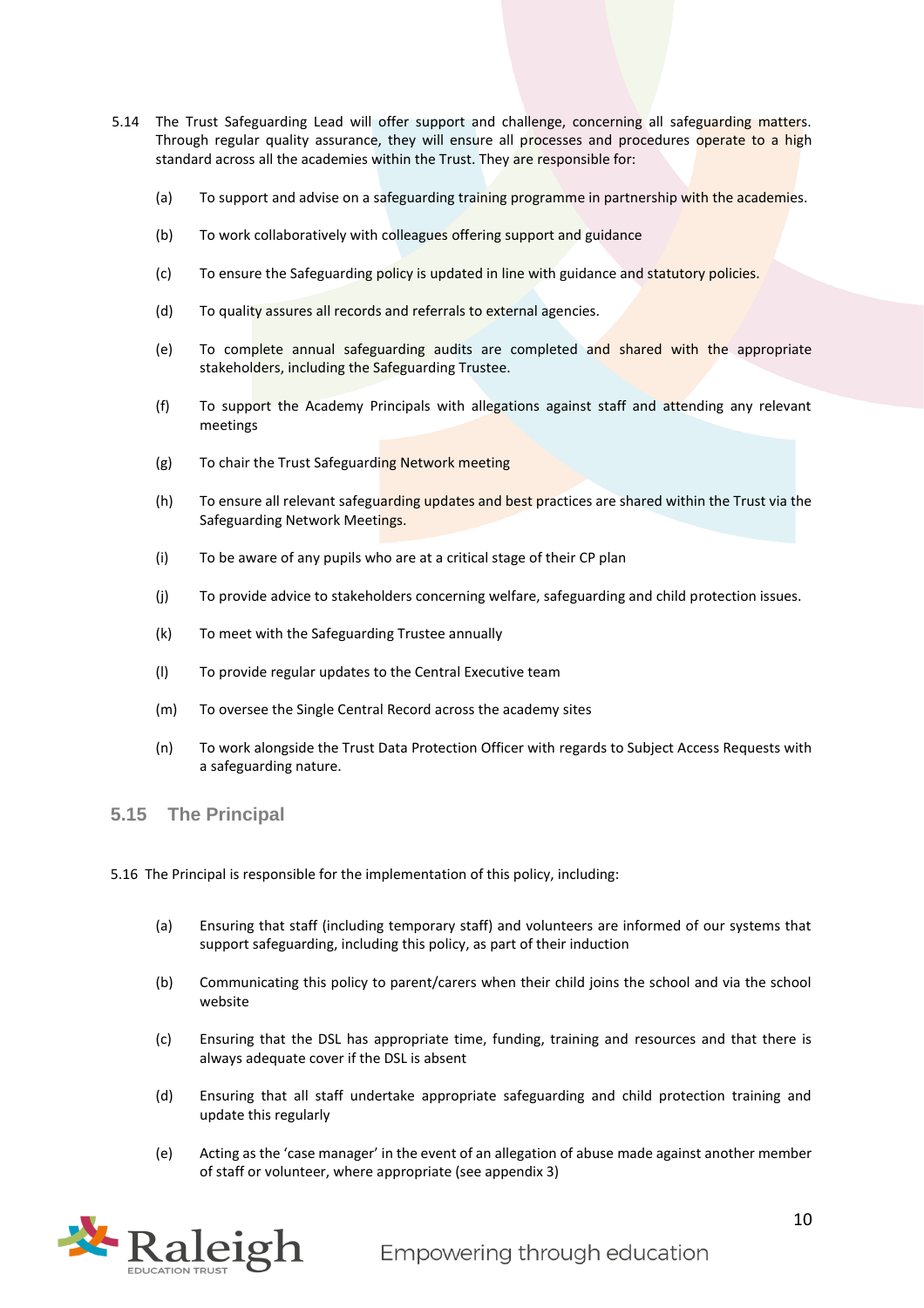- (f) Ensuring the relevant staffing ratios are met, where applicable (Ambleside & Woodlands EYFS)
- (g) Making sure each child in the Early Years Foundation Stage is assigned a key person (Ambleside & Woodlands EYFS.

## <span id="page-10-0"></span>**6. Confidentiality**

- 6.1 Please see the Trust's Data Protection Policy
- 6.2 The personal information about all pupils' families is regarded by those who work in this Trust as confidential. All staff and volunteers need to be aware of the confidential nature of personal information and will aim to maintain this confidentiality:
- (a) Staff understand that they need to know only enough to prepare them to act with sensitivity to a pupil and to refer concerns appropriately. The DSLs and Principals will disclose information about a pupil to other members of staff on a need to know basis only. It is inappropriate to provide all staff with detailed information about the pupil, incidents, the family and the consequent actions.
- (b) All Trust staff operate within the information-sharing advice document July 2018 'Information sharing is essential for effective safeguarding and promoting the welfare of children and young people. It is a key factor identified in many Serious Case Reviews (SCRs), where poor information sharing has resulted in missed opportunities to take action that keeps children and young people safe.'

[https://assets.publishing.service.gov.uk/government/uploads/system/uploads/attachment\\_data/file/721581/I](https://assets.publishing.service.gov.uk/government/uploads/system/uploads/attachment_data/file/721581/Information_sharing_advice_practitioners_safeguarding_services.pdf) [nformation\\_sharing\\_advice\\_practitioners\\_safeguarding\\_services.pdf](https://assets.publishing.service.gov.uk/government/uploads/system/uploads/attachment_data/file/721581/Information_sharing_advice_practitioners_safeguarding_services.pdf)

## <span id="page-10-1"></span>**7. Recognising abuse and taking action**

- 7.1 Staff, volunteers and governors/trustees must follow the procedures set out below in the event of a safeguarding issue.
- 7.2 Please note in this and subsequent sections, you should take any references to the DSL to mean "the DSL or Safeguarding Team."

## <span id="page-10-2"></span>**8. If a child is suffering or likely to suffer harm, or in immediate danger**

- 8.1 Make a referral to children's social care and/or the police immediately if you believe a child is suffering or likely to suffer from harm, or in immediate danger. Anyone can make a referral.
- 8.2 Tell the DSL as soon as possible if you make a referral directly.

Children and Families Direct:

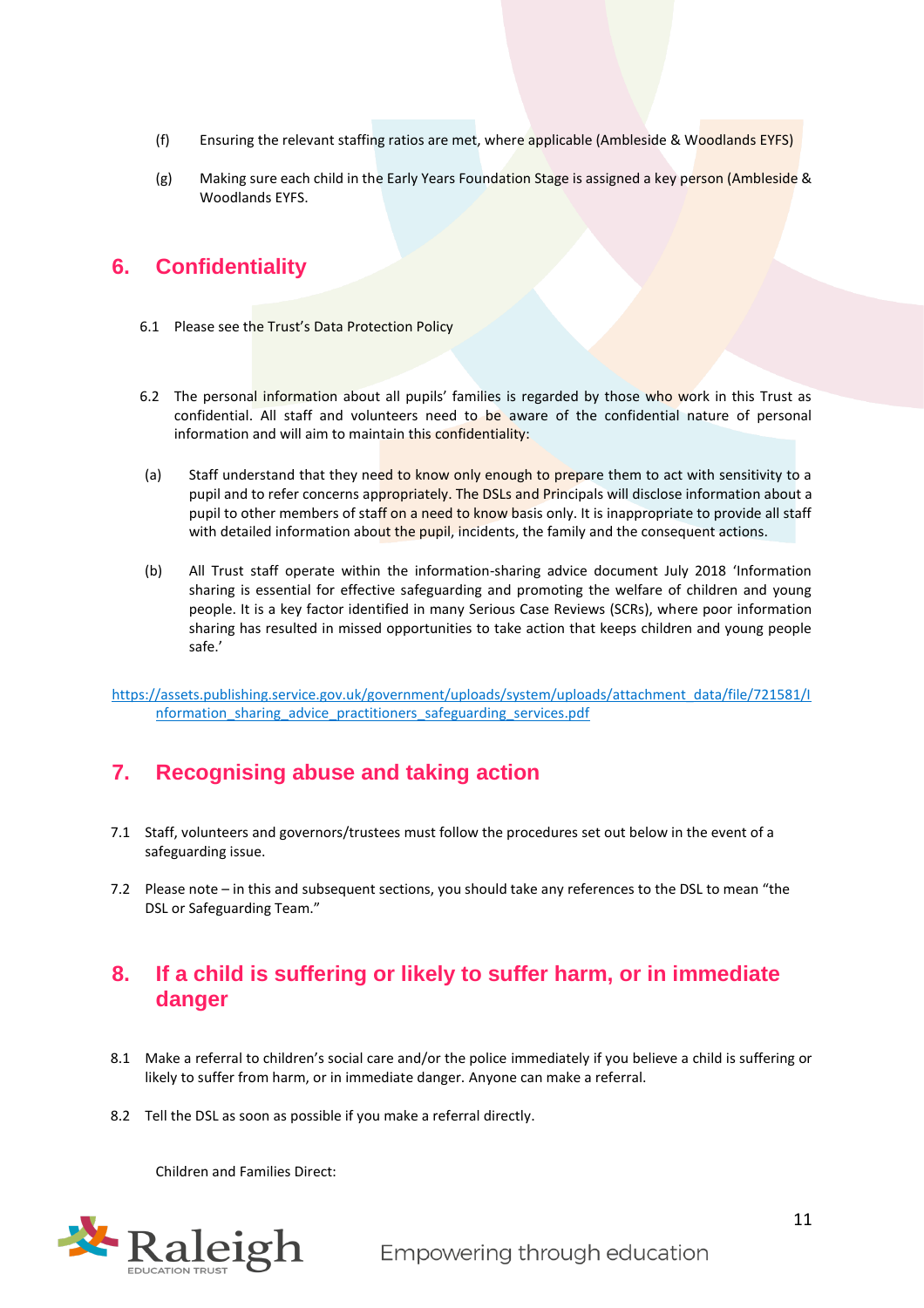Email[:candfdirect@nottinghamcity.gov.uk](mailto:candfdirect@nottinghamcity.gov.uk)

Tel: 0115 8764800

GOV.UK webpage for reporting child abuse to your local council:

<https://www.gov.uk/report-child-abuse-to-local-council>

## <span id="page-11-0"></span>**9. If a child makes a disclosure to you**

9.1 If a child discloses a safeguarding issue to you, you should:

- (a) Listen to and believe them. Allow them time to talk freely and do not ask leading questions
- (b) Stay calm and do not show that you are shocked or upset
- (c) Do not make personal comments e.g. if a pupil asks "what do you think?"
- (d) Tell the child they have done the right thing in telling you. Do not tell them they should have told you sooner
- (e) Explain what will happen next and that you will have to pass this information on. Do not promise to keep it a secret
- (f) Write up your conversation as soon as possible in the child's own words. Stick to the facts, and do not put your own judgement on it
- (g) Write-up and submit via the electronic safeguarding system (by the end of the day), alerting the DSL/Principal (**STAFF MUST NOTIFY THE DSL/PRINCIPAL IN PERSON OF ANY CONCERNS WHERE A CHILD MAY BE AT RISK IF THEY WERE TO GO HOME**). Alternatively, if appropriate, make a referral to children's social care and/or the police directly (see 8.1), and tell the DSL as soon as possible that you have done so.

## <span id="page-11-1"></span>**10. If you discover that FGM has taken place or a pupil is at risk of FGM**

- 10.1 The Department for Education's Keeping Children Safe in Education explains that FGM comprises "all procedures involving partial or total removal of the external female genitalia or other injury to the female genital organs".
- 10.2 FGM is illegal in the UK and a form of child abuse with long-lasting, harmful consequences. It is also known as 'female genital cutting', 'circumcision' or 'initiation'.
- 10.3 Possible indicators that a pupil has already been subjected to FGM, and factors that suggest a pupil may be at risk, are set out in appendix 4.
- 10.4 **Any teacher** who discovers (either through disclosure by the victim or visual evidence) that an act of FGM appears to have been carried out on a **pupil under 18** must immediately report this to the police, personally (with the support from the DSL). This is a statutory duty, and teachers will face disciplinary sanctions for failing to meet it.
- 10.5 Unless they have been specifically told not to disclose, involve children's social care as appropriate.
- 10.6 **Any other member of staff** who discovers that an act of FGM appears to have been carried out on a **pupil under 18** must speak to the DSL, **immediately**.

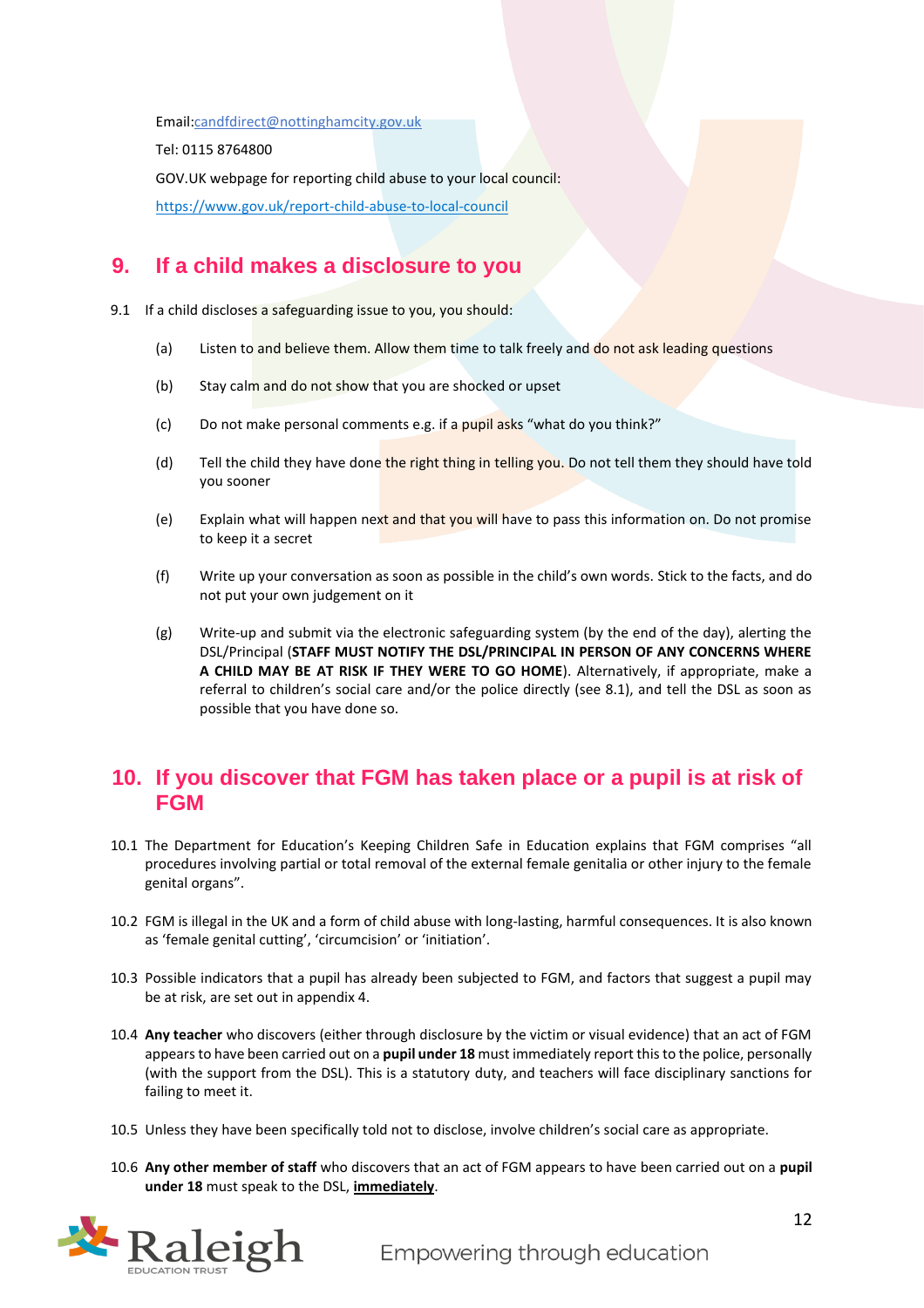- 10.7 The duty for teachers mentioned above does not apply in cases where a pupil is *at risk* of FGM or FGM is suspected but is not known to have been carried out. Staff should not examine pupils.
- 10.8 **Any member of staff** who suspects a pupil is *at risk* of FGM or suspects that FGM has been carried out must speak to the DSL, **immediately** and follow our local safeguarding procedures.

## <span id="page-12-0"></span>**11. If you have concerns about a child (as opposed to believing a child is suffering or likely to suffer from harm, or is in immediate danger)**

- 11.1 Figure 1 on page 14 illustrates the procedure to follow if you have any concerns about a child's welfare.
- 11.2 Where possible, speak to the DSL first to agree on a course of action.
- 11.3 If in exceptional circumstances the DSL is not available, this should not delay appropriate action being taken. Speak to a member of the senior leadership team and/or take advice from local authority children's social care. You can also seek advice at any time from the NSPCC helpline on 0808 800 5000. Share details of any actions you take with the DSL as soon as practically possible.
- 11.4 Make a referral to local authority children's social care directly, if appropriate (see 'Referral' below). Share any action taken with the DSL as soon as possible.

## <span id="page-12-1"></span>**12. Early help**

- 12.1 If early help is appropriate, the DSL will generally lead on liaising with other agencies and setting up an inter-agency assessment as appropriate. Staff may be required to support other agencies and professionals in an early help assessment, in some cases acting as the lead practitioner.
- 12.2 The DSL will keep the case under constant review and the school will consider a referral to local authority children's social care if the situation does not seem to be improving. Timelines of interventions will be monitored and reviewed.
- 12.3 Procedures for early help may include:
	- (a) Referral to the school counsellor
	- (b) Behaviour Therapist
	- (c) CAMHS
	- (d) CAMHS Sharp Team
	- (e) BEMHS
	- (f) MARF (DSL will make this referral)
	- (g) Whole Life disability team- pupils who have an EHCP

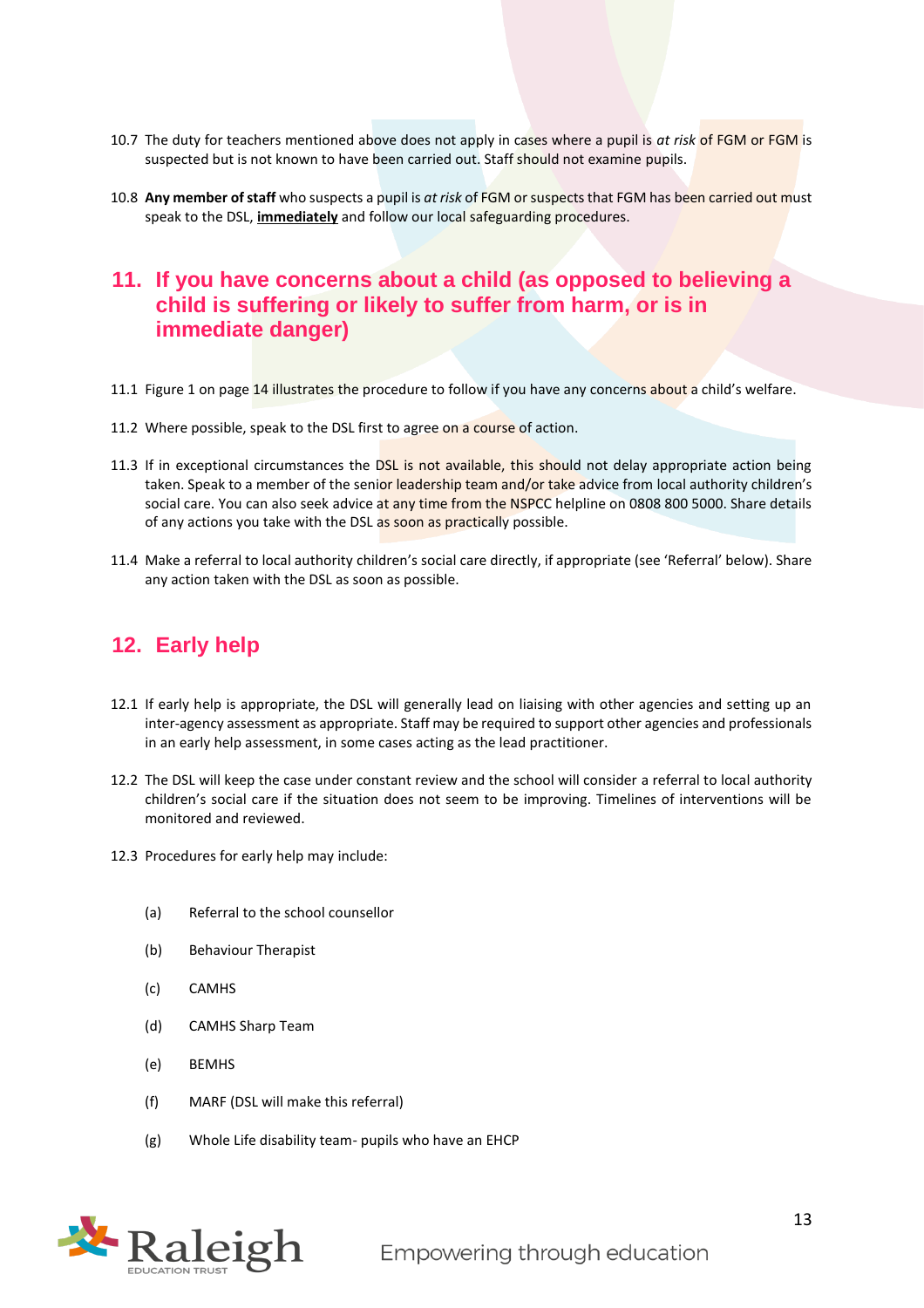12.4 Please see the academies DSL for more information

## <span id="page-13-0"></span>**13. Referral**

- 13.1 If it is appropriate to refer the case to local authority children's social care or the police, the DSL will make the referral or support you to do so.
- 13.2 If you make a referral directly (see section 8.1), you must tell the DSL as soon as possible.
- 13.3 The local authority will decide within 1 working day of a referral about what course of action to take and will let the person who made the referral know the outcome. The DSL or person who made the referral must follow up with the local authority if this information is not made available, and ensure outcomes are properly recorded.
- 13.4 If the child's situation does not seem to be improving after the referral, the DSL or person who made the referral must follow local escalation procedures to ensure their concerns have been addressed and that the child's situation improves.
- 13.5 For information on escalation procedures please refer to the Trust Safeguarding Lead (Bev Murray), who will provide the appropriate support and advice:

`Email: [beverley.murray@raleightrust.org](mailto:beverley.murray@raleightrust.org)

## <span id="page-13-1"></span>**14. If you have concerns about extremism**

- 14.1 If a child is not suffering or likely to suffer from harm, or in immediate danger, where possible speak to the DSL first to agree on a course of action.
- 14.2 If in exceptional circumstances the DSL is not available, this should not delay appropriate action being taken. Speak to a member of the senior leadership team and/or seek advice from local authority children's social care. Make a referral to local authority children's social care directly, if appropriate (see 'Referral' above). Inform the DSL or deputy as soon as practically possible after the referral.
- 14.3 Where there is a concern, the DSL will consider the level of risk and decide which agency to make a referral to. This could include [Channel](https://www.gov.uk/government/publications/channel-guidance), the government's programme for identifying and supporting individuals at risk of being drawn into terrorism, or the local authority children's social care team.
- 14.4 The Department for Education also has a dedicated telephone helpline, 020 7340 7264, which school staff and governors can call to raise concerns about extremism with respect to a pupil. You can also email [counter.extremism@education.gov.uk.](mailto:counter.extremism@education.gov.uk) Note that this is not for use in emergencies.
- 14.5 In an emergency, call 999 or the confidential anti-terrorist hotline on 0800 789 321 if you:
	- (a) Think someone is in immediate danger
	- (b) Think someone may be planning to travel to join an extremist group
	- (c) See or hear something that may be terrorist-related

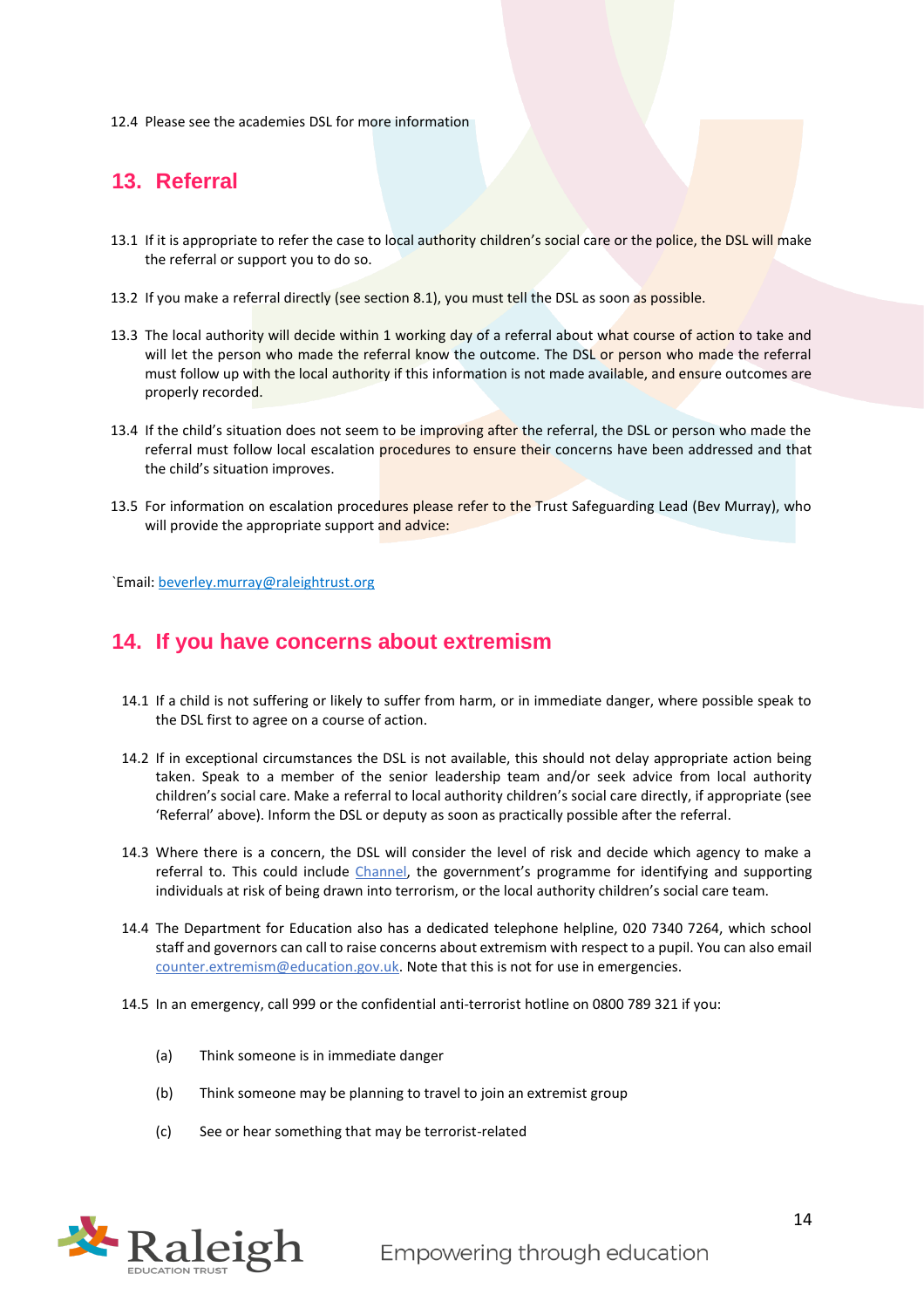## <span id="page-14-0"></span>**15. If you have a mental health concern**

- 15.1 Mental health problems can, in some cases, be an indicator that a child has suffered or is at risk of suffering abuse, neglect or exploitation.
- 15.2 Staff will be alert to behavioural signs that suggest a child may be experiencing a mental health problem or be at risk of developing one.
- 15.3 If you have a mental health concern about a child that is also a safeguarding concern, take immediate action by following the steps in section 8.4.
- 15.4 If you have a mental health concern that is **not** also a safeguarding concern, speak to the DSL to agree on a course of action.

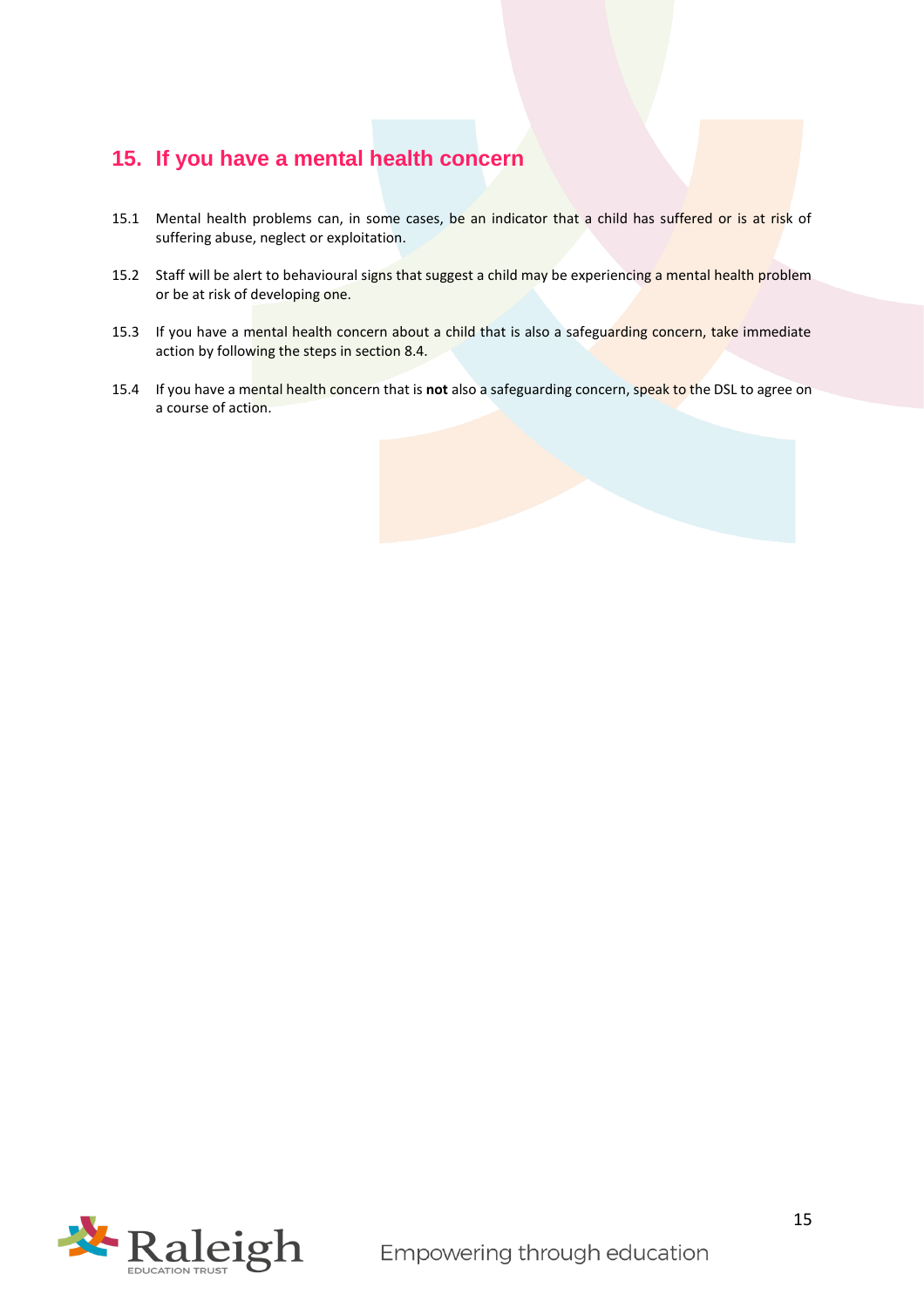## **15.5Figure 1: procedure if you have concerns about a child's welfare (as opposed to believing a child is suffering or likely to suffer from harm, or in immediate danger)**

(Note – if the DSL is unavailable, this should not delay action. See section 7.4 for what to do.)



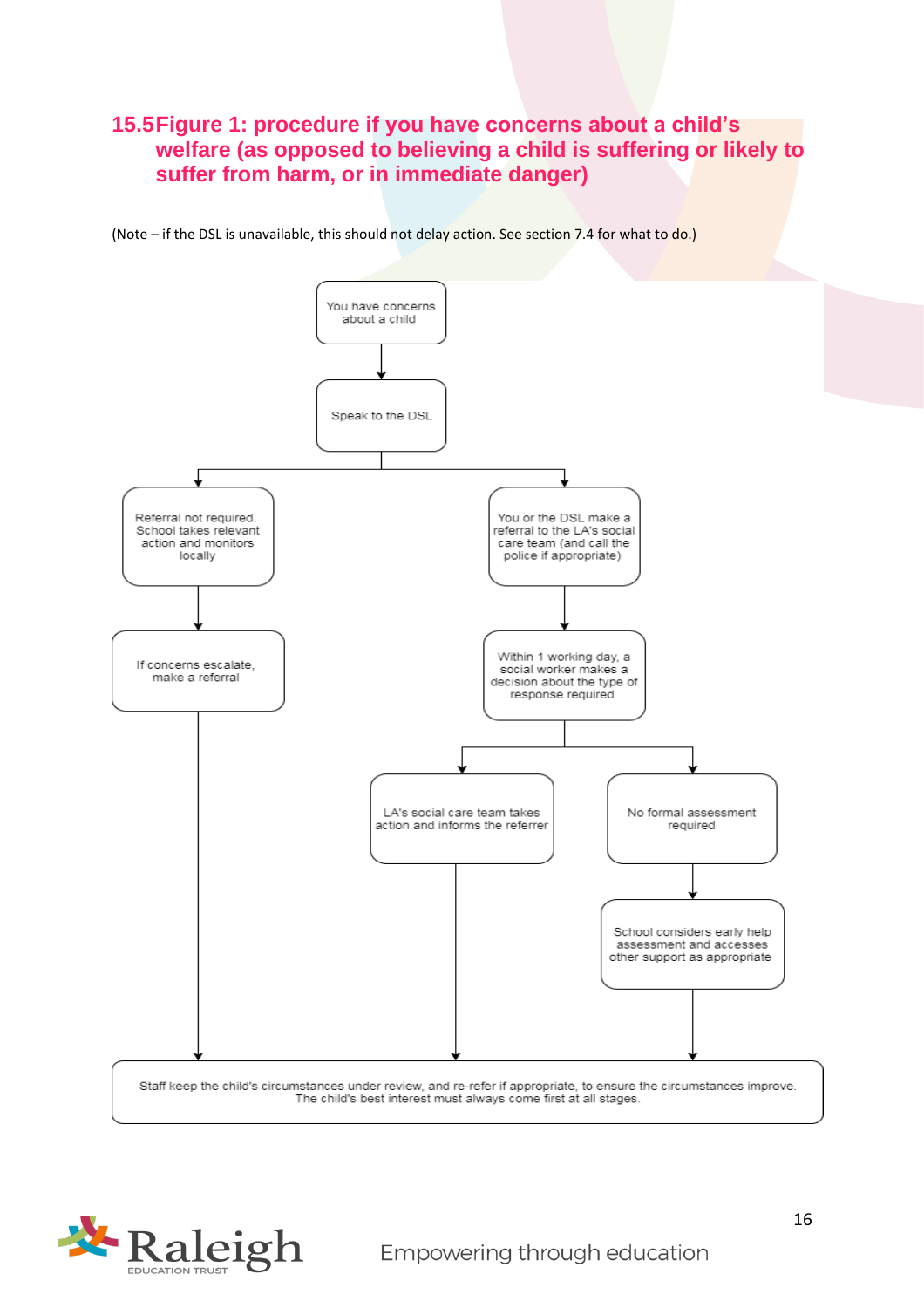## <span id="page-16-0"></span>**16. Concerns about a staff member, supply teacher or volunteer**

- 16.1 If you have concerns about a member of staff (including a supply teacher or volunteer), or an allegation is made about a member of staff (including a supply teacher or volunteer) posing a risk of harm to children, speak to the Academy Principal. If the concerns/allegations are about the Principal, speak to the Trust's CEO (Sean Kelly), if the concerns/allegations are about the CEO, speak to the chair of the Board of Trustees. Contact details available through the Trust website.
- 16.2 This applies to all cases where it is alleged that a staff member, supply teacher or volunteer has:
	- (a) behaved in a way that has harmed a child, or may have harmed a child
	- (b) possibly committed a criminal offence against or related to a child
	- (c) behaved towards a child or children in a way that indicates he or she may pose a risk of harm to children; or
	- (d) behaved or may have behaved in a way that indicates they may not be suitable to work with children

## <span id="page-16-1"></span>**17. Non-recent allegations**

17.1 Abuse can be reported no matter how long ago it happened. Where an adult makes an allegation to our school that they were abused as a child, the individual will be advised to report the allegation to the police. We will report any non-recent allegations made by a child to the LADO.

## <span id="page-16-2"></span>**18. Low-level concerns**

18.1 In line with Section Two of Part Four of Keeping Children Safe in Education, we recognise the importance of creating a culture of openness, trust and transparency to encourage all staff to share low-level concerns with the right person so that they can be addressed appropriately. The purpose of our approach to lowlevel concerns is to ensure that our values are constantly lived, monitored and reinforced by staff.

#### **18.2 Definition of low-level concerns:**

- 18.3 The term 'low-level' concern does not mean that the concern is insignificant, it means that the threshold set out at the start of 8.7 has not been met. A low-level concern covers any concern no matter how small, even if it is no more than causing a sense of unease or a 'nagging doubt' - that an adult working in or on behalf of the academy/trust may have acted in a way that:
	- (a) is inconsistent with the staff code of conduct, including inappropriate conduct outside of work and. does not meet the allegations threshold or is otherwise not considered serious enough to consider a referral to the LADO.
	- (b) examples of such behaviour could include, but are not limited to:
		- i. being over-friendly with children

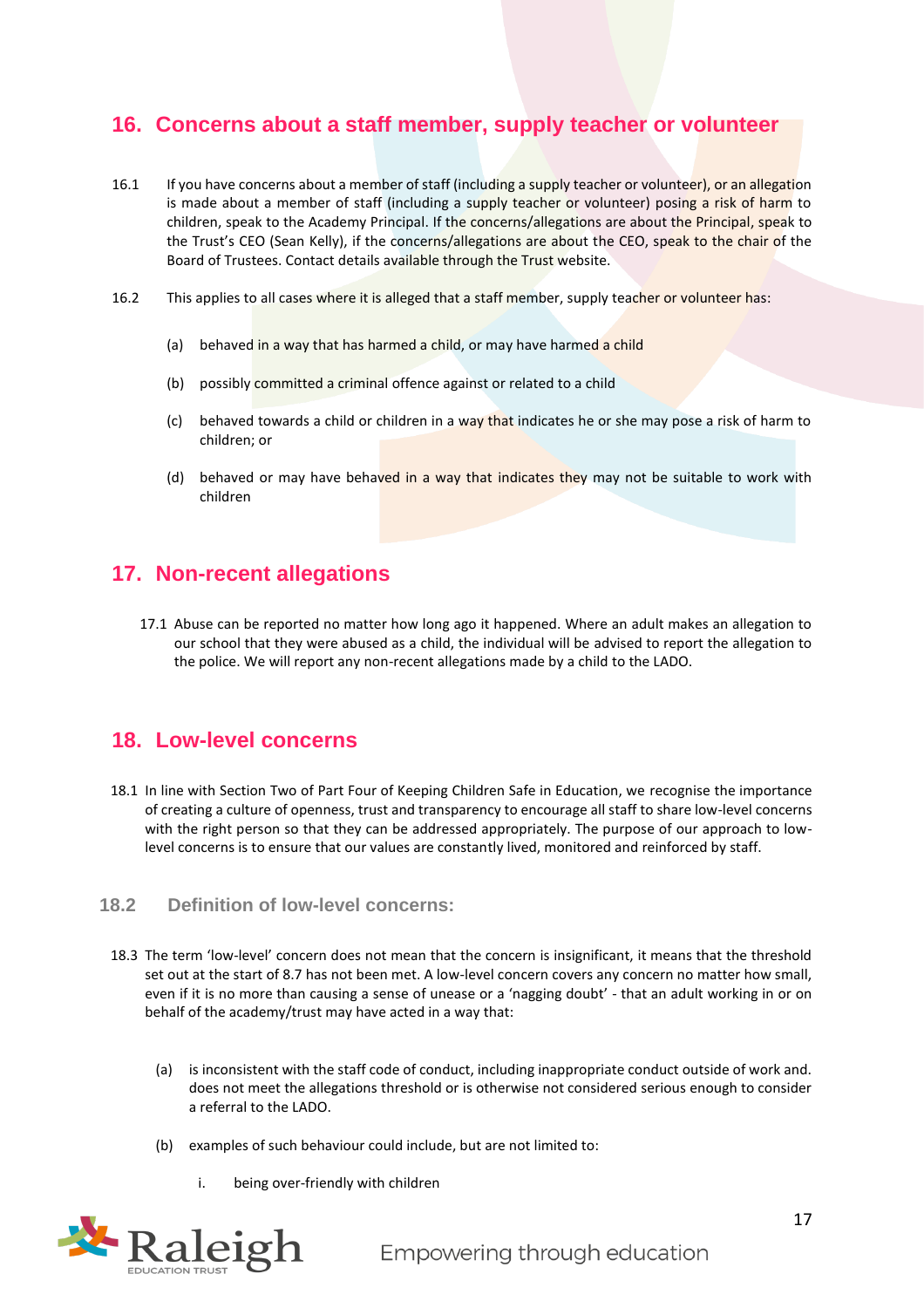- ii. having favourites
- iii. taking photographs of children on a personal mobile phone
- iv. engaging with a child on a one-to-one basis in a secluded area or behind a closed door
- v. using inappropriate sexualised, intimidating or offensive language. *Such behaviour can exist on a spectrum.*

#### **18.4 Sharing low-level concerns**

- 18.5 Low-level concerns about a member of staff, supply staff, volunteer or contractor should be reported to the Principal. Any concerns about the Principal should be reported to the Chair of Local Governors/CEO.
- **18.6 Recording low-level concerns**
- 18.7 All low-level concerns will be recorded in writing. Each record will include details of the concern, the context in which the concern arose, and action is taken. Records will be kept confidential, held securely and comply with the Data Protection Act 2018 and the UK General Data Protection Regulation. Records will be reviewed so that potential patterns of concerning, problematic or inappropriate behaviour can be identified. Where a pattern of such behaviour is identified, we will decide on a course of action, either through our disciplinary procedures or by referring to the LADO, where a pattern of behaviour moves from a concern to meeting the harms threshold.

#### **18.8 Low-level concerns and references**

18.9 Low-level concerns will not be included in references unless they relate to issues that would normally be included in a reference, for example, misconduct or poor performance. Where a low-level concern (or group of concerns) has met the threshold for referral to the LADO and found to be substantiated, it will be referred to in a reference.

#### **18.10 Early year's providers (Ambleside & Woodlands only):**

18.11 Where appropriate, the school will inform Ofsted of the allegation and actions taken, within the necessary timescale.

## <span id="page-17-0"></span>**19.Allegations of Peer-on-peer abuse**

- 19.1 We recognise that children are capable of abusing their peers. Abuse will never be tolerated or passed off as "banter", "just having a laugh" or "part of growing up".
- 19.2 We also recognise the gendered nature of peer-on-peer abuse. However, all peer-on-peer abuse is unacceptable and will be taken seriously.
- 19.3 Most cases of pupils hurting other pupils will be dealt with under our school's behaviour policy, but this child protection and safeguarding policy will apply to any allegations that raise safeguarding concerns. Peer on peer abuse is most likely to include, but may not be limited to:
	- (a) Bullying (including cyberbullying, prejudice-based and discriminatory bullying)

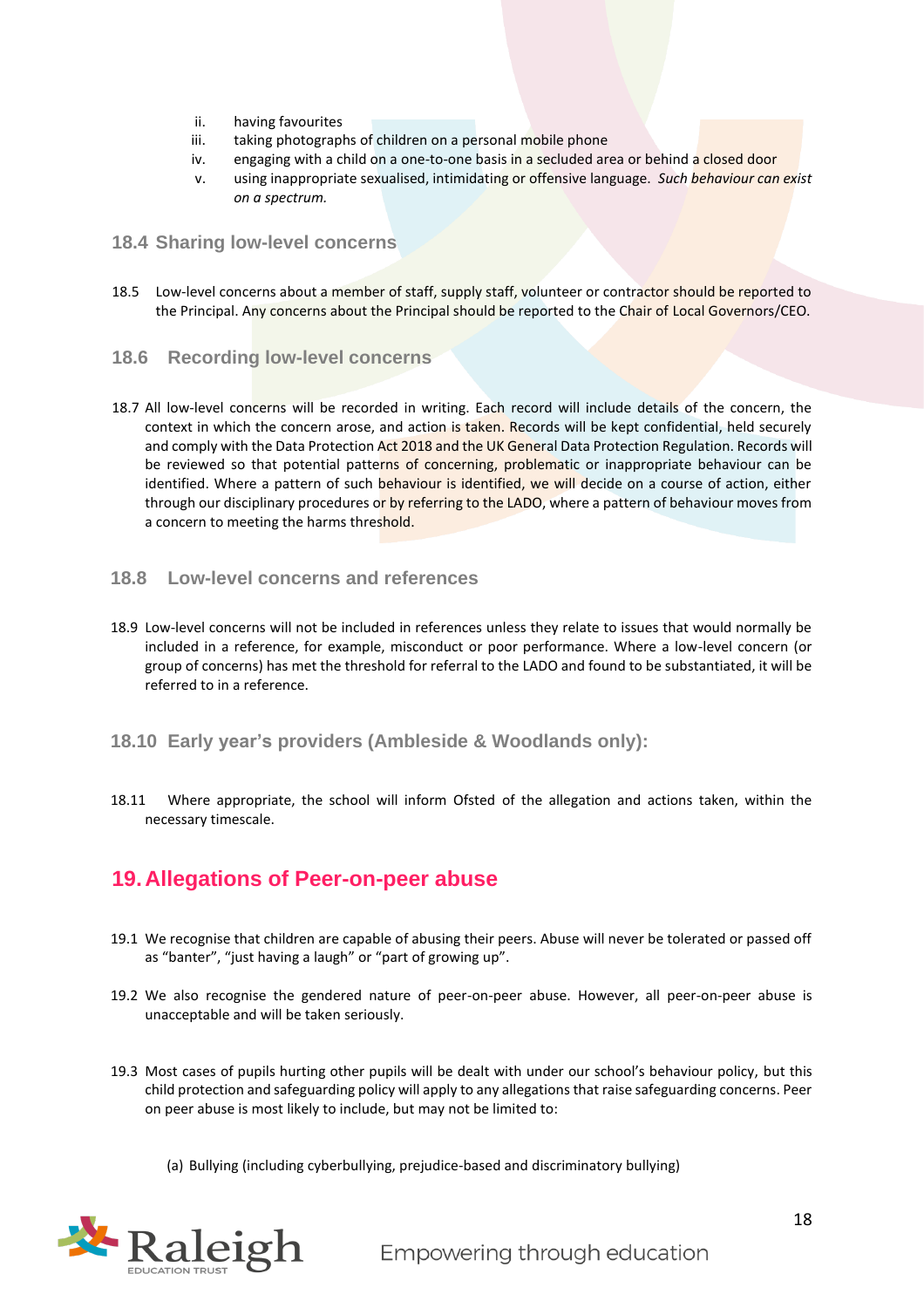- (b) Abuse in intimate personal relationships between peers
- (c) Physical abuse such as hitting, kicking, shaking, biting, hair pulling, or otherwise causing physical harm (this may include an online element that facilitates, threatens and/or encourages physical abuse)
- (d) Sexual violence, such as rape, assault by penetration and sexual assault (this may include an online element that facilitates, threatens and/or encourages sexual violence)
- (e) Sexual harassment, such as sexual comments, remarks, jokes and online sexual harassment, which may be standalone or part of a broader pattern of abuse
- (f) Causing someone to engage in sexual activity without consent, such as forcing someone to strip, touch themselves sexually, or to engage in sexual activity with a third party
- (g) Consensual and non-consensual sharing of nudes and semi nudes images and or videos (also known as sexting or youth produced sexual imagery)
- (h) Up skirting, which typically involves taking a picture under a person's clothing without their permission, to view their genitals or buttocks to obtain sexual gratification, or cause the victim humiliation, distress or alarm
- (i) Initiation/hazing type violence and rituals (this could include activities involving harassment, abuse or humiliation used as a way of initiating a person into a group and may also include an online element).
- (j) Use of drugs or alcohol, where a pupil is forced/coerced to participate in
- 19.4 If a pupil makes an allegation of abuse against another pupil:
	- (a) You must record the allegation (under the 'Peer-on-peer abuse' category) and tell the DSL, but do not investigate it
	- (b) The DSL will contact the local authority children's social care team and follow its advice, as well as the police if the allegation involves a potential criminal offence
	- (c) The DSL will put a risk assessment and support plan into place for all children involved (including the victim(s), the child(ren) against whom the allegation has been made and any others affected) with a named person they can talk to if needed
	- (d) The DSL will contact the children and adolescent mental health services (CAMHS), if appropriate
- 19.5 For further information refer to the academy's Behaviour Policy (and Anti-Bullying policy).
- 19.6 We will minimise the risk of peer-on-peer abuse by:
	- a) Challenging any form of derogatory or sexualised language or inappropriate behaviour between peers, including requesting or sending sexual images
	- b) Being vigilant to issues that particularly affect different genders for example, sexualised or aggressive touching or grabbing towards female pupils, and initiation or hazing type violence with respect to boys

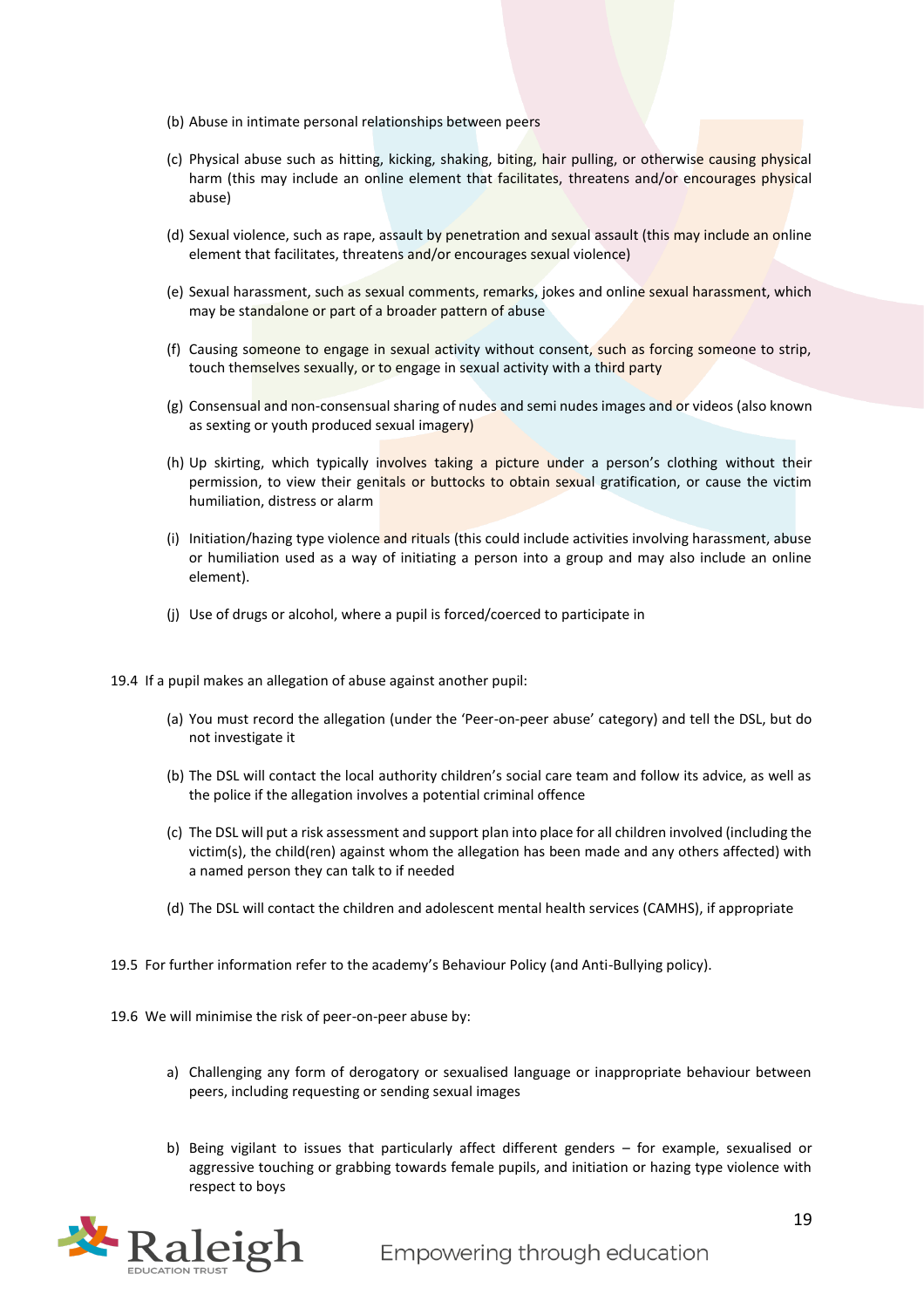- c) Ensuring our curriculum helps to educate pupils about appropriate behaviour and consent
- d) Ensuring pupils can easily and confidently report abuse using our reporting systems
- e) Ensuring staff reassure victims that they are being taken seriously
- f) Ensuring staff are trained to understand:
	- i. How to recognise the indicators and signs of peer-on-peer abuse, and know how to identify it and respond to reports
	- ii. That even if there are no reports of peer-on-peer abuse in school, it does not mean it is not happening – staff should maintain an attitude of "it could happen here"
	- iii. That if they have any concerns about a child's welfare, they should act on them immediately rather than wait to be told, and that victims may not always make a direct report. For example:
		- Children can show signs or act in ways they hope adults will notice and react to
		- A friend may make a report
		- A member of staff may overhear a conversation
		- A child's behaviour might indicate that something is wrong
	- iv. That certain children may face additional barriers to telling someone because of their vulnerability, disability, gender, ethnicity and/or sexual orientation
	- v. That a pupil harming a peer could be a sign that the child is being abused themselves, and that this would fall under the scope of this policy
	- vi. The important role they have to play in preventing peer-on-peer abuse and responding where they believe a child may be at risk from it
	- vii. That they should speak to the DSL if they have any concerns

## <span id="page-19-0"></span>**20. Sexting**

#### **20.1 Your responsibilities when responding to an incident**

- 20.2 If you are made aware of an incident involving sexting (also known as 'youth-produced sexual imagery'), you must report it to the DSL immediately.
- 20.3 You must **not**:
	- (a) View, copy, print, share, store or save the imagery yourself, or ask a pupil to share or download it (if you have already viewed the imagery by accident, you must report this to the DSL)

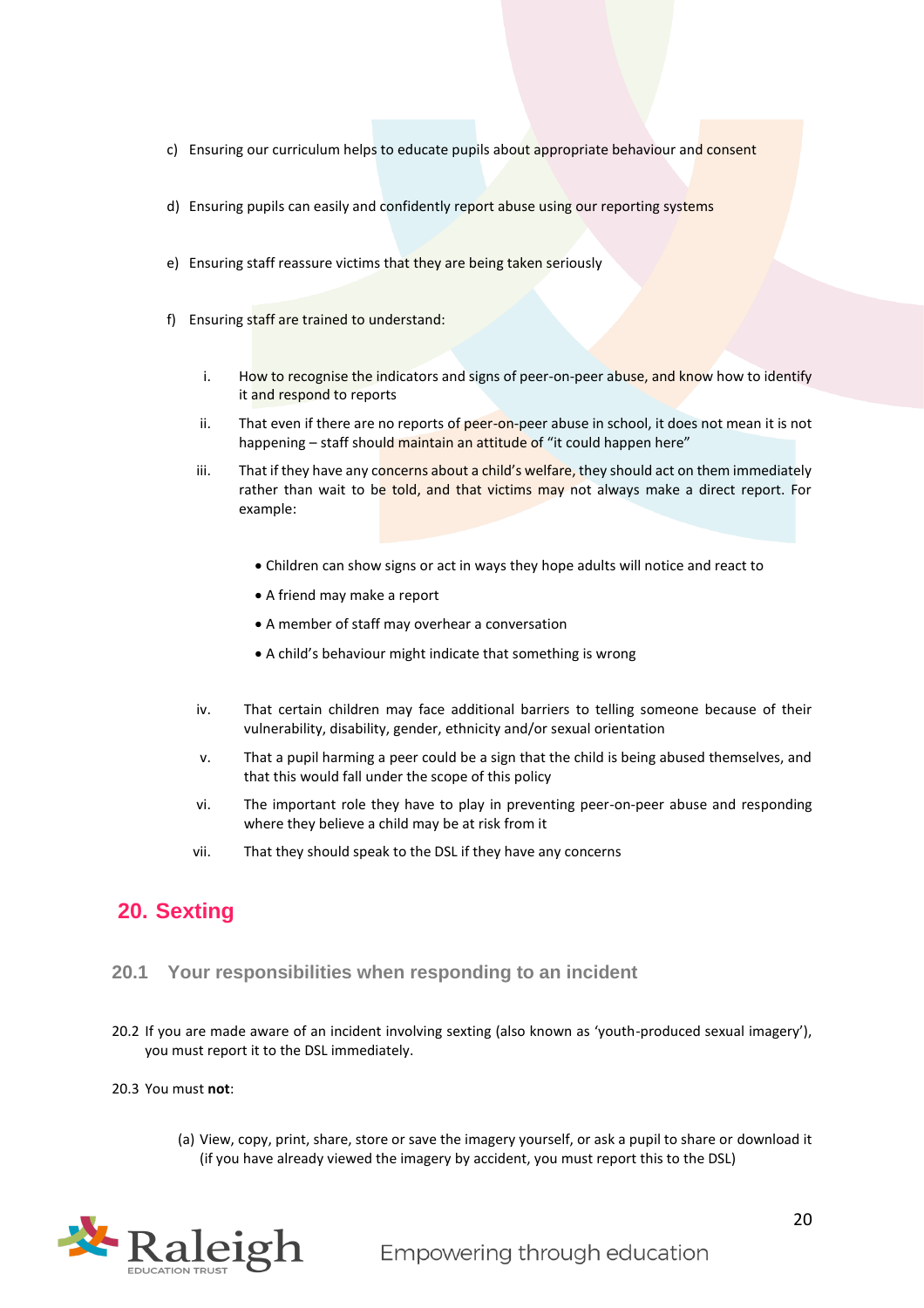- (b) Delete the imagery or ask the pupil to delete it
- (c) Ask the pupil(s) who are involved in the incident to disclose information regarding the imagery (this is the DSL's responsibility)
- (d) Share information about the incident with other members of staff, the pupil(s) it involves or their, or other, parents and/or carers
- (e) Say or do anything to blame or shame any young people involved
- 20.4 You should explain that you need to report the incident, and reassure the pupil(s) that they will receive support and help from the DSL.

#### **20.5 Initial review meeting**

- 20.6 Following a report of an incident, the DSL/Principal will organise an initial review meeting with appropriate school staff – this may include the staff member who reported the incident and the safeguarding or leadership team that deals with safeguarding concerns. This meeting will consider the initial evidence and aim to determine:
	- (a) Whether there is an immediate risk to pupil(s)
	- (b) If a referral needs to be made to the police and/or children's social care
	- (c) If it is necessary to view the image(s) to safeguard the young person (in most cases, images or videos should not be viewed)
	- (d) What further information is required to decide on the best response
	- (e) Whether the image(s) has been shared widely and via what services and/or platforms (this may be unknown)
	- (f) Whether immediate action should be taken to delete or remove images or videos from devices or online services
	- (g) Any relevant facts about the pupils involved which would influence risk assessment
	- (h) If there is a need to contact another school, college, setting or individual
	- (i) Whether to contact parents or carers of the pupils involved (in most cases parents/carers should be involved)
	- (j) The DSL will make an immediate referral to police and/or children's social care if:
	- (k) The incident involves an adult
	- (l) There is reason to believe that a young person has been coerced, blackmailed or groomed, or if there are concerns about their capacity to consent (for example owing to special educational needs)
	- (m)What the DSL knows about the images or videos suggests the content depicts sexual acts which are unusual for the young person's developmental stage or are violent

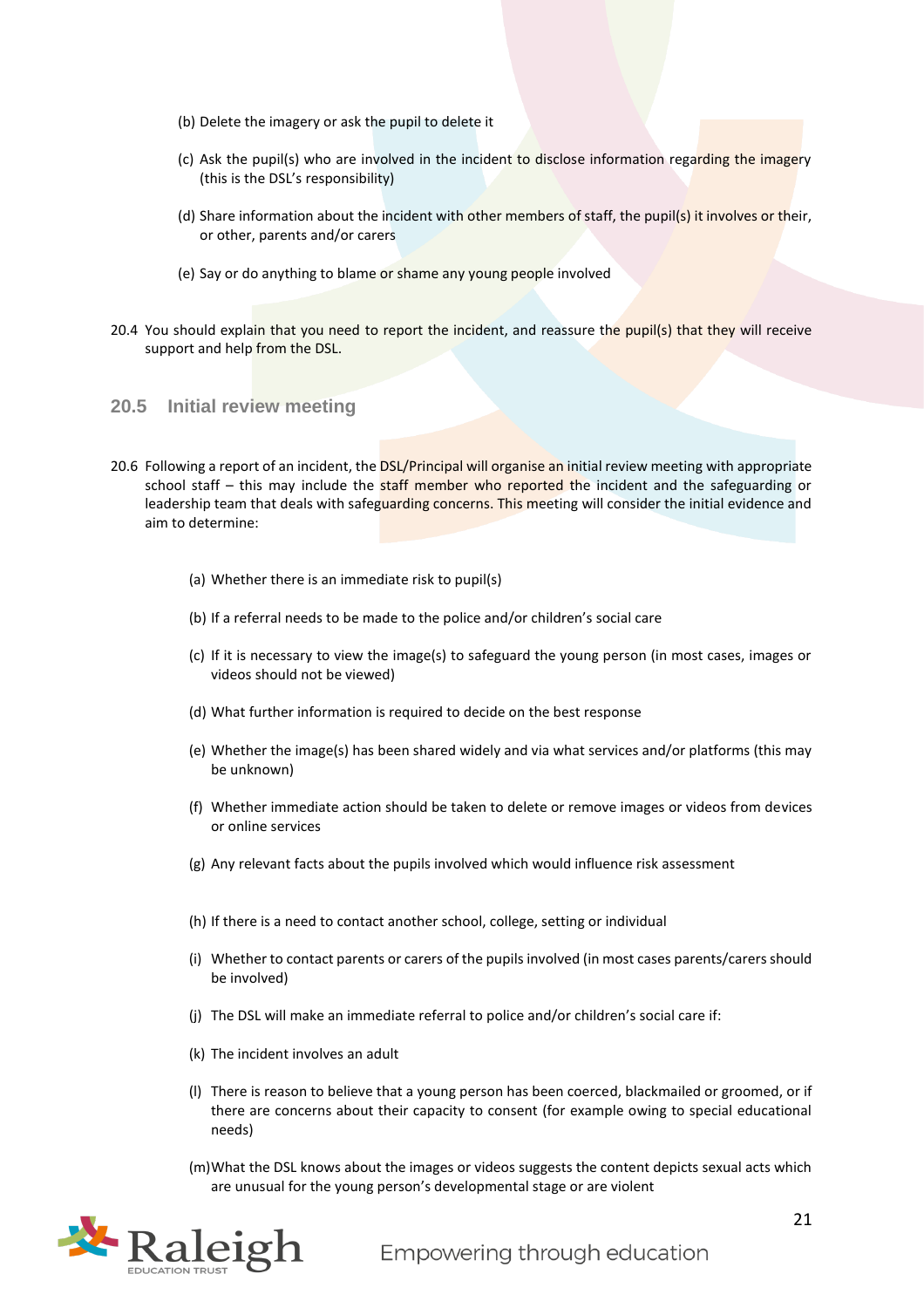- (n) The imagery involves sexual acts and any pupil in the images or videos is under 13
- (o) The DSL has reason to believe a pupil is at immediate risk of harm owing to the sharing of nudes and semi-nudes (for example, the young person is presenting as suicidal or self-harming)
- 20.7 If none of the above applies then the DSL, in consultation with the principal and other members of staff as appropriate, may decide to respond to the incident without involving the police or children's social care. The decision will be made and recorded in line with the procedures set out in this policy.
- **20.8 Further review by the DSL**
- 20.9 If at the initial review stage a decision has been made not to refer to police and/or children's social care, the DSL will conduct a further review to establish the facts and assess the risks.
- 20.10 They will hold interviews with the pupils involved (if appropriate).
- 20.11 If at any point in the process there is a concern that a pupil has been harmed or is at risk of harm, a referral will be made to children's social care and/or the police immediately.

#### **20.12 Informing parent/carers**

- 20.13 The DSL will inform parent/carers at an early stage and keep them involved in the process unless there is a good reason to believe that involving them would put the pupil at risk of harm.
- **20.14 Referring to the police**
- 20.15 If it is necessary to refer an incident to the police, this will be done via calling 101.
- **20.16 Recording incidents**
- 20.17 All sexting incidents and the decisions made in responding to them will be recorded via our electronic safeguarding system.
- **20.18 Curriculum coverage**
- 20.19 Pupils are taught about the issues surrounding sexting as part of our PSHE and/or computing programmes. Teaching covers the following in relation to sexting:
- (a) What it is
	- (b) How it is most likely to be encountered
	- (c) The consequences of requesting, forwarding or providing such images, including when it is and is not abusive and when it may be deemed as online sexual harassment

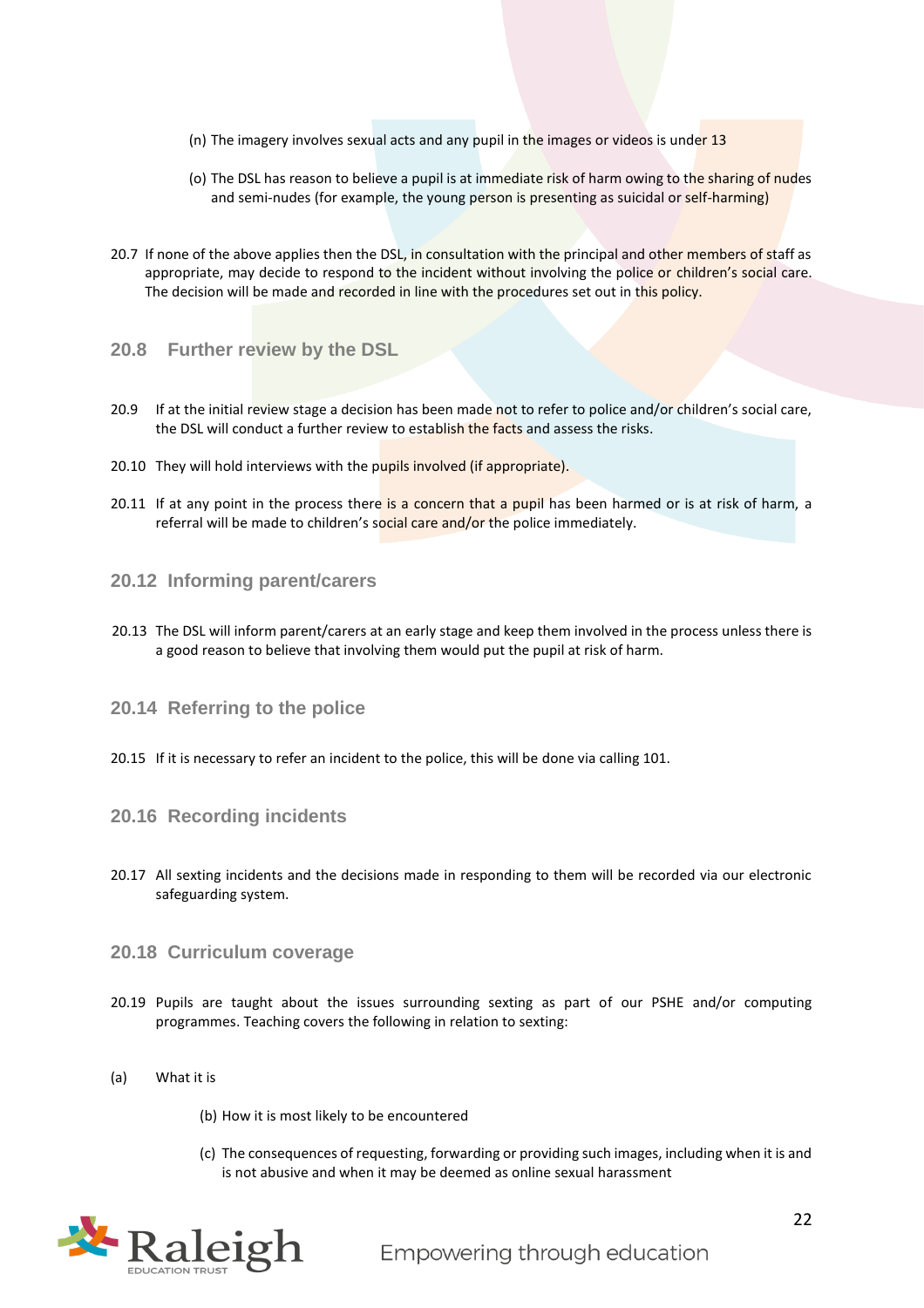- (d) Issues of legality
- (e) The risk of damage to people's feelings and reputation
- (f) Pupils also learn the strategies and skills needed to manage:
- (g) Specific requests or pressure to provide (or forward) such images
- (h) The receipt of such images
- 20.20 This policy on sexting is also shared with pupils so they are aware of the processes the school will follow in the event of an incident.
- **20.21 Notifying parent/carer(s)**
- 20.22 Where appropriate, we will discuss any concerns about a child with the child's parent/carers. The DSL will normally do this in the event of suspicion or disclosure.
- 20.23 Other staff will only talk to parent/carers about any such concerns following consultation with the DSL.
- 20.24 If we believe that notifying the parent/carers would increase the risk to the child, we will discuss this with the local authority children's social care team before doing so.
- 20.25 In the case of allegations of abuse made against other children, we will normally notify the parent/carers of all the children involved.

## <span id="page-22-0"></span>**21.Pupils with special educational needs and disabilities**

- 21.1 We recognise that pupils with special educational needs (SEN) and disabilities can face additional safeguarding challenges. Additional barriers can exist when recognising abuse and neglect in this group, including:
	- (a) Assumptions that indicators of possible abuse such as behaviour, mood and injury relate to the child's disability without further exploration
	- (b) Pupils being more prone to peer group isolation than other pupils
	- (c) The potential for pupils with SEN and disabilities being disproportionally impacted by behaviours such as bullying, without outwardly showing any signs
	- (d) Communication barriers and difficulties in overcoming these barriers

## <span id="page-22-1"></span>**22.Children missing from education**

22.1 We monitor attendance carefully and address poor or irregular attendance without delay. We will always follow up with parent /carers when pupils are not at school. This means we need to have at least two contact numbers for parent /carers. Parent/carers should remember to update the school as soon as possible if the numbers.

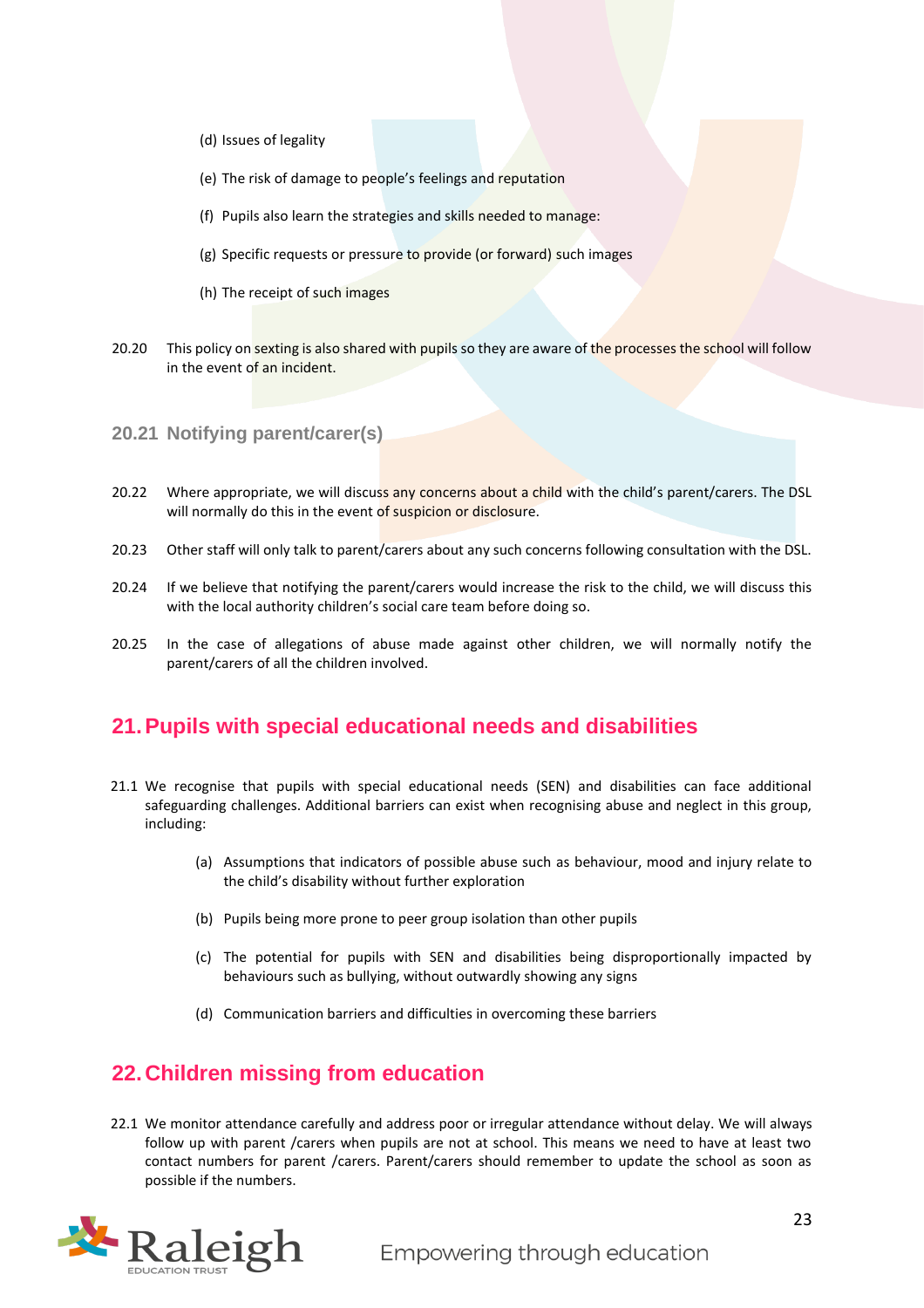22.2 If there is a concern a child may be missing from education (CME), the academy's DSL will follow Nottingham City protocols and procedures for reporting CME.

## <span id="page-23-0"></span>**23.Together we can stop child sexual abuse**

23.1 No child should be a victim of sexual abuse (please see appendix 1) and the Trust is committed to preventing children from becoming/being victims of sexual abuse. If staff have any concerns, they must report these to the DSL immediately or/and contact the NSPCC on:

> **Tel: 0800 800 5000** Email: [help@nspcc.org.uk](mailto:help@nspcc.org.uk) For further information please visit the 'Stop abuse together campaign' website <https://stopabusetogether.campaign.gov.uk/>

## <span id="page-23-1"></span>**24. Contextual safeguarding**

24.1 Safeguarding incidents and/or behaviours can be associated with factors outside the school or college and/or can occur between children outside the school or college. **All** staff, but especially the designated safeguarding lead (and deputies) should be considering the context within which such incidents and/or behaviours occur. This is known as contextual safeguarding, which simply means assessments of children should consider whether wider environmental factors are present in a child's life that are a threat to their safety and/or welfare. Children's social care assessments should consider such factors so schools and colleges must provide as much information as possible as part of the referral process. This will allow any assessment to consider all the available evidence and the full context of any abuse.

## <span id="page-23-2"></span>**25. Pupils with a social worker**

- 25.1 Pupils may need a social worker due to safeguarding or welfare needs. We recognise that a child's experiences of adversity and trauma can leave them vulnerable to further harm as well as potentially creating barriers to attendance, learning, behaviour and mental health.
- 25.2 The DSL and all members of staff will work with and support social workers to help protect vulnerable children.
- 25.3 Where we are aware that a pupil has a social worker, the DSL will always consider this fact to ensure any decisions are made in the best interests of the pupil's safety, welfare and educational outcomes. For example, it will inform decisions about:
	- (a) Responding to unauthorised absence or missing education where there are known safeguarding risks
	- (b) The provision of pastoral and/or academic support

## <span id="page-23-3"></span>**26.Children looked after and previously Children in care**

26.1 We will ensure that staff have the skills, knowledge and understanding to keep looked-after children and previously looked-after children safe. In particular, we will ensure that:

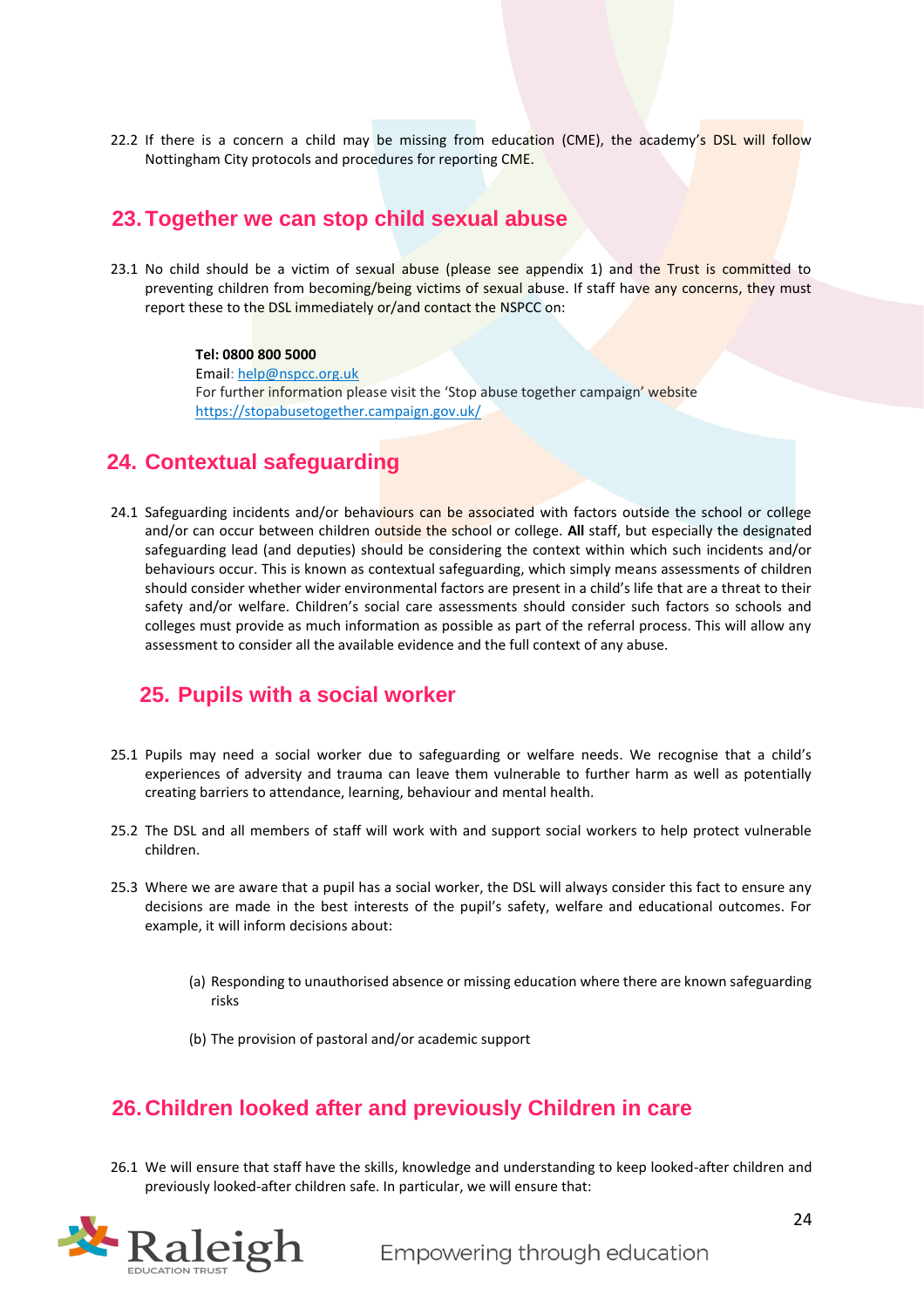- (a) Appropriate staff have relevant information about children's looked after legal status, contact arrangements with birth parents or those with parental responsibility, and care arrangements
- (b) The DSL has details of children's social workers and relevant virtual school heads.
- 26.2 Each academy has an appointed a designated teacher (please see 'Important contacts'), who is responsible for promoting the educational achievement of children looked after (CLA – previously known as LAC) and previously children in care (CIA) in line with statutory guidance.
- 26.3 The designated teacher is appropriately trained and has the relevant qualifications and experience to perform the role.
- 26.4 As part of their role, the designated teacher will:
	- (a) Work closely with the DSL to ensure that any safeguarding concerns regarding Children looked after and previously children in care are quickly and effectively responded to.
	- (b) Work with virtual school heads to promote the educational achievement of looked-after and previously looked-after children, including discussing how pupil premium plus funding can be best used to support looked-after children and meet the needs identified in their personal education plans.

## <span id="page-24-0"></span>**27.Online Safety /E-learning**

- 27.1 We recognise the importance of safeguarding children from potentially harmful and inappropriate online material, and we understand that technology is a significant component in many safeguarding and wellbeing issues.
- 27.2 To address this, our school aims to:
	- (a) Have robust processes in place to ensure the online safety of pupils, staff, volunteers and governors
	- (b) Protect and educate the whole school community in its safe and responsible use of technology, including mobile and smart technology (which we refer to as 'mobile phones')
	- (c) Set clear guidelines for the use of mobile phones for the whole school community
	- (d) Establish clear mechanisms to identify, intervene in and escalate any incidents or concerns, where appropriate

**27.3 The 4 key categories of risk**

27.4 Our approach to online safety is based on addressing the following categories of risk:

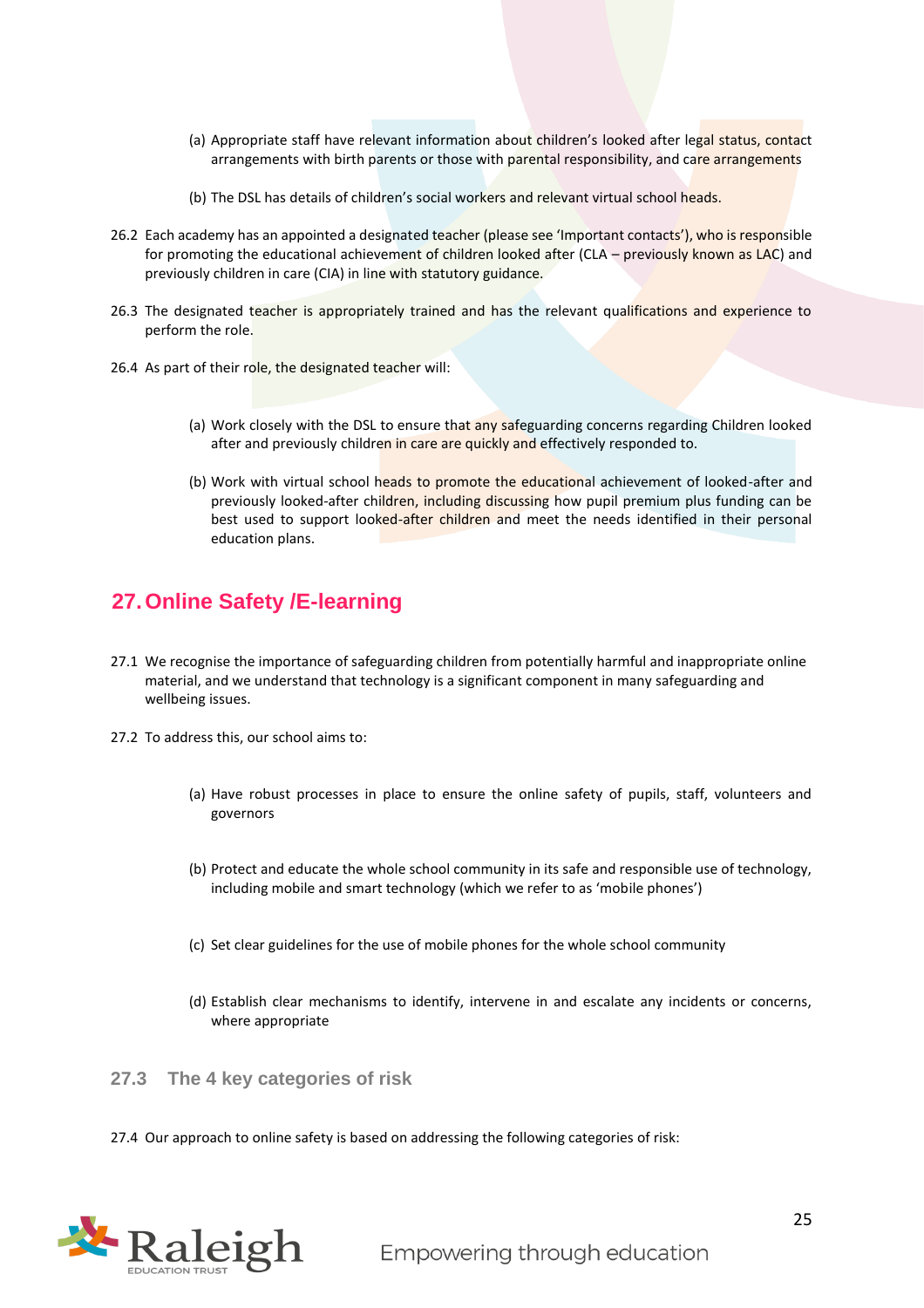- (a) **Content** being exposed to illegal, inappropriate or harmful content, such as pornography, fake news, racism, misogyny, self-harm, suicide, anti-Semitism, radicalisation and extremism
- (b) **Contact** being subjected to harmful online interaction with other users, such as peer-to-peer pressure, commercial advertising and adults posing as children or young adults to groom or exploit them for sexual, criminal, financial or other purposes
- (c) **Conduct** personal online behaviour that increases the likelihood of, or causes, harm, such as making, sending and receiving explicit images (e.g. consensual and non-consensual sharing of nudes and semi-nudes and/or pornography), sharing other explicit images and online bullying; and
- (d) **Commerce** risks such as online gambling, inappropriate advertising, phishing and/or financial scams
- 27.5 To meet our aims and address the risks above we will:
	- (a) Educate pupils about online safety as part of our curriculum. For example:
		- a. The safe use of social media, the internet and technology
		- b. Keeping personal information private
		- c. How to recognise unacceptable behaviour online
		- d. How to report any incidents of cyber-bullying, ensuring pupils are encouraged to do so, including where they are a witness rather than a victim
	- (b) Ensure staff complete the "Staying safe online" e-learning module annually
	- (c) Educate parents/carers about online safety via our website, communications sent directly to them and during parents' evenings. We will also share clear procedures with them so they know how to raise concerns about online safety
	- (d) Make sure all staff, pupils and parents/carers are aware that staff have the power to search pupils' phones, as set out in the [DfE's guidance on searching, screening and confiscation](https://www.gov.uk/government/publications/searching-screening-and-confiscation)
	- (e) Put in place robust filtering and monitoring systems to limit children's exposure to the 4 key categories of risk (described above) from the school's IT systems
	- (f) Carry out an annual review of our approach to online safety, supported by an annual risk assessment that considers and reflects the risks faced by our school community

For further information please refer to the academy's Online Safety/E-learning Policy.

#### <span id="page-25-0"></span>**28. Mobile phones and cameras**

- 28.1 Staff are allowed to bring their personal phones to school for their own use but will limit such use to the non-contact time when pupils are not present, unless in an emergency.
- 28.2 Staff will not take pictures or recordings of pupils on their personal phones or cameras.
- 28.3 We will follow the General Data Protection Regulation and Data Protection Act 2018 when taking and storing photos and recordings for use in the school.

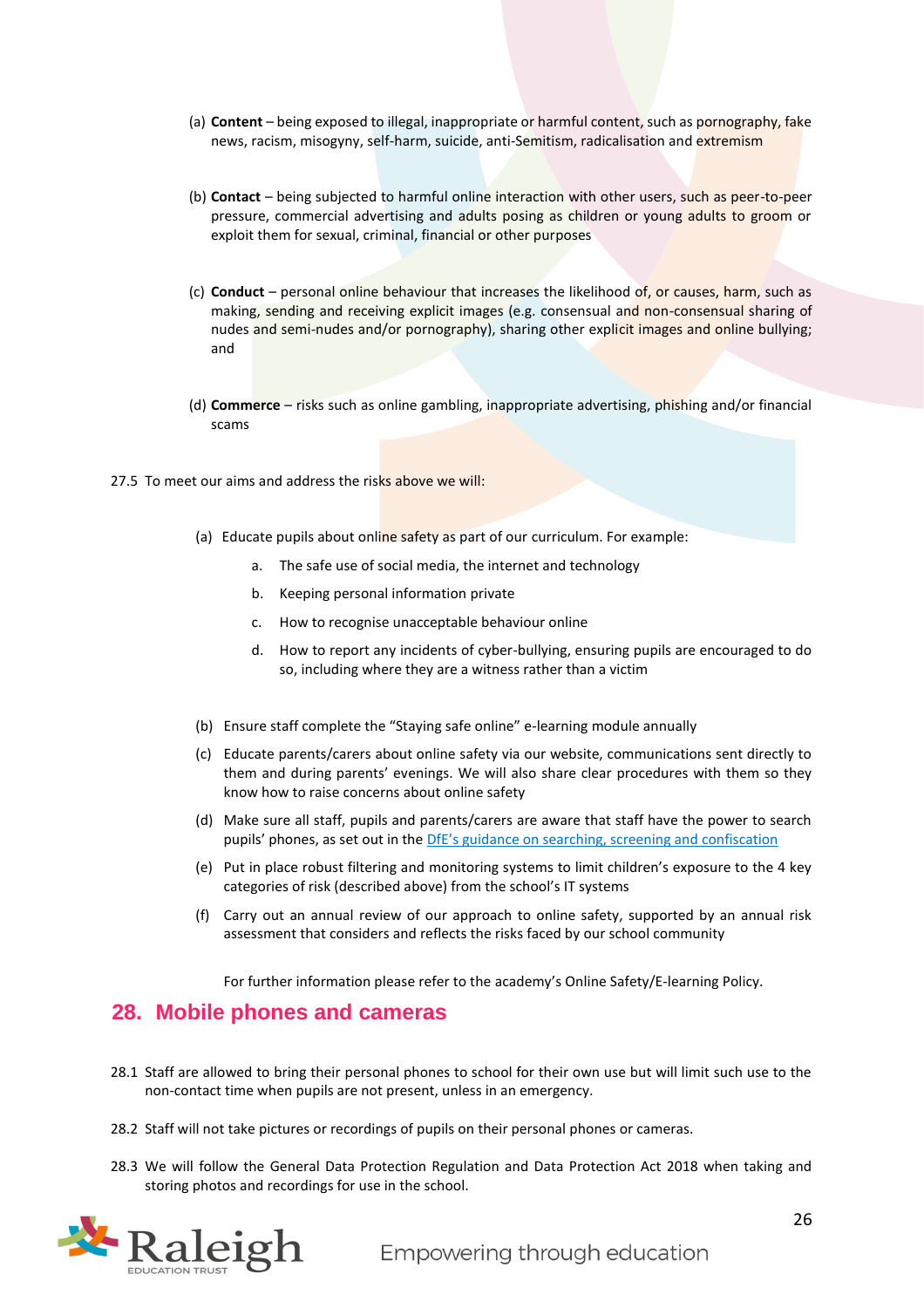For further information, please refer to the Code of Conduct.

## <span id="page-26-0"></span>**29.Complaints and concerns about school**

#### **29.1 Complaints against staff**

29.2 Complaints against staff that are likely to require a child protection investigation will be handled following our procedures for dealing with allegations of abuse made against staff (section 8.7). Also, please refer to the Trust's complaints policy.

## <span id="page-26-1"></span>**30. Whistle-blowing**

30.1 Please see Trust's Whistle-blowing policy.

[https://www.raleightrust.org/wp-content/uploads/sites/2/2021/03/Whistleblowing-Policy-](https://www.raleightrust.org/wp-content/uploads/sites/2/2021/03/Whistleblowing-Policy-December-2020.pdf)[December-2020.pdf](https://www.raleightrust.org/wp-content/uploads/sites/2/2021/03/Whistleblowing-Policy-December-2020.pdf)

NSPCC Whistle-blowing helpline: 0800 0280285

## <span id="page-26-2"></span>**31. Record-keeping**

- 31.1 We will hold records in line with our records retention schedule.
- 31.2 All safeguarding concerns, discussions, decisions made and the reasons for those decisions must be recorded via the electronic safeguarding system. If you are in any doubt about whether to record something, discuss it with the DSL.
- 31.3 Non-confidential records will be easily accessible and available. Confidential information and records will be held securely and only available to those who have a right or professional need to see them.
- 31.4 Safeguarding records relating to individual children will be retained in line with KCSIE 2021 and the Trust's retention schedule.
- 31.5 If a child for whom the school has, or has had, safeguarding concerns moves to another school, the DSL will ensure that their child protection file is forwarded promptly and securely, and separately from the main pupil file. Also, if the concerns are significant or complex, and/or social services are involved, the DSL will speak to the DSL of the receiving school and provide information to enable them to have time to make any necessary preparations to ensure the safety of the child.

## <span id="page-26-3"></span>**32.Training**

**32.1 All staff**

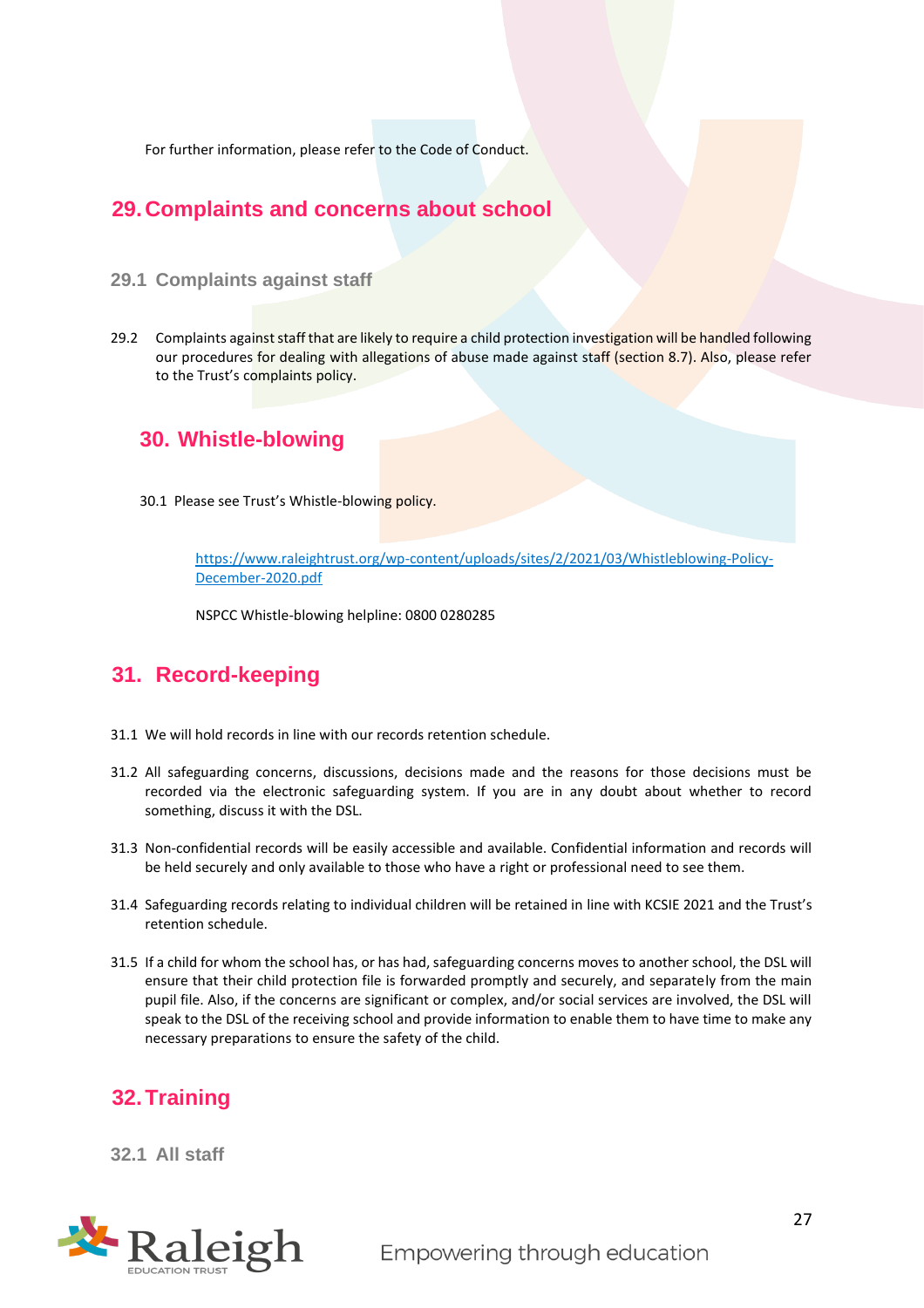- 32.2 All staff members will undertake safeguarding and child protection procedures training at induction, including whistle-blowing procedures, to ensure they understand the school's safeguarding systems and their responsibilities and can identify signs of possible abuse or neglect. New staff will receive safeguarding training within the first half term should any existing training received be old or out of date. This training will be regularly updated and will be in line with advice from the 3 safeguarding partners.
- 32.3 All staff will be complete the Trust's mandatory safeguarding e-learning modules scheduled throughout the academic year. Safeguarding training will be tracked via the academy's MIS.
- 32.4 All staff will have training on the government's anti-radicalisation strategy, Prevent, to enable them to identify children at risk of being drawn into terrorism and to challenge extremist ideas. This training will be refreshed annually via the Home Office online course.
- 32.5 Staff will also receive regular safeguarding and child protection updates (for example, through emails, ebulletins and staff meetings) as required, but at least annually.
- 32.6 Volunteers will receive appropriate training, if applicable.
- 32.7 Update: All staff to received updated training on "Together we can stop child sexual abuse" via the Academy's DSL during the Summer Term 1 2021.
- **32.8 The Designated Senior Leader (DSL)**
- 32.9 The DSL will undertake child protection and safeguarding training at least every 2 years.
- 32.10 In addition, they will update their knowledge and skills at regular intervals and at least annually (for example, through Nottingham city DSL termly networks, e-bulletins, meeting other DSLs, or taking time to read and digest safeguarding developments).
- 32.11 They will also undertake Prevent awareness training annually.
- 32.12 The DSLs will be supported by the Trust Safeguarding Lead and the Safeguarding Network.
- **32.13 Board of Trustees/ Governors**
- 32.14 All governors receive training about safeguarding, to make sure they have the knowledge and information needed to perform their functions and understand their responsibilities.
- **32.15 Recruitment – interview panels**
- 32.16 Please refer to the Trust's Safer Recruitment policy.

[https://www.raleightrust.org/wp-content/uploads/sites/2/2021/02/Recruitment-and-Selection-](https://www.raleightrust.org/wp-content/uploads/sites/2/2021/02/Recruitment-and-Selection-Policy-01.12.20.pdf)[Policy-01.12.20.pdf](https://www.raleightrust.org/wp-content/uploads/sites/2/2021/02/Recruitment-and-Selection-Policy-01.12.20.pdf)

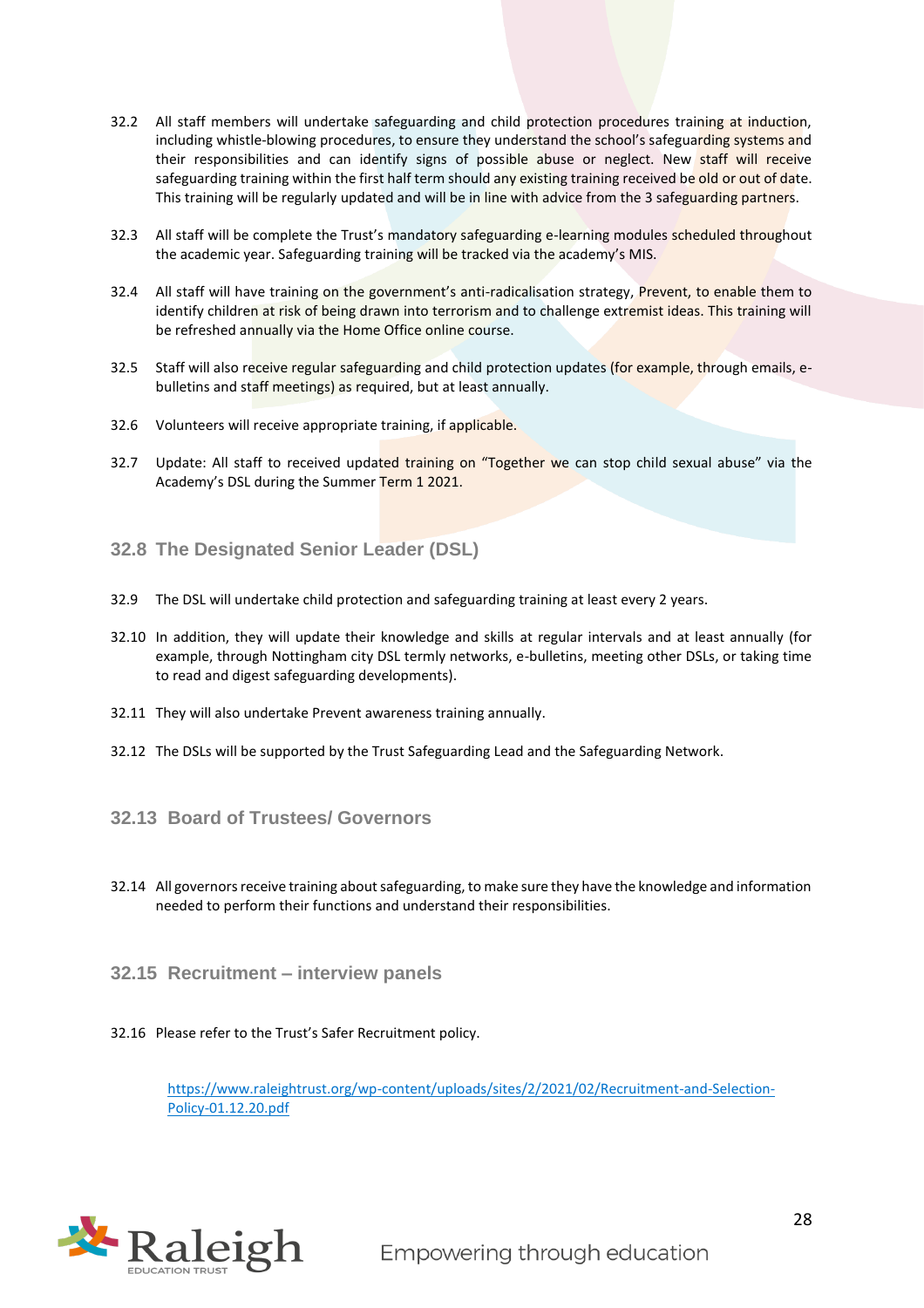## <span id="page-28-0"></span>**33. Staff who have contact with pupils and families**

- 33.1 All staff who have contact with children and families will have supervisions which will provide them with support, coaching and training, promote the interests of children and allow for confidential discussions of sensitive issues.
- 33.2 All staff have access to and must-read KCSIE part 1, Policies, code of conduct, Safeguarding and Child Protection, whistleblowing, behaviour, attendance- policies, children missing from education.

## <span id="page-28-1"></span>**34.Restrictive Positive Intervention**

- 34.1 Restraint may be necessary to safeguard the individual and/or others from serious injury or harm, and sometimes it will be the only realistic option, for example, to prevent a child from running into a busy road.
- 34.2 We aim to promote a positive and proactive approach to behaviour, including de-escalation techniques appropriate to the child or young person, to minimise the likelihood of or avoid the need to use restraint.
- 34.3 The use of restraint is based on an assessment of risk and to safeguard the individual or others.
- 34.4 Restraint should only be used where it is necessary to prevent the risk of serious harm, including injury to the child or young person.

For further details please read the Individual Academies Behaviour/RPI policies.

## <span id="page-28-2"></span>**35. Screening and searching process**

- 35.1 Staff may lawfully search electronic devices, without consent or parental permission, if there is a suspicion that the pupil has a device prohibited by school rules, or the staff member has good reason to suspect the device may be used to:
	- (a) Cause harm
	- (b) Disrupt teaching
	- (c) Break school rules
	- (d) Commit an offence
	- (e) Cause personal injury, or damage property.
- 35.2 It must be noted, this is not an exhaustive list.
- 35.3 Any data, files or images that are not believed to be unlawful, may be deleted or kept as evidence of a breach of the Individual Academy behaviour policy.
- 35.4 Each Academies Senior Leadership Team must be alerted to any concerns regarding electronic devices. 2 members of the leadership team will search the electronic device and take the appropriate action. Staff reporting a concern of this nature must inform the behaviour lead immediately and an incident form completed. If there is a concern regarding the material on the electronic device it must be reported to the

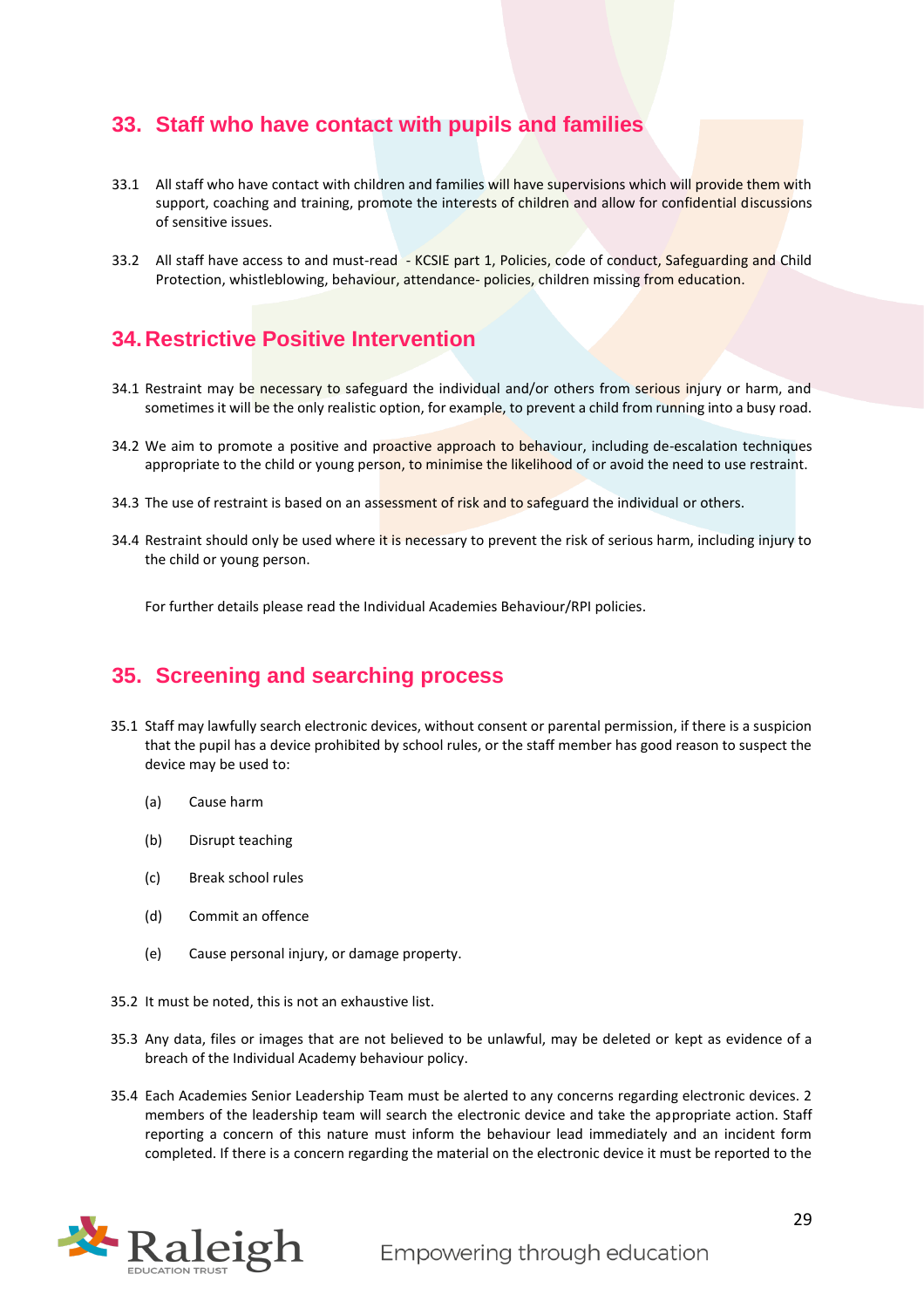DSL by the end of the working day. The DSL will take the appropriate action according to the material discovered by SLT.

## <span id="page-29-0"></span>**36. Monitoring arrangements**

36.1 This policy will be reviewed **annually** by Tom Shaw. At every review, it will be approved by the full governing board.

## <span id="page-29-1"></span>**37. Links with other policies**

- 37.1 This policy links to the following policies and procedures:
	- (a) Behaviour/Anti-bullying/Restrictive Positive Intervention
	- (b) Staff Code of Conduct (also known as staff behaviour policy)
	- (c) Whistle-blowing
	- (d) Complaints
	- (e) Health and safety
	- (f) Attendance
	- (g) Online safety/E-learning
	- (h) Equality
	- (i) Sex and relationship education
	- (j) First aid
	- (k) Curriculum
	- (l) Privacy notices
	- (m) Safer Recruitment
	- (n) GDPR, Data protection
	- (o) Disciplinary
	- (p) SEND

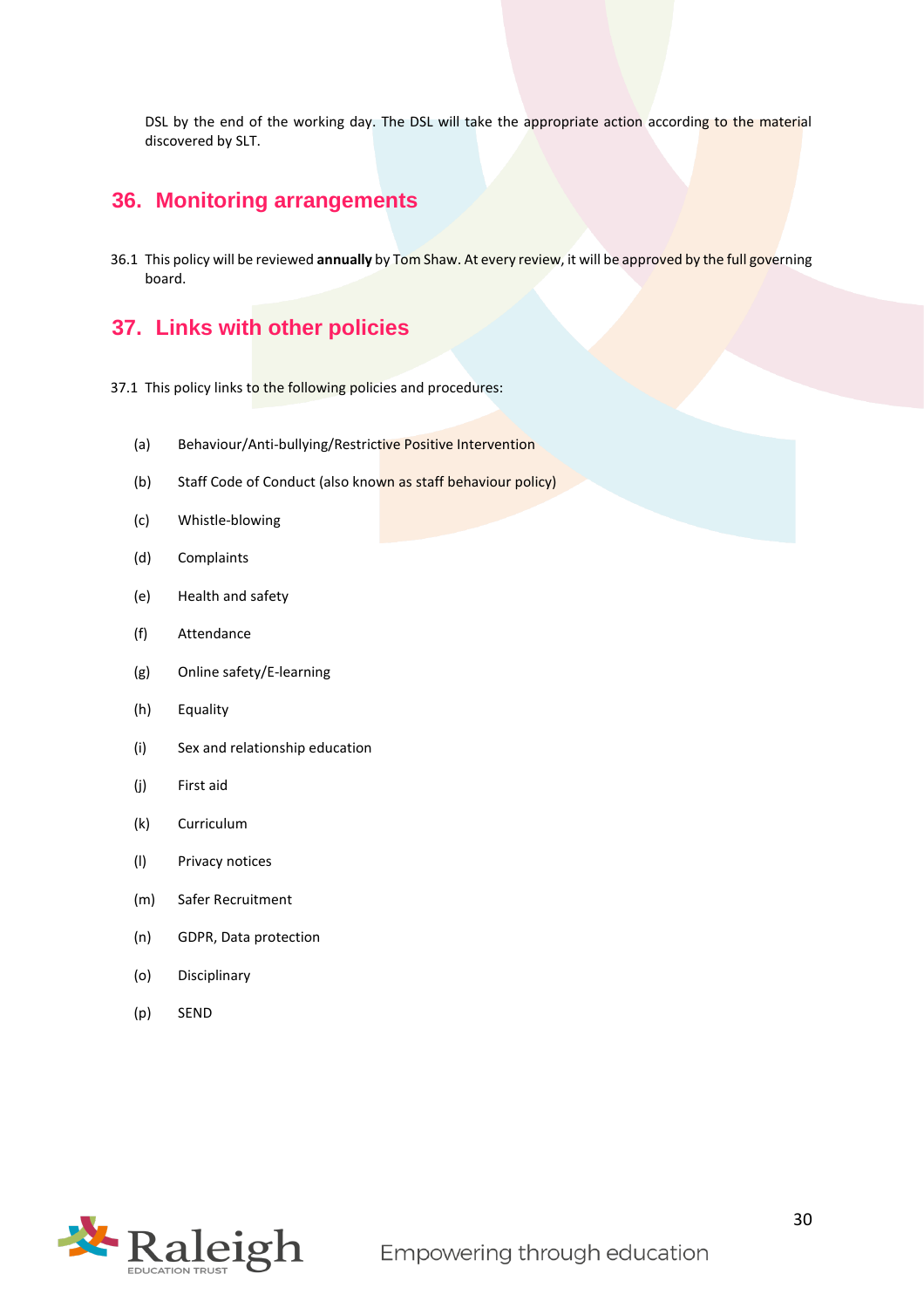## <span id="page-30-0"></span>**Appendix**

1. These appendices are based on the Department for Education's statutory guidance, Keeping Children Safe in Education & working together to safeguard children.

#### <span id="page-30-1"></span>**Appendix 1: types of abuse**

- **2. Abuse**, including neglect, and safeguarding issues are rarely standalone events that can be covered by one definition or label. In most cases, multiple issues will overlap.
- **3. Physical abuse** may involve hitting, shaking, throwing, poisoning, burning or scalding, drowning, suffocating or otherwise causing physical harm to a child. Physical harm may also be caused when a parent or carer fabricates the symptoms of or deliberately induces, illness in a child.
- **4. Emotional abuse** is the persistent emotional maltreatment of a child such as to cause severe and adverse effects on the child's emotional development. Some level of emotional abuse is involved in all types of maltreatment of a child, although it may occur alone.
- **5.** Emotional abuse may involve:
	- (a) Conveying to a child that they are worthless or unloved, inadequate, or valued only insofar as they meet the needs of another person
	- (b) Not giving the child opportunities to express their views, deliberately silencing them or 'making fun of what they say or how they communicate
	- (c) Age or developmentally inappropriate expectations are being imposed on children. These may include interactions that are beyond a child's developmental capability, as well as overprotection and limitation of exploration and learning, or preventing the child from participating in normal social interaction
	- (d) Seeing or hearing the ill-treatment of another
	- (e) Serious bullying (including cyberbullying), causing children frequently to feel frightened or in danger, or the exploitation or corruption of children
- 6. **Sexual abuse** involves forcing or enticing a child or young person to take part in sexual activities, not necessarily involving a high level of violence, whether or not the child is aware of what is happening. The activities may involve:
	- (a) Physical contact, including assault by penetration (for example rape or oral sex) or non-penetrative acts such as masturbation, kissing, rubbing and touching outside of clothing
	- (b) Non-contact activities, such as involving children in looking at, or in the production of, sexual images, watching sexual activities, encouraging children to behave in sexually inappropriate ways, or grooming a child in preparation for abuse (including via the internet)
- 7. Sexual abuse is not solely perpetrated by adult males. Women can also commit acts of sexual abuse, as can other children.

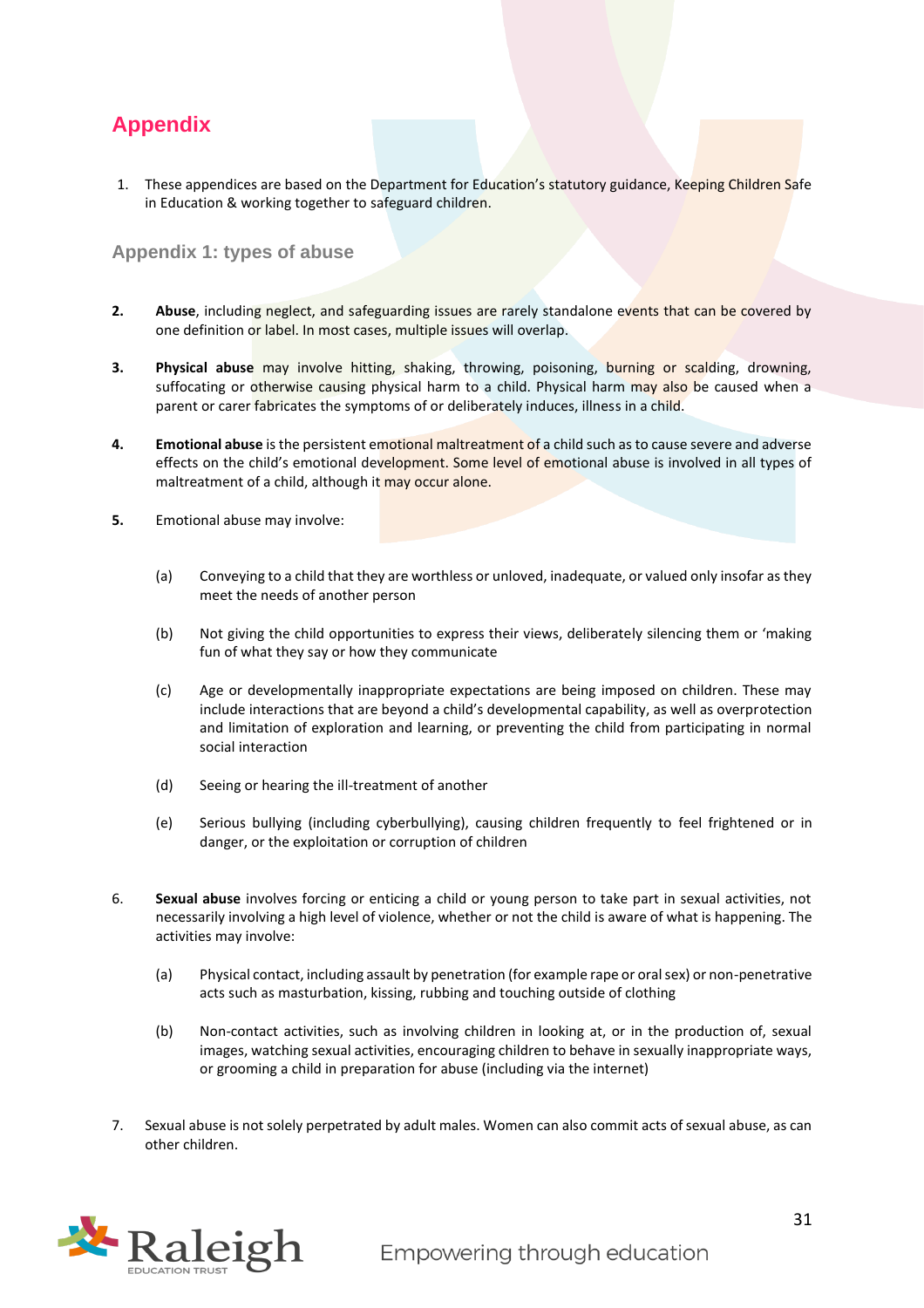- 8. **Neglect** is the persistent failure to meet a child's basic physical and/or psychological needs, likely to result in the serious impairment of the child's health or development. Neglect may occur during pregnancy as a result of maternal substance abuse.
- 9. Once a child is born, neglect may involve a parent or carer failing to:
	- (a) Provide adequate food, clothing and shelter (including exclusion from home or abandonment)
	- (b) Protect a child from physical and emotional harm or danger
	- (c) Ensure adequate supervision (including the use of inadequate caregivers)
	- (d) Ensure access to appropriate medical care or treatment
- 10. It may also include neglect of, or unresponsiveness to, a child's basic emotional needs.

#### **11. Up skirting**

12. "The Voyeurism (Offences) Act, which is commonly known as the Up skirting Act, came into force on 12 April 2019. 'Up skirting' is where someone takes a picture under a person's clothing (not necessarily a skirt) without their permission and or knowledge, with the intention of viewing their genitals or buttocks (with or without underwear) to obtain sexual gratification, or cause the victim humiliation, distress or alarm. It is a criminal offence. Anyone of any gender can be a victim." (Keeping Children Safe in Education Sept 2020).

#### 13. **Fabricated induced illness**

14. Fabricated or induced illness (FII) is a form of child abuse, It occurs when a parent or carer, usually the child's biological mother exaggerates or deliberately causes symptoms of illness in the child. FII is also known as Munchausen's syndrome by proxy. FII is a child protection issue and cannot be treated by the NHS alone. Therefore if staff suspect FII they must follow their Academies safeguarding procedures by reporting concerns through the safeguarding electronic system and informing the DSL immediately, the DSL will refer the concerns to the Children and Families direct ( Social Care ). If you suspect that someone you know may be fabricating or inducing illness in their child it is not recommended that you confront them directly. A direct confrontation is unlikely to make a person admit to wrongdoing and it may allow them to dispose of any evidence of abuse.

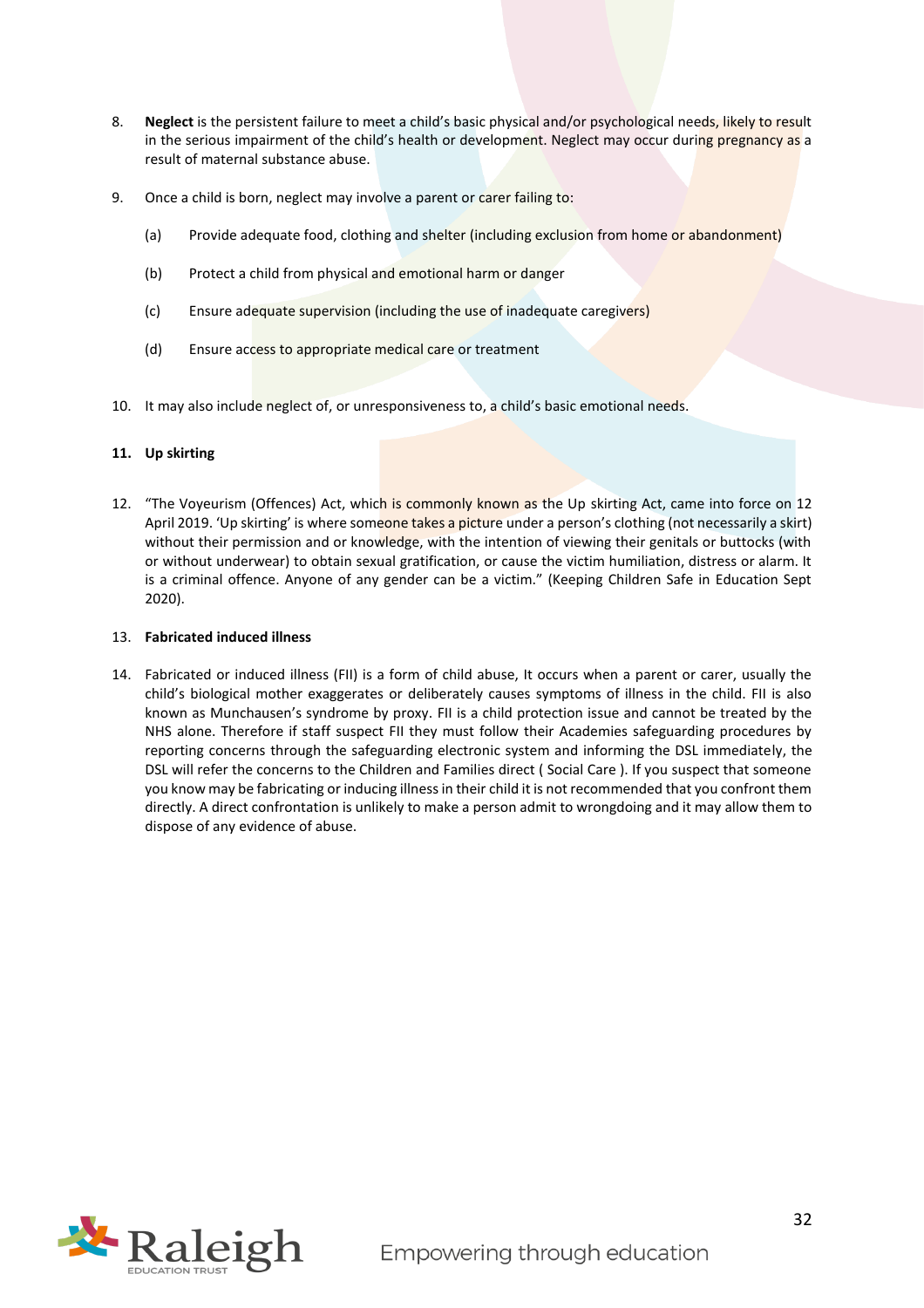## <span id="page-32-0"></span>**Appendix 2: Specific Safeguarding Issues**

15. Some children and young people may be particularly vulnerable to abuse and harm. The designated safeguarding lead should be aware of the range of guidance that is available and vigilant to concerns being raised by staff and children which need to be reported in accordance with national (Government) and local (Safeguarding Partnership) procedures without delay. The lead should also ensure staff working with children are alert to signs which may indicate possible abuse or harm. It must be noted some of the text are directly taken from Keeping Children Safe in Education 2021

#### 16. **Child Sexual Exploitation**

- 17. The statutory definition of Child Sexual Exploitation
- 18. Child sexual exploitation is a form of child sexual abuse. It occurs where an individual or group takes advantage of an imbalance of power to coerce, manipulate or deceive a child or young person under the age of 18 into sexual activity (a) in exchange for something the victim needs or wants, and/or (b) for the financial advantage or increased status of the perpetrator or facilitator. The victim may have been sexually exploited even if the sexual activity appears consensual. Child sexual exploitation does not always involve physical contact; it can also occur through the use of technology.
- 19. Child sexual exploitation can occur through the use of technology without the child's immediate recognition; for example, being persuaded to post sexual images on the Internet/mobile phones without immediate payment or gain. In all cases, those exploiting the child/young person have power over them by virtue of their age, gender, intellect, physical strength and/or economic or other resources. Violence, coercion and intimidation are common, involvement in exploitative relationships being characterised in the main by the child or young person's limited availability of choice resulting from their social/economic and/or emotional vulnerability.' (Department for Education, 2012).
- 20. Child sexual exploitation is a form of abuse that involves children (male and female, of different ethnic origins and different ages) receiving something in exchange for sexual activity. Schools are well placed to prevent, identify and respond to children at risk of sexual exploitation.

#### 21. **Who is at risk?**

- 22. Child sexual exploitation can happen to any young person from any background. Although the research suggests that females are more vulnerable to CSE, boys and young men are also victims of this type of abuse.
- 23. The characteristics common to all victims of CSE are not those of age, ethnicity or gender, rather their powerlessness and vulnerability. Victims often do not recognise that they are being exploited because they will have been groomed by their abuser(s). As a result, victims do not make informed choices to enter into, or remain involved in, sexually exploitative situations but do so from coercion, enticement, manipulation or fear. Sexual exploitation can happen face to face and it can happen online. It can also occur between young people.
- 24. In all its forms, CSE is child abuse and should be treated as a child safeguarding issue.

[https://www.gov.uk/government/publications/child-sexual-exploitation-definition-and-guide-for-practitioners](https://www.gov.uk/government/publications/child-sexual-exploitation-definition-and-guide-for-practitioners%2021)  [21](https://www.gov.uk/government/publications/child-sexual-exploitation-definition-and-guide-for-practitioners%2021)

#### **25. Child Criminal Exploitation (CCE)**

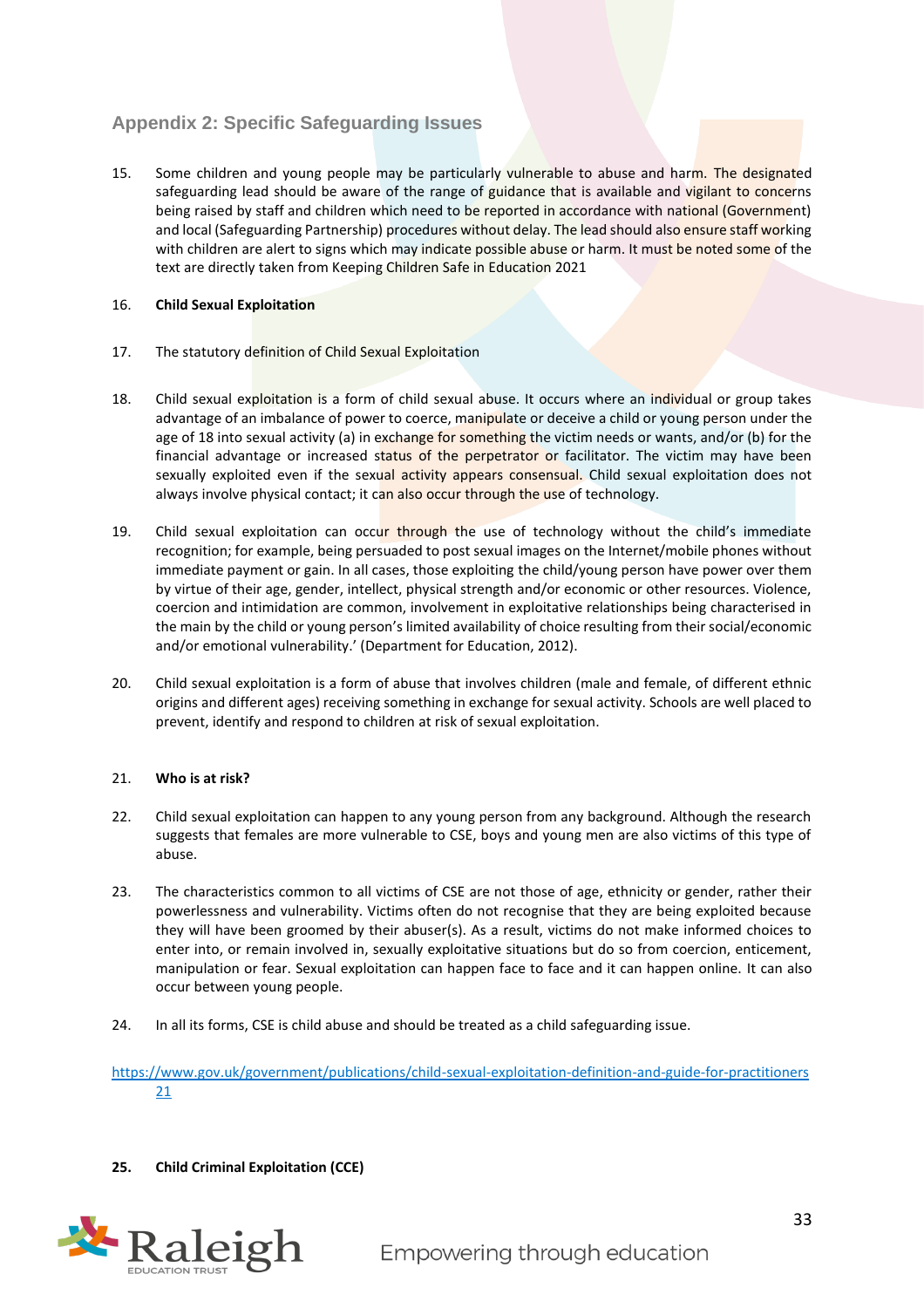- 26. CCE is where an individual or group takes advantage of an imbalance of power to coerce, control, manipulate or deceive a child into any criminal activity (a) in exchange for something the victim needs or wants, and/or (b) for the financial or other advantage of the perpetrator or facilitator and/or (c) through violence or the threat of violence.
- 27. The victim may have been criminally exploited even if the activity appears consensual. CCE does not always involve physical contact; it can also occur through the use of technology.
- 28. Some of the following can be indicators of CCE:
	- (a) children who appear with unexplained gifts or new possessions.
	- (b) children who associate with other young people involved in exploitation.
	- (c) children who suffer from changes in emotional well-being.
	- (d) children who misuse drugs and alcohol.
	- (e) children who go missing for periods or regularly come home late.
	- (f) children who regularly miss school or education or do not take part in education.

#### **29. County Lines**

- 30. Criminal exploitation of children (CEC) is a geographically widespread form of harm that is a typical feature of county lines criminal activity: drug networks or gangs groom and exploit children and young people to carry drugs and money from urban areas to suburban and rural areas, market and seaside towns. Key to identifying potential involvement in county lines are missing episodes, when the victim may have been trafficked for the purpose of transporting drugs and a referral to the National Referral Mechanism should be considered.
- 31. When children are not attending school, the risk that they could be exploited either criminally and/or sexually is heightened. In line with the Local Authority procedures, a CME (child missing in education) referral will be made in line with timescales set out in the Attendance and Punctuality Policy. When the child returns to school, teachers and staff must be aware of the signs and symptoms of trauma and refer any concerns swiftly. DSLs are able to seek support in the case of exploitation by completing a Children at Risk of Exploitation Toolkit and contacting the Exploitation Coordinator [rachael.osborne@nottinghamcity.gov.uk](mailto:rachael.osborne@nottinghamcity.gov.uk)

#### 32. **Modern Slavery and the National Referral Mechanism**

33. Modern slavery encompasses human trafficking and slavery, servitude and forced or compulsory labour. Exploitation can take many forms, including sexual exploitation, forced labour, slavery, servitude, forced criminality and the removal of organs. Further information on the signs that someone may be a victim of modern slavery, the support available to victims and how to refer them to the NRM is available in the Modern Slavery Statutory Guidance

[https://assets.publishing.service.gov.uk/government/uploads/system/uploads/attachment\\_data/file/993172/](https://assets.publishing.service.gov.uk/government/uploads/system/uploads/attachment_data/file/993172/Modern_Slavery_Statutory_Guidance__EW__Non-Statutory_Guidance__SNI__v2.3.pdf) [Modern\\_Slavery\\_Statutory\\_Guidance\\_\\_EW\\_\\_Non-Statutory\\_Guidance\\_\\_SNI\\_\\_v2.3.pdf](https://assets.publishing.service.gov.uk/government/uploads/system/uploads/attachment_data/file/993172/Modern_Slavery_Statutory_Guidance__EW__Non-Statutory_Guidance__SNI__v2.3.pdf)

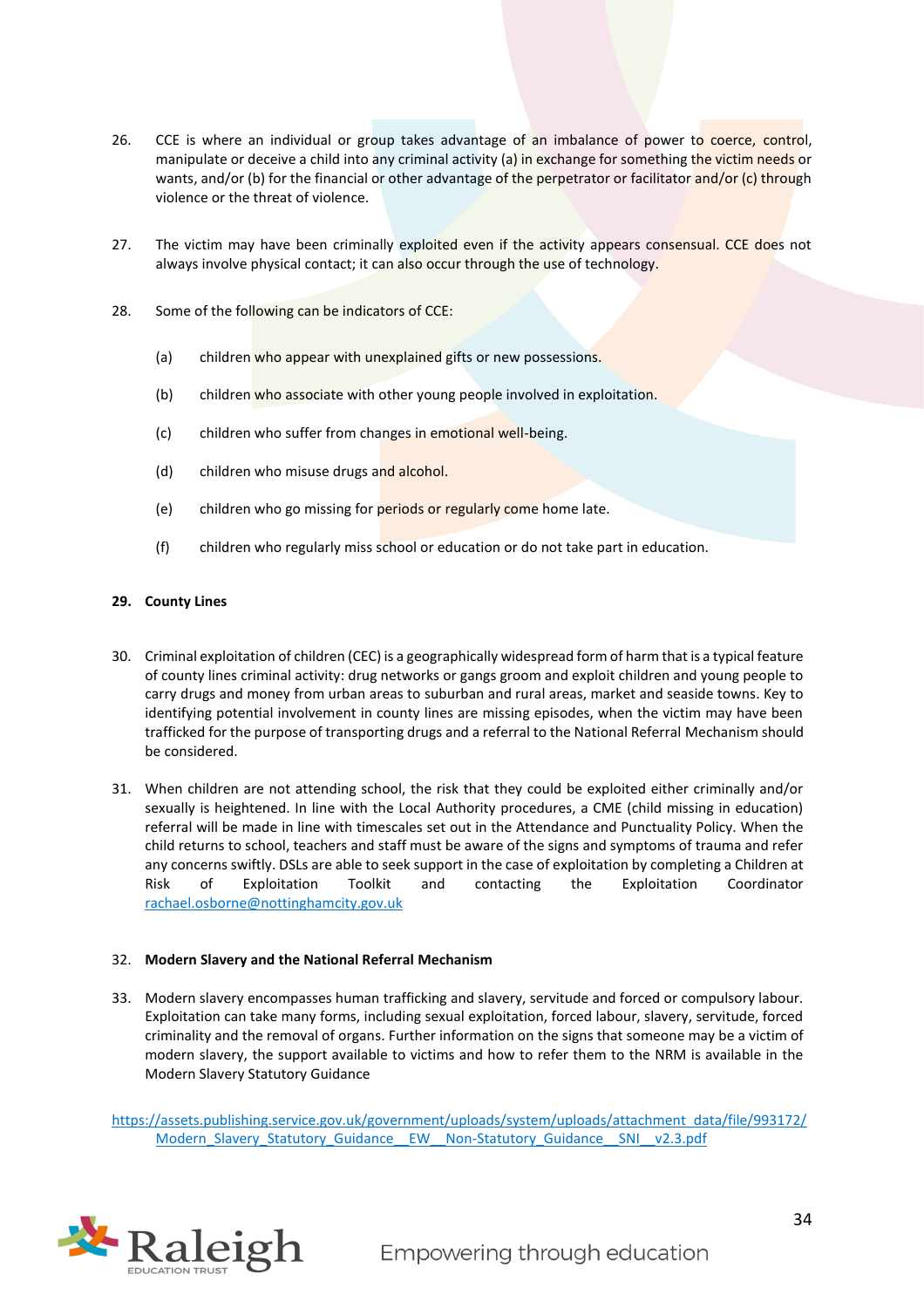#### **34. Honour Based Abuse including Forced Marriage**

- 35. Honour Based Abuse is a cultural, not a religious phenomenon. It impacts a range of communities. The challenges for services include developing responses that keep people safe and hold perpetrators to account without stereotyping, stigmatising or making assumptions about any given individual or community.
- 36. Honour Based Abuse, which may include forced marriage and/or female genital mutilation, is perpetrated against children and young people for several reasons. These include:
	- (a) Protecting family 'honour' or 'Izzat'
	- (b) To control unwanted behaviour and sexuality (including perceived promiscuity or being lesbian, gay, bisexual or transgender)
	- (c) As a response to family, community or peer group pressure
	- (d) Strengthening family links
	- (e) Protecting perceived cultural and/or religious ideals (misguided or dated)
	- (f) Retaining wealth, property or land within the family
	- (g) Preventing unsuitable relationships
	- (h) Assisting claims for residence and citizenship in the UK
	- (i) Perceived immoral behaviour including:
	- (j) Inappropriate make-up or dress
	- (k) Possession and/or use of a mobile telephone
	- (l) Kissing or showing other forms of intimacy in public
	- (m) Rejecting a forced marriage
	- (n) Being a victim of rape or other serious sexual assault
	- (o) Inter-faith relationships
	- (p) Seeking a divorce.

#### **37. Forced Marriage**

- 38. 'A forced marriage is a marriage in which one or both spouses do not (or, in the case of children and some adults at risk, cannot) consent to the marriage and duress is involved. Duress can include physical, psychological, financial, sexual and emotional pressure.'
- 39. Scottish Government
- "A marriage conducted without the valid consent of both parties where duress is a factor." A Choice by Right (June 2000)
- 40. Forced Marriage (Civil Protection) Act 2007 (England/Wales)

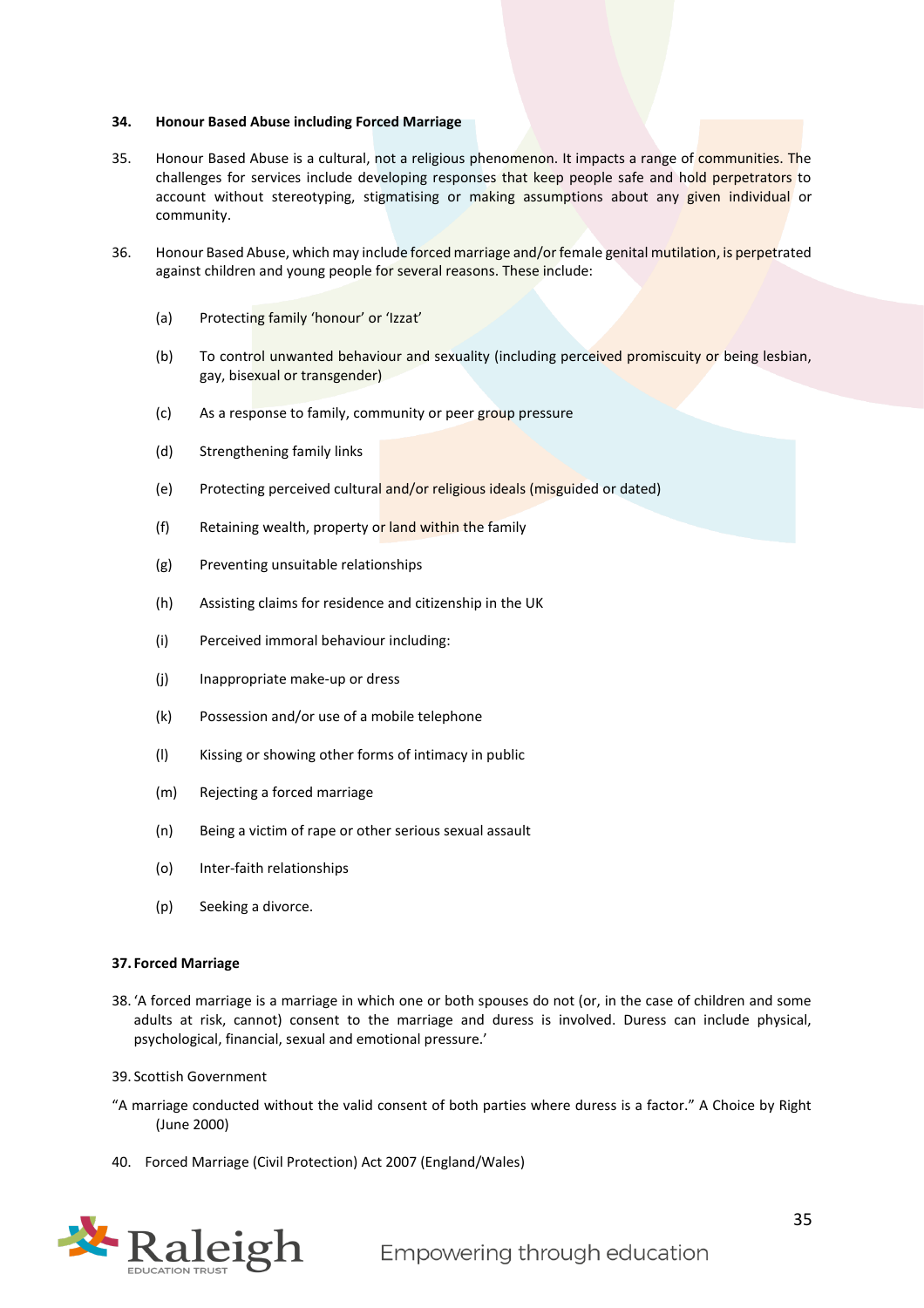- (a) Courts have the power to make Forced Marriage Protection Orders.
- (b) Breach of an injunction would not itself be a criminal offence but would be a contempt of court. Courts would have the full range of sanctions available to them, including imprisonment.
- (c) Enables third parties to apply for an injunction on behalf of somebody
- 41. There will be a maximum penalty of seven years for committing a forced marriage offence and a maximum penalty of five years for breach of a forced marriage protection order.
- 42. Staff must report concerns regarding forced marriage to the DSL immediately to ensure safeguarding procedures can be implemented, the DSL will inform the Academy Principal, Children and Families social care and the police.

#### 43. **Private Fostering**

- 44. A private fostering arrangement is made privately (without the involvement of a local authority) for the care of a child under the age of 16 years (under 18, if disabled) by someone other than a parent or close relative, in their own home, with the intention that it should last for 28 days or more.
- 45. A close family relative is defined as a 'grandparent, brother, sister, uncle or aunt' and includes half-siblings and step-parents; it does not include great-aunts or uncles, great grandparents or cousins.
- 46. Parents and private foster carers both have a legal duty to inform the relevant local authority at least six weeks before A private fostering arrangement is made privately (without the involvement of a local authority) for the care of a child under the age of 16 years (under 18, if disabled) by someone other than a parent or close relative, in their own home, with the intention that it should last for 28 days or more.
- 47. A close family relative is defined as a 'grandparent, brother, sister, uncle or aunt' and includes half-siblings and step-parents; it does not include great-aunts or uncles, great grandparents or cousins.
- 48. Parents and private foster carers both have a legal duty to inform the relevant local authority at least six weeks before the arrangement is due to start; not doing so is a criminal offence.
- 49. Whilst most privately fostered children are appropriately supported and looked after, they are a potentially vulnerable group who should be monitored by the local authority, particularly when the child has come from another country. In some cases privately fostered children are affected by abuse and neglect, or be involved in trafficking, child sexual exploitation or modern-day slavery.
- 50. Schools have a mandatory duty to report to the local authority where they are aware or suspect that a child is subject to a private fostering arrangement. Although schools must inform the local authority, there is no duty for anyone, including the private foster carer or social workers to inform the school. However, it should be clear to the school who has parental responsibility.
- 51. School staff should notify the designated safeguarding lead when they become aware of private fostering arrangements. The designated safeguarding lead will speak to the family of the child involved to check that they are aware of their duty to inform the LA. The school itself must inform the local authority of the private fostering arrangements.
- 52. On admission to the school, we will take steps to verify the relationship of the adults to the child who is being registered.

#### 53. **Preventing Radicalisation**

54. Preventing violent extremism by countering the ideology of extremism and by identifying those who are being drawn into radicalism has for some time formed part of our approach to safeguarding. The Counterterrorism and Security Act 2015 now imposes a duty on a wide range of bodies including all academies.

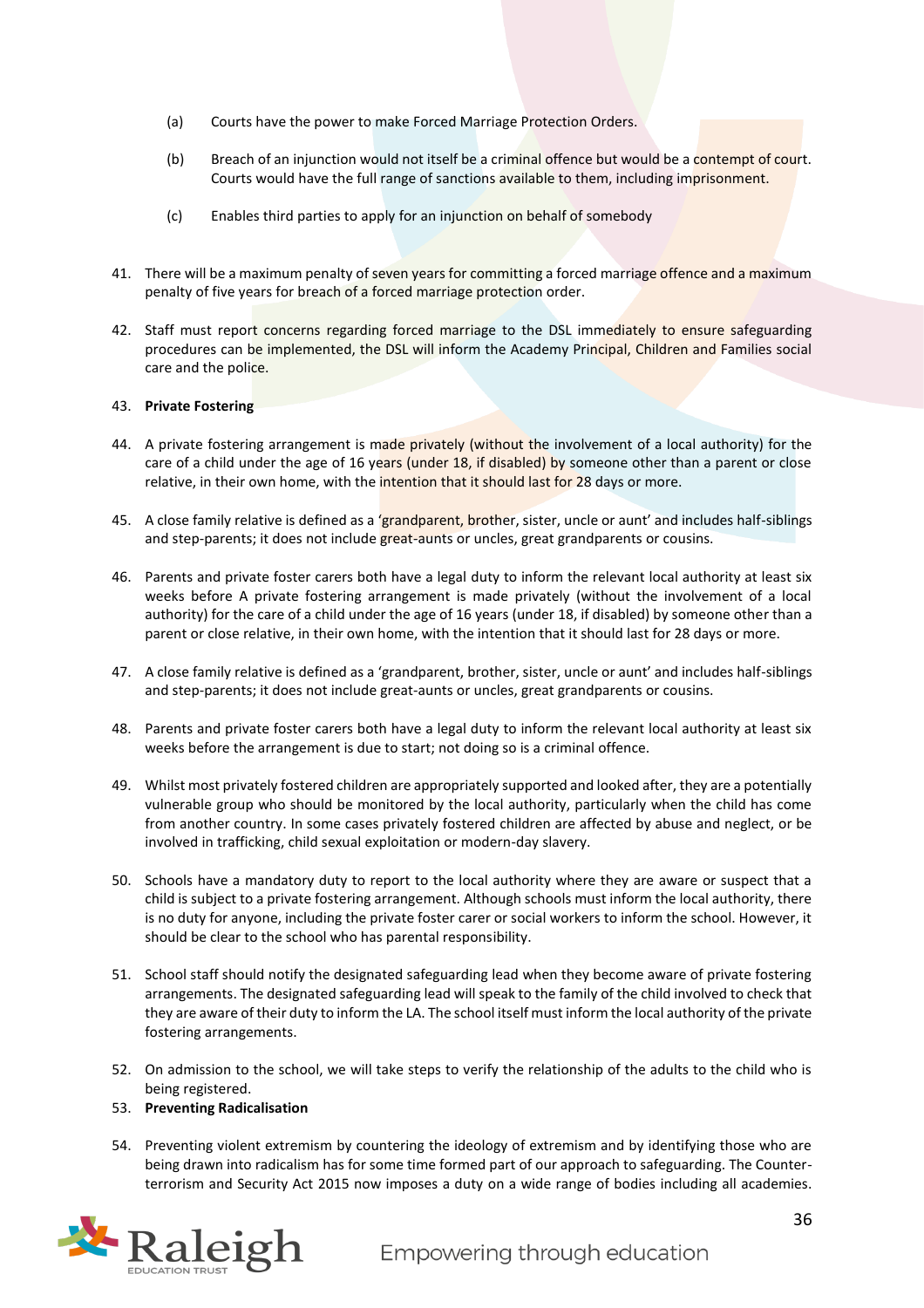Compliance will be monitored through various inspection regimes such as Ofsted that will be looking to see that organisations have assessed the level of risk and that staff are appropriately trained to look out for signs of radicalisation and are aware of the process for making referrals to Channel, the panel that reviews and refers individuals to programmes to challenge extremist ideology. The guidance on this has not yet been published but we will be sharing this as soon as possible as well as keeping you informed on how we are coordinating this in a partnership approach.

- 55. In the meantime, if you have any concerns about individuals who may be being drawn into support for extremist ideology, please contact the Prevent Tea[m prevent@nottinghamshire.pnn.police.uk.](mailto:prevent@nottinghamshire.pnn.police.uk) Although a police team, their role is to support early intervention so that vulnerable children or adults do not end up facing criminal sanctions.
- 56. To minimise the risk, staff will lookout for early signs of radicalisation/extremism, such as pupils;
	- (a) showing sympathy for extremist causes
	- (b) glorifying or advocating violence, especially to other faiths or cultures
	- (c) intolerance of difference, including faith, culture, gender, race or sexuality

#### **57. Incels Community**

- 58. Definition of Incels:
- 59. A member of a sprawling online community. Incels are men who describe themselves as "involuntary celibates".
- "They see women as completely commodified and dehumanised sex objects [that] are there purely for male sexual pleasure. And they blame women for the fact that they're not having sex."

(Guardian, 2021)

40.1.46 Possible indicators of Incels involvement could include:

- (a) include derogatory comments/writings/drawings about women
- (b) social isolation/exclusion and general signs of radicalization
- 60. If staff have any concerns about a student being involved with the incel community or sharing incel ideology, they must report this immediately to the DSL/safeguarding team.

#### **61. Peer-on-peer abuse**

- 62. Peer-on-peer abuse is when children abuse other children. This type of abuse can take place inside and outside of school and online.
- 63. Peer-on-peer abuse is most likely to include, but may not be limited to:
	- (a) Bullying (including cyber-bullying, prejudice-based and discriminatory bullying)
	- (b) Abuse in intimate personal relationships between peers

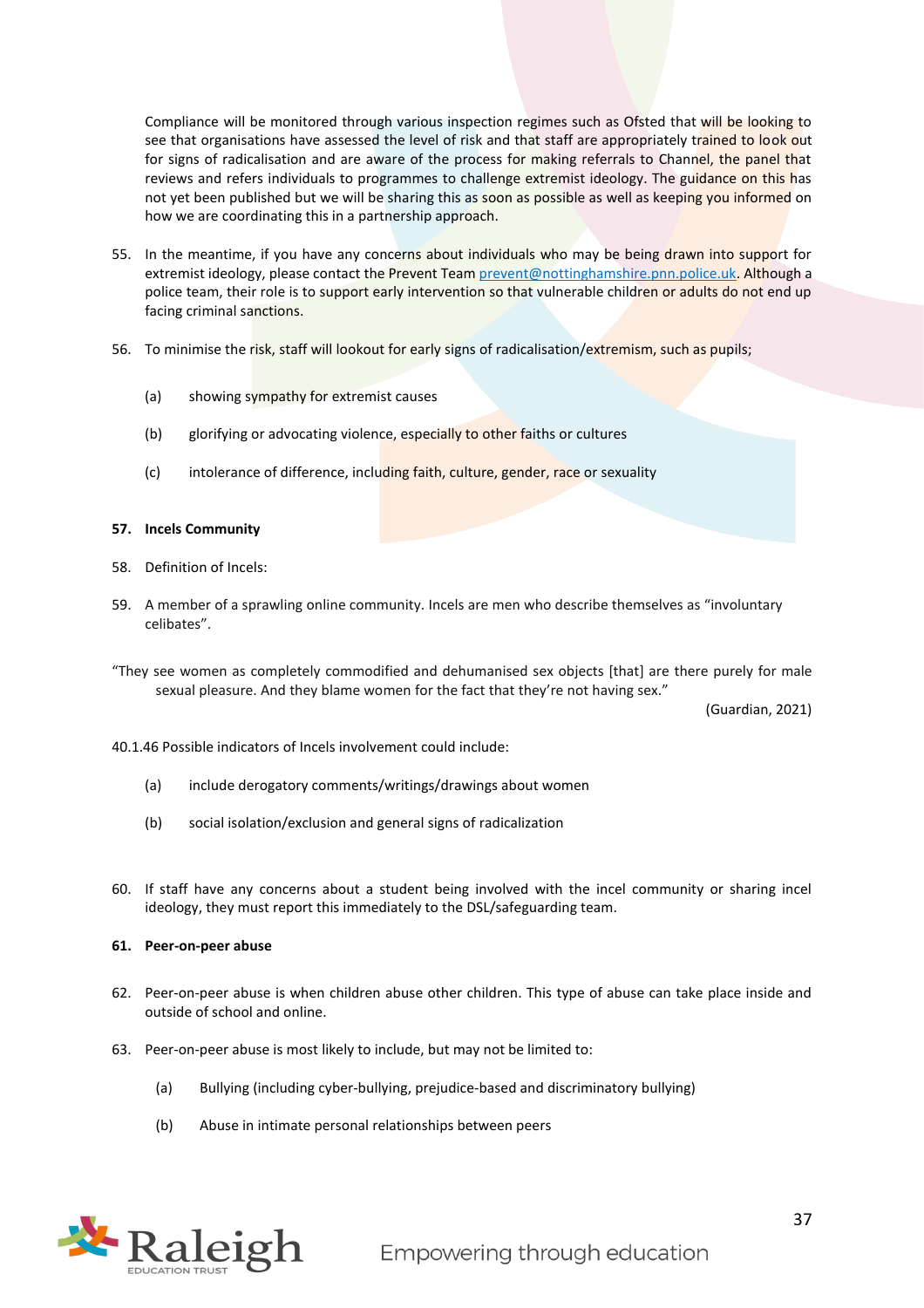- (c) Physical abuse such as hitting, kicking, shaking, biting, hair pulling, or otherwise causing physical harm (this may include an online element that facilitates, threatens and/or encourages physical abuse)
- (d) Sexual violence, such as rape, assault by penetration and sexual assault (this may include an online element that facilitates, threatens and/or encourages sexual violence)
- (e) Sexual harassment, such as sexual comments, remarks, jokes and online sexual harassment, which may be standalone or part of a broader pattern of abuse
- (f) Causing someone to engage in sexual activity without consent, such as forcing someone to strip, touch themselves sexually, or to engage in sexual activity with a third party
- (g) Consensual and non-consensual sharing of nudes and semi nudes images and/or videos (also known as sexting or youth produced sexual imagery)
- (h) Up skirting, which typically involves taking a picture under a person's clothing without their permission, with the intention of viewing their genitals or buttocks to obtain sexual gratification, or cause the victim humiliation, distress or alarm
- (i) Initiation/hazing type violence and rituals (this could include activities involving harassment, abuse or humiliation used as a way of initiating a person into a group and may also include an online element)
- 64. Where children abuse their peers online, this can take the form of, for example, abusive, harassing, and misogynistic messages; the non-consensual sharing of indecent images, especially around chat groups; and the sharing of abusive images and pornography, to those who don't want to receive such content.
- 65. If staff have any concerns about peer-on-peer abuse, or a child makes a disclosure to them, report immediately to the DSL.

#### **66. Sexual violence and sexual harassment between children in schools**

- **67.** Sexual violence and sexual harassment can occur:
	- (a) Between 2 children of any age and sex
	- (b) Through a group of children sexually assaulting or sexually harassing a single child or group of children
	- (c) Online and face to face (both physically and verbally)
	- (d) Sexual violence and sexual harassment exist on a continuum and may overlap.
- 68. Children who are victims of sexual violence and sexual harassment will likely find the experience stressful and distressing. This will, in all likelihood, adversely affect their educational attainment and will be exacerbated if the alleged perpetrator(s) attends the same school.
- 69. If a victim reports an incident, staff must make sure they are reassured that they are being taken seriously and that they will be supported and kept safe. A victim should never be given the impression that they are creating a problem by reporting sexual violence or sexual harassment. Nor should a victim ever be made to feel ashamed for making a report.

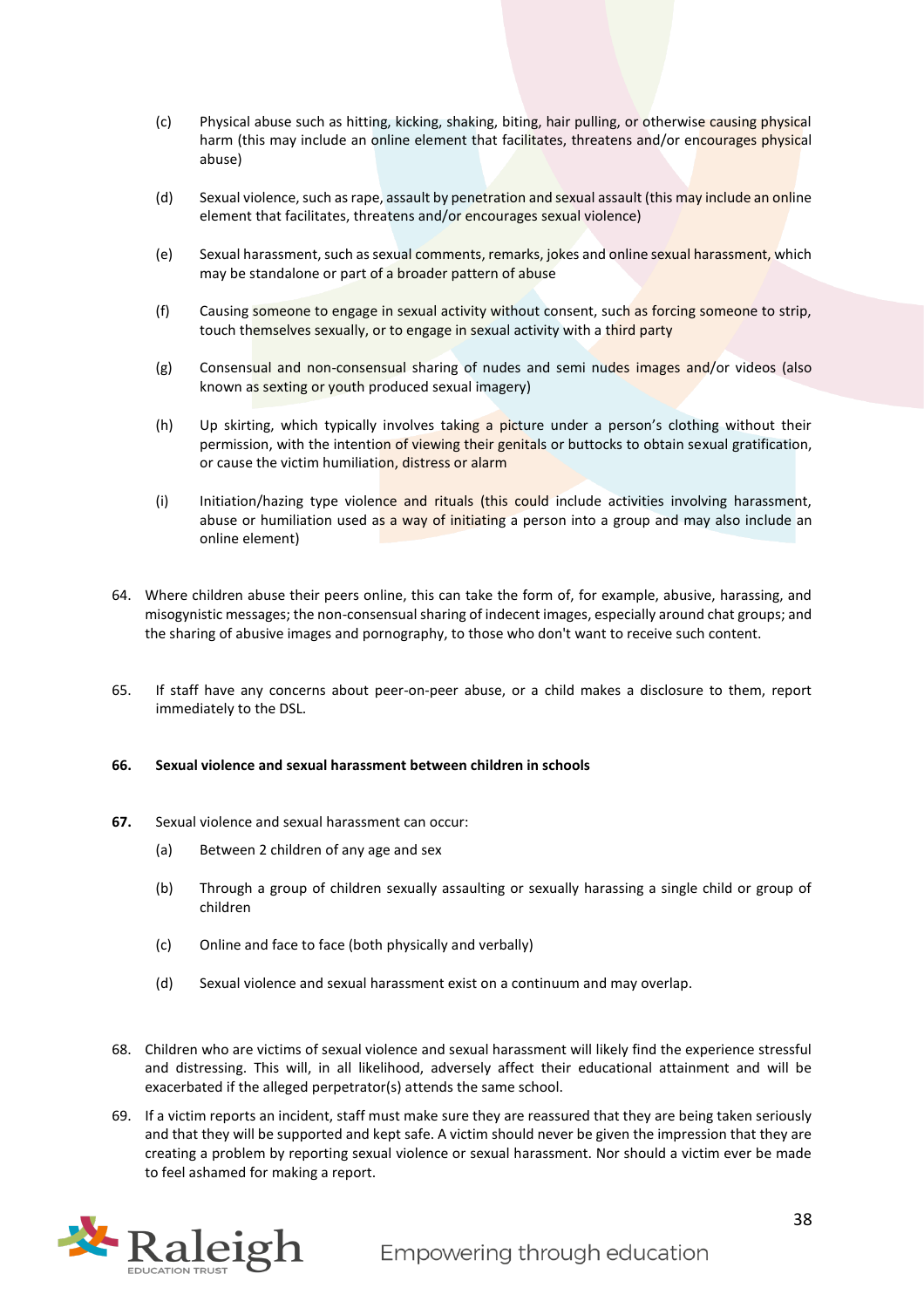- 70. Some groups are potentially more at risk. Evidence shows that girls, children with SEN and/or disabilities, and lesbian, gay, bisexual and transgender (LGBT) children are at greater risk.
- 71. Staff should be aware of the importance of:
	- (a) Challenging inappropriate behaviours
	- (b) Making clear that sexual violence and sexual harassment is not acceptable, will never be tolerated and is not an inevitable part of growing up
	- (c) Challenging physical behaviours (potentially criminal), such as grabbing bottoms, breasts and genitalia, pulling down trousers, flicking bras and lifting up skirts. Dismissing or tolerating such behaviours risks normalising them
- 72. If staff have any concerns about sexual violence or sexual harassment, or a child makes a report to DSL immediately.

#### **73. Serious violence**

- 74. Indicators that may signal that a child is at risk from, or involved with, serious violent crime may include:
	- (a) Increased absence from school
	- (b) Change in friendships or relationships with older individuals or groups
	- (c) Significant decline in performance
	- (d) Signs of self-harm or a significant change in wellbeing
	- (e) Signs of assault or unexplained injuries
	- (f) Unexplained gifts or new possessions (this could indicate that the child has been approached by, or is involved with, individuals associated with criminal networks or gangs and may be at risk of criminal exploitation (see above)
- 75. Risk factors that increase the likelihood of involvement in serious violence include:
	- (a) Being male
	- (b) Having been frequently absent or permanently excluded from school
	- (c) Having experienced child maltreatment
	- (d) Having been involved in offending, such as theft or robbery
- 76. Staff will be aware of these indicators and risk factors. If a member of staff has a concern about a pupil being involved in, or at risk of, serious violence, they will report this to the DSL.

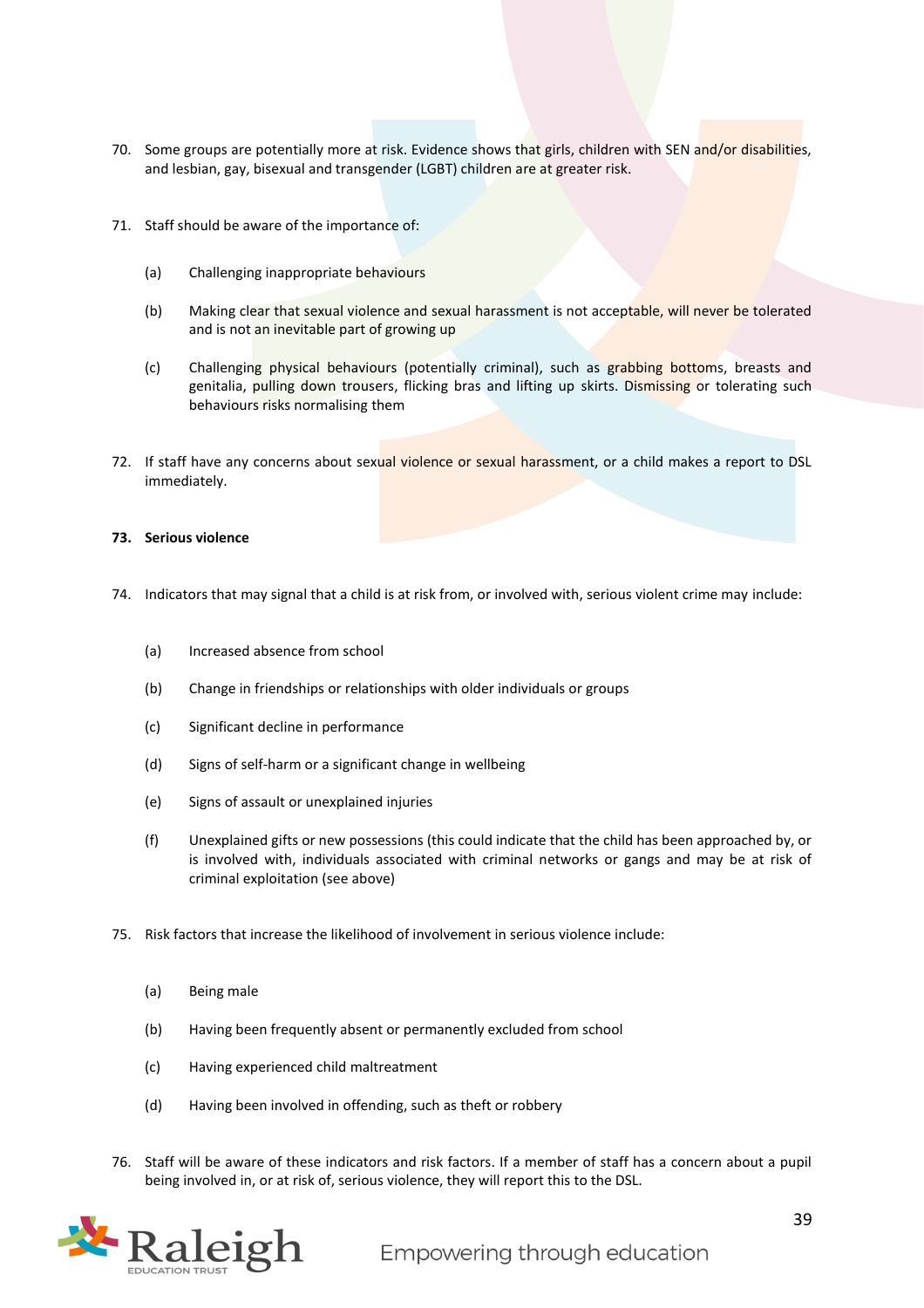#### 77. **Children who self-harm**

78. Staff **must** always be mindful of the underlying factors which may lead a child or young person of any age to self-harm. This is particularly the case for children of primary school age as self-harm in this age group is uncommon. Where information comes to the attention of practitioners which suggests that a primary age child has self-harmed serious consideration must be given to whether there are other underlying factors, including abuse.

#### 79. **Domestic abuse**

#### 80. **Operation Encompass**

- 81. Operation Encompass operates in the majority of police forces across England. It helps police and schools work together to provide emotional and practical help to children. The system ensures that when police are called to an incident of domestic abuse, where there are children in the household who have experienced the domestic incident, the police will inform the designated safeguarding lead in school before the child or children arrive at school the following day.
- 82. Children can witness and be adversely affected by domestic abuse and/or violence at home where it occurs between family members. In some cases, a child may blame themselves for the abuse or may have had to leave the family home as a result.
- 83. Older children may also experience domestic abuse and/or violence in their relationships.
- 84. Exposure to domestic abuse and/or violence can have a serious, long-lasting emotional and psychological impact on children.
- 85. The DSL will provide support according to the child's needs and update records about their circumstances.

#### 86. **Homelessness**

- 87. Being homeless or being at risk of becoming homeless presents a real risk to a child's welfare.
- 88. The DSL will be aware of contact details and referral routes to the local housing authority so they can raise/progress concerns at the earliest opportunity (where appropriate and following local procedures).
- 89. Where a child has been harmed or is at risk of harm, the DSL will also make a referral to children's social care.

#### <span id="page-39-0"></span>**Appendix 3: Information and support**

90. There is a wealth of information available to support schools, colleges and parents/carers to keep children safe online. The following list is not exhaustive but should provide a useful starting point:

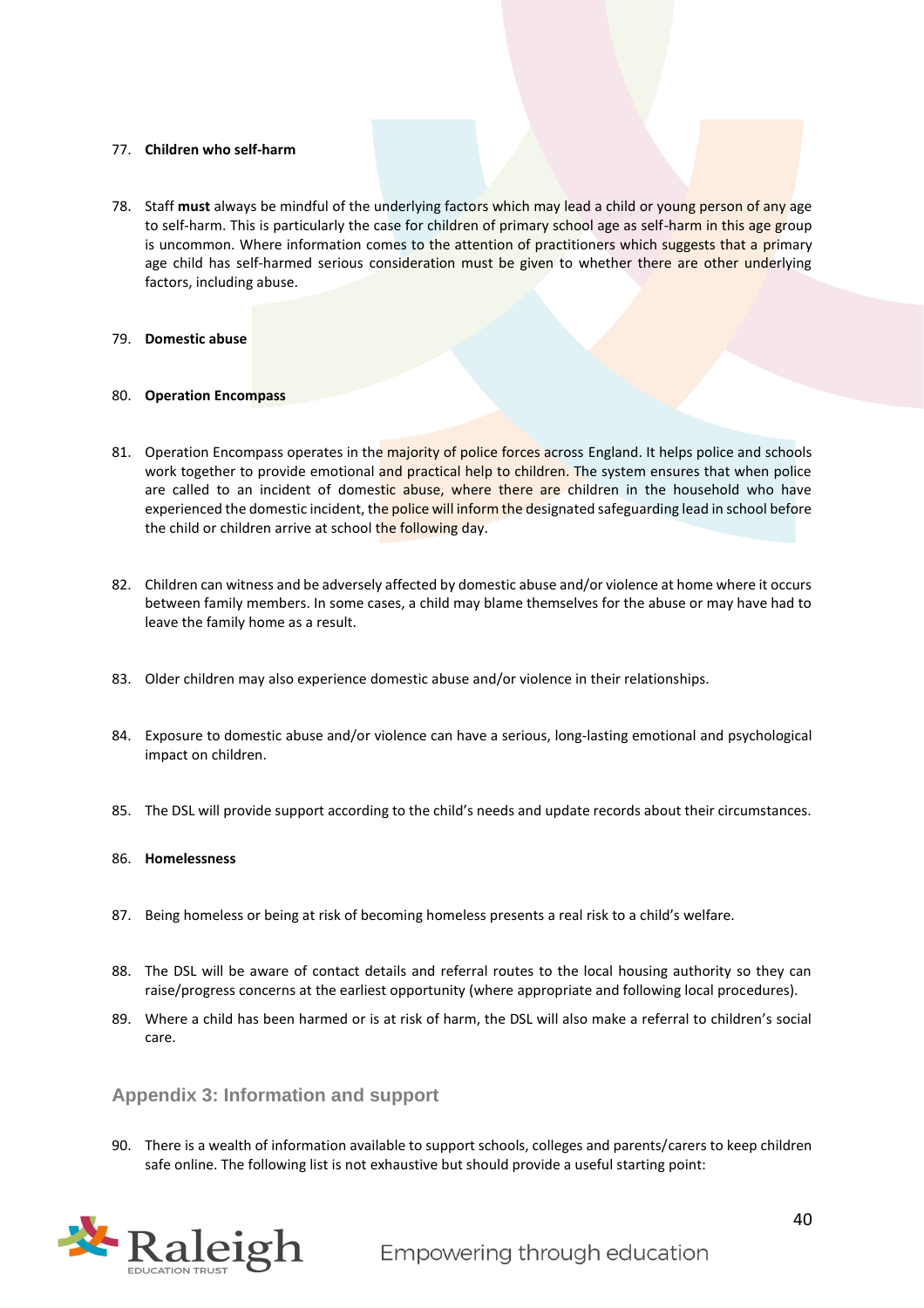- (a) Childnet provide guidance for schools on cyberbullying
- (b) Educateagainsthate provides practical advice and support on protecting children from extremism and radicalisation
- (c) London Grid for Learning provides advice on all aspects of a school or college's online safety arrangements
- (d) NSPCC provides advice on all aspects of a school or college's online safety arrangements
- (e) Safer recruitment consortium "guidance for safe working practice", which may help ensure staff behaviour policies are robust and effective
- (f) Searching screening and confiscation is departmental advice for schools on searching children and confiscating items such as mobile phones
- (g) South West Grid for Learning provides advice on all aspects of a school or college's online safety arrangements
- (h) Use of social media for online radicalisation A briefing note for schools on how social media is used to encourage travel to Syria and Iraq
- (i) UK Council for Internet Safety have provided advice on sexting-in-schools-and-colleges and usingexternal-visitors-to-support-online-safety-education
- (j) Remote education, virtual lessons and live streaming
- (k) Case studies on remote education practice are available for schools to learn from each other
- (l) Departmental guidance on safeguarding and remote education including planning remote education strategies and teaching remotely
- (m) London Grid for Learning guidance, including platform-specific advice
- (n) National cybersecurity centre guidance on choosing, configuring and deploying video conferencing
- (o) National cybersecurity centre guidance on how to set up and use video conferencing 23
- (p) UK Safer Internet Centre guidance on safe remote learning

#### **91. Support for children**

- (a) Childline for free and confidential advice
- (b) UK Safer Internet Centre to report and remove harmful online content
- (c) CEOP for advice on making a report about online abuse

#### **92. Parental support**

(a) Childnet offers a toolkit to support parents and carers of children of any age to start discussions about their online life, to set boundaries around online behaviour and technology use, and to find out where to get more help and support